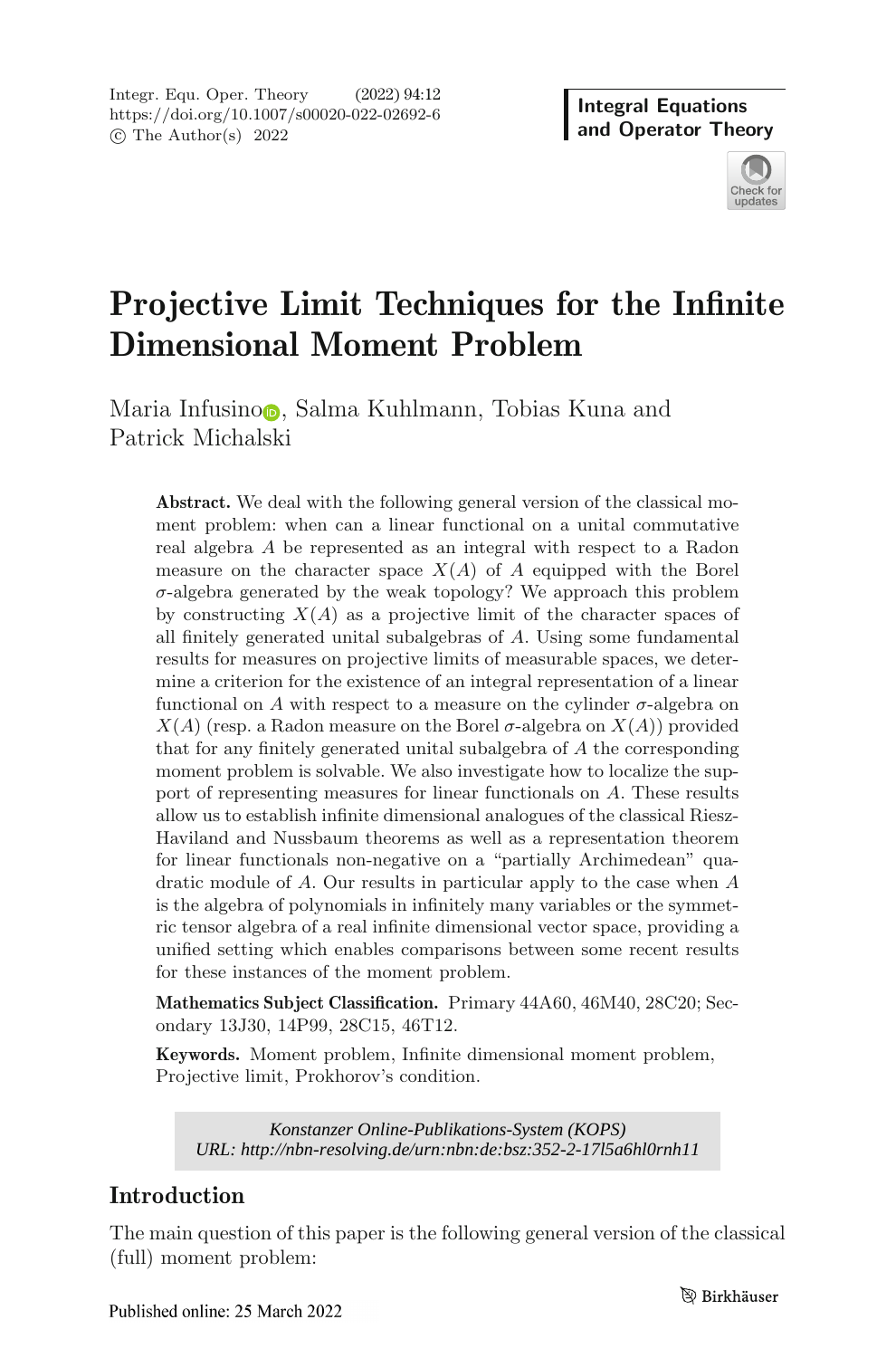# **Problem (M)**.

Let A be a unital commutative real algebra and let  $\Sigma$  be a  $\sigma$ -algebra on the *character space*  $X(A)$  *of* A. *Given*  $K \in \Sigma$  *and a linear functional*  $L : A \to \mathbb{R}$ *with*  $L(1) = 1$ , *does there exist a measure*  $\nu$  *defined on*  $\Sigma$  *and supported in* K, *i.e.,*  $\nu(X(A)\backslash K) = 0$ , *such that*  $L(a) = \int_{X(A)} \alpha(a) d\nu(\alpha)$  *for all*  $a \in A$ *?*<br>If such a measure  $\nu$  does exist, we say that  $\nu$  is a K-representing m

If such a measure  $\nu$  does exist, we say that  $\nu$  is a *K*-*representing measure* on  $\Sigma$  for L and that L is represented by  $\nu$  on K. In the following we assume that  $X(A)$  is non-empty and endow it with the weakest topology  $\tau_{X(A)}$  such that for all  $a \in A$  the function  $\hat{a} : X(A) \to \mathbb{R}$  defined by  $\hat{a}(\alpha) := \alpha(a)$  is continuous. Note that the topology  $\tau_{X(A)}$  coincides with the topology induced on  $X(A)$  by the embedding  $X(A) \to \mathbb{R}^A$ ,  $\alpha \mapsto (\alpha(a))_{a \in A}$ , where  $\mathbb{R}^A$  is equipped with the product topology. Hence,  $(X(A), \tau_{X(A)})$  is Hausdorff and it is metrizable if and only if  $A$  is countably generated. Here, however, we do not assume that A is countably generated. We denote by  $\mathcal{B}_{X(A)}$  the Borel  $\sigma$ -algebra on  $(X(A), \tau_{X(A)})$ .

Problem (M) for  $A = \mathbb{R}[X_1,\ldots,X_d] =: \mathbb{R}[\underline{X}], d \in \mathbb{N}, \Sigma = \mathcal{B}_{X(A)}$  and  $\nu$ being a Radon measure coincides with the classical d-dimensional K-moment problem. Indeed, using that the identity is the unique R—algebra homomorphism from  $\mathbb R$  to  $\mathbb R$ , it can be easily proved that any  $\mathbb R$ —algebra homomorphism from  $\mathbb{R}[X]$  to R corresponds to a point evaluation  $p \mapsto p(\alpha)$  with  $\alpha \in \mathbb{R}^d$  and so that there exists a topological isomorphism  $\mathbb{R}^d \to X(\mathbb{R}[\underline{X}])$ (see, e.g.,  $[38,$  $[38,$  Proposition 5.4.5]).

Problem (M) is general enough to cover several infinite dimensional instances of the moment problem already considered in the literature, e.g., when A is not finitely generated or when the representing measures are supported in an infinite dimensional vector space. For example, the case when A is the algebra of polynomials in infinitely many variables was considered in  $[1,21]$  $[1,21]$  $[1,21]$ . In particular, Problem  $(M)$  is considered in  $[21]$  for the family of constructibly Borel sets and for constructibly Radon measures, while in [\[48](#page-42-1)] for the family of cylinder sets and (in our terminology, see Remark [1.12-](#page-8-0)(ii)) for cylindrical quasi-measures. In fact, both families of sets generate the same  $\sigma$ -algebra (see Proposition [2.4\)](#page-21-0), which is in general smaller than the Borel  $\sigma$ -algebra. Constructibly Radon measures and cylindrical quasi-measures will play a key role in this article as well.

There has been also a lot of activity about Problem (M) for topological algebras and representing Radon measures (see, e.g., [\[5](#page-40-2),[18](#page-41-1)[–20](#page-41-2)[,22](#page-41-3)[,27](#page-41-4),[32,](#page-41-5)[36,](#page-42-2) [45\]](#page-42-3)). For example, several works have been devoted to the study of Problem (M) for A being the symmetric algebra  $S(V)$  of a locally convex space V (not necessarily finite dimensional) and  $\Sigma = \mathcal{B}_{X(A)}$  (see, e.g., [\[3,](#page-40-3) Chapter 5, Section 2, [\[4,](#page-40-4)[8](#page-40-5)[,17](#page-41-6)[,25](#page-41-7),[26,](#page-41-8)[28,](#page-41-9)[30](#page-41-10)[,31](#page-41-11)], [\[46](#page-42-4), Section 12.5], [\[48](#page-42-1)]. However, in this article we do not consider any topology on our algebras when studying Problem (M) and, as for the classical case, our final purpose is to find necessary and sufficient conditions for the existence of K-representing Radon measures on  $X(A)$ , i.e., locally finite and inner regular measures on  $\mathcal{B}_{X(A)}$ .

Our strategy is to construct  $X(A)$  as a projective limit of the family of Borel measurable spaces consisting of all  $(X(S), \mathcal{B}_{X(S)})$  for  $S \in I$ , where I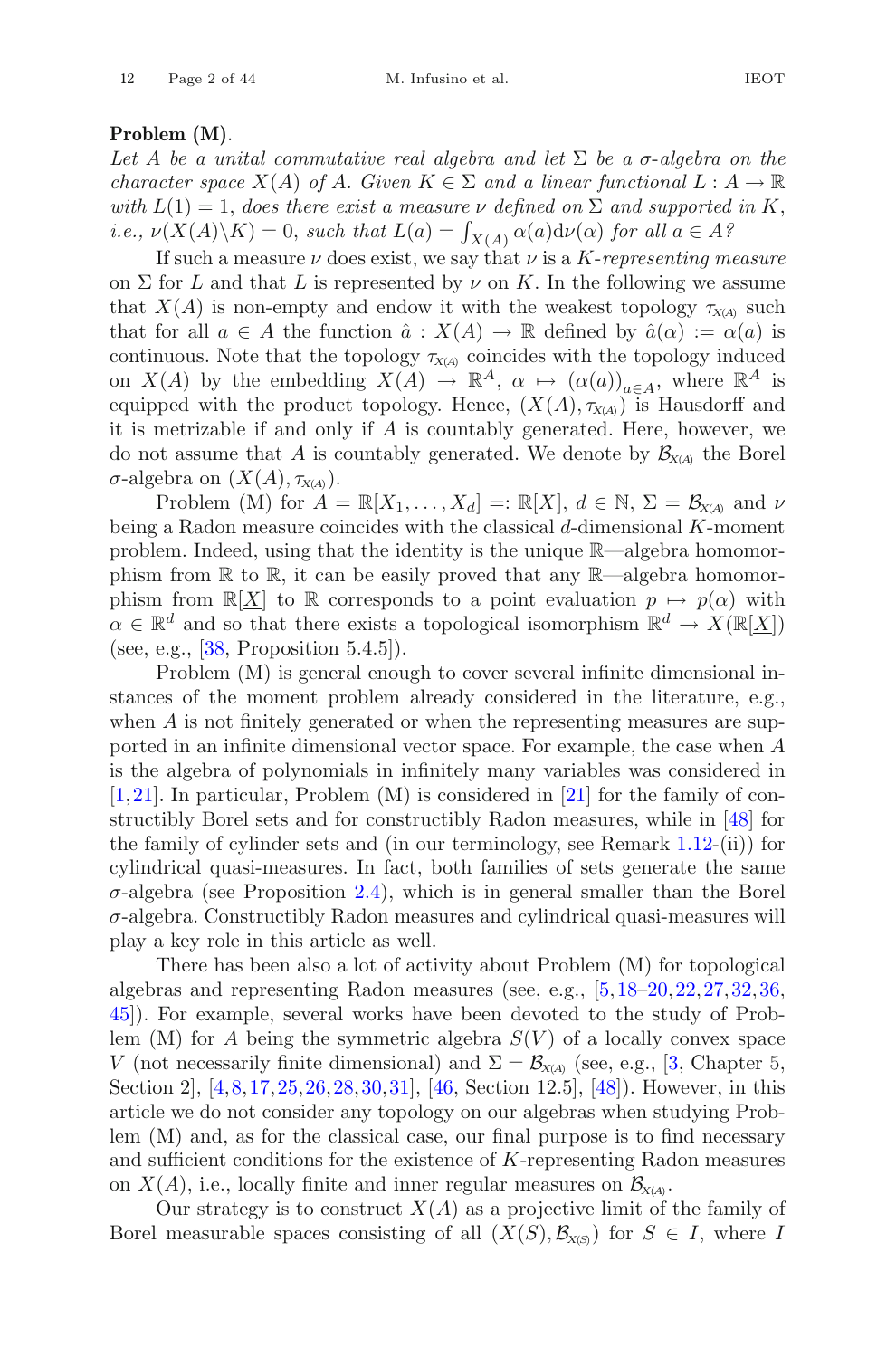is the collection of all finitely generated unital subalgebras of A (Theo-rem [2.2\)](#page-20-0). This construction provides another measurable structure on  $X(A)$ , namely the cylinder  $\sigma$ -algebra  $\Sigma_I$ , which is in general smaller than  $\mathcal{B}_{X(A)}$ . In Theorem [3.9-](#page-28-0)(i) we investigate under which conditions a linear functional  $L : A \to \mathbb{R}$  has an  $X(A)$ -representing measure on  $\Sigma_I$  whenever  $L \upharpoonright_S$  has an  $X(S)$ -representing Radon measure on  $\mathcal{B}_{X(S)}$  for all  $S \in I$ . The condition in Theorem [3.9-](#page-28-0)(i) expresses that the support of the representing measure is described in terms of those characters in  $X(S)$  which can be extended to all of A. Under natural assumptions on A, see Remark  $3.12$ -(i), no condition is required. We also show a more general version of this result in Theorem  $3.10\text{-}$ (i), which deals with the support of the representing measures. Under the same conditions as in Theorem  $3.10-(i)$  $3.10-(i)$ , in Corollary  $3.11-(i)$  $3.11-(i)$  we are able to reduce the solvability of Problem (M) for  $\Sigma = \Sigma_I$  and  $K \subseteq X(A)$  closed to the solvability of a whole family of classical  $K_{Q\cap S}$ -moment problems, where Q is a quadratic module in A such that  $K = {\alpha \in X(A) : \alpha(a) \geq 0, \forall a \in Q} = K_Q$ and  $S \in I$  (classical because each  $S \in I$  is finitely generated; however,  $Q \cap S$ may be a not finitely generated quadratic module). Hence, exploiting the classical (finite dimensional) moment theory we get existence criteria for representing measures on  $\Sigma_I$ .

The problem of extending measures defined on the cylinder  $\sigma$ -algebra corresponding to a projective limit of measurable spaces to a Borel measure was already considered in the general theory of projective limits (see references in Sect. [1\)](#page-3-0). In particular, in 1956 Prokhorov gave a necessary and sufficient condition (similar to tightness) for extending a measure defined on a cylinder  $\sigma$ -algebra (corresponding to a projective limit of Borel measurable spaces associated to Hausdorff topological spaces) to a Radon measure. In Theorem [3.9-](#page-28-0)(ii) we establish that a linear functional  $L : A \to \mathbb{R}$  has an  $X(A)$ -representing Radon measure on  $\mathcal{B}_{X(A)}$  if and only if there exists an  $X(S)$ representing Radon measure for  $L \upharpoonright_S$  on  $\mathcal{B}_{X(S)}$  for all  $S \in I$  and the collection of these representing measures satisfies the Prokhorov condition [\(3.4\)](#page-25-0). Note that we do not require the  $X(S)$ -representing Radon measure on  $\mathcal{B}_{X(S)}$  to be unique (see Lemma [3.3\)](#page-25-1). In Theorem [3.10-](#page-28-1)(ii) we deal with the support of the representing measures. From Theorems [3.9,](#page-28-0) [3.10](#page-28-1) and Corollary [3.11](#page-29-1) we obtain infinite dimensional analogues of Riesz-Haviland's theorem (Theorem [3.14\)](#page-30-0) and Nussbaum's theorem (Theorem [3.18\)](#page-33-0). Concerning the localization of the support, we provide an alternative proof of the solution to Problem (M) for Archimedean quadratic modules (Theorem [3.23\)](#page-36-0) and we extend to this general setting [\[36](#page-42-2), Theorem 3.2] and [\[31](#page-41-11), Theorem 5.1] about representing Radon measures for linear functionals which are non-negative on a quadratic module and satisfy a Carleman type condition (Theorem [3.17\)](#page-33-1). We actually determine sufficient conditions for the existence of representing Radon measures for a larger class of linear functionals joining the conditions in Theorem [3.17](#page-33-1) and the ones in Theorem [3.23,](#page-36-0) namely, for linear functionals nonnegative on a "partially Archimedean" quadratic module (Theorem [3.25\)](#page-37-0).

Our main Theorem [3.10](#page-28-1) allows us to systematically derive these infinite dimensional results from the corresponding finite dimensional ones. The projective limit approach provides a unified setting which enables to marshal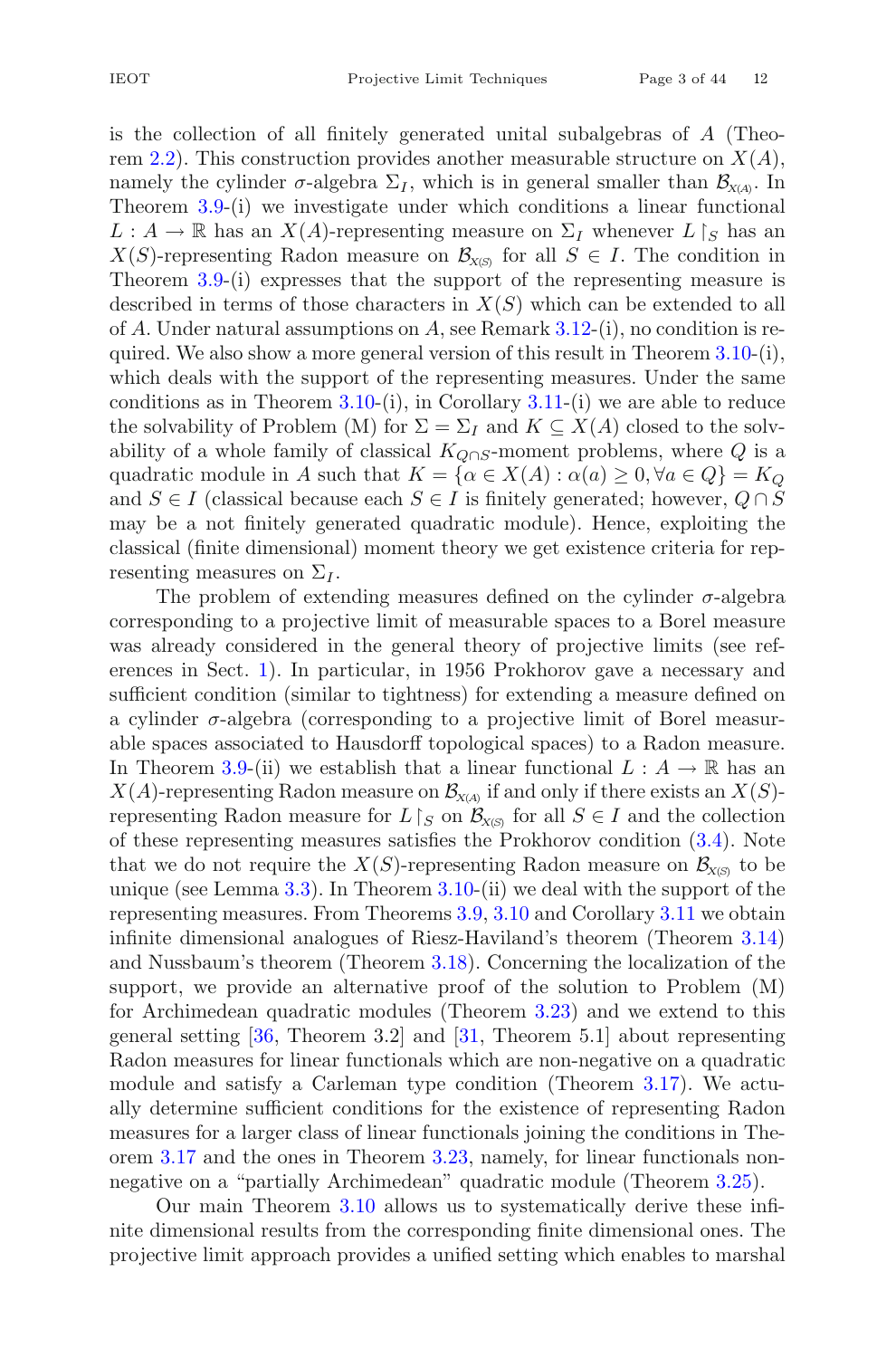Let us shortly describe the organization of this paper. The core material is contained in Sects. [2](#page-19-0) and [3,](#page-22-0) whereas in Sect. [1](#page-3-0) we collect some essential results about projective limits (see, e.g.,  $[10, 49, 50]$  $[10, 49, 50]$  $[10, 49, 50]$  $[10, 49, 50]$ ). In particular, the proofs in Sect. [1](#page-3-0) can be skipped by a reader already familiar with these subtle and complex techniques. In Sect. [1.1,](#page-3-1) we study some properties of a projective limit of a projective system of measurable spaces, define the associated cylinder algebra and cylindrical quasi-measures. Section [1.2](#page-9-0) is dedicated to the socalled Prokhorov condition, which will play a fundamental role throughout the whole paper. In Sect. [1.3](#page-11-0) we deal with the problem of extending cylindrical quasi-measures to actual measures on the cylinder  $\sigma$ -algebra (Lemma [1.20](#page-11-1)) and Theorem [1.22\)](#page-13-0). In Sect. [1.4](#page-15-0) we discuss the extension to Radon measures on the Borel  $\sigma$ -algebra on the projective limit space (Theorem [1.27](#page-15-1) and Corol-lary [1.29\)](#page-16-0). In Sect. [2.1,](#page-19-1) we show how to construct the character space  $X(A)$  of a unital commutative real algebra A as projective limit of the projective system  $\{(X(S), \mathcal{B}_{X(S)}, \pi_S, I\},\$  where  $X(S), \mathcal{B}_{X(S)}, \pi_S, I$  are the ones defined above (Theorem [2.2\)](#page-20-0). In Sect. [2.2,](#page-20-1) we analyze the relation between the cylinder σ-algebra  $\Sigma_I$  given by this construction and the σ-algebra of constructibly Borel sets introduced in [\[21\]](#page-41-0) (Proposition [2.4\)](#page-21-0). Section [3](#page-22-0) is devoted to the main results on Problem (M) obtained through our projective limit approach (which have been already described above). Note that projective limit techniques have been previously used to study sparse polynomials, also in relation to the moment problem [\[34](#page-41-12),[35\]](#page-42-7).

Summing up, the projective limit approach seems to be a promising method in the investigation of Problem (M), because it provides a direct bridge to a spectrum of tools and results coming from two very rich theories: on the one hand, the theory of the classical moment problem and, on the other one, the theory of projective limits. In [\[29\]](#page-41-13) we apply this method to Problem (M) for topological algebras and in future work we intend to use it to investigate *truncated* versions of Problem (M). Indeed, we are strongly convinced that this method can bring further advances on Problem (M) also in this case, opening the way to new applications in other fields.

# <span id="page-3-0"></span>**1. Preliminaries**

We collect below the notions and results from the theory of projective limits needed for our purposes, mainly following [\[49,](#page-42-5)[50\]](#page-42-6) (see also [\[7,](#page-40-7)[10](#page-40-6)[,13](#page-40-8)[,43](#page-42-8)]). *Note that the proofs in this section can be skipped by a reader already familiar with this intricate theory.*

#### <span id="page-3-1"></span>**1.1. Cylindrical Quasi-Measures**

<span id="page-3-2"></span>Let  $(I, \leq)$  be a directed partially ordered set and let  $\{(X_i, \Sigma_i), \pi_{i,j}, I\}$  be a *projective system of measurable spaces*  $(X_i, \Sigma_i)$  with maps  $\pi_{i,j} : X_j \to X_i$ defined for all  $i \leq j$  in *I*. Recall that this means that  $\pi_{i,j}$  is measurable for all  $i \leq j$  in I and that  $\pi_{i,j} \circ \pi_{j,k} = \pi_{i,k}$  for all  $i \leq j \leq k$  (see Fig. [1\)](#page-4-0). As a convention, for all  $i \in I$ , we set  $\pi_{i,i}$  to be the identity on  $X_i$ .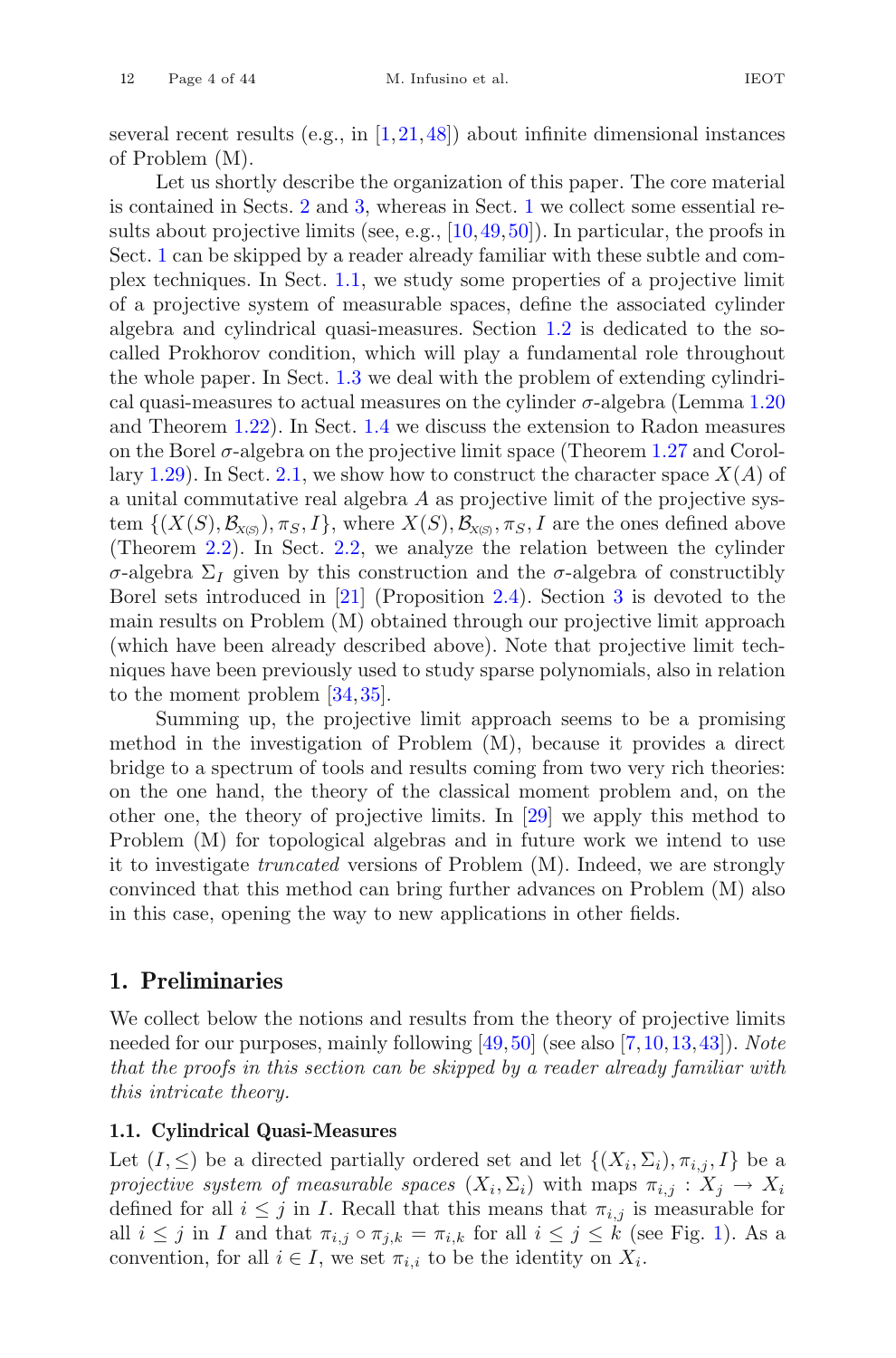

<span id="page-4-0"></span>FIGURE 1. Compatibility condition among the maps in the projective system  $\{(X_i, \Sigma_i), \pi_{i,j}, I\}$  (here  $i \leq j \leq k$  in I)

**Definition 1.1.** (Projective limit of measurable spaces) A *projective limit* of the projective system  $\{(X_i, \Sigma_i), \pi_{i,j}, I\}$  is a measurable space  $(X_I, \Sigma_I)$  together with a family of maps  $\pi_i : X_I \to X_i$  for  $i \in I$  such that:  $\pi_{i,j} \circ \pi_j = \pi_i$ for all  $i \leq j$  in I,  $\Sigma_I$  is the smallest  $\sigma$ -algebra w.r.t. which all  $\pi_i$ 's are measurable, and the following universal property holds. For any measurable space  $(Y, \Sigma_Y)$  and any family of measurable maps  $f_i : Y \to X_i$  defined for all  $i \in I$ and such that  $f_i = \pi_{i,j} \circ f_j$  for all  $i \leq j$ , there exists a unique measurable map  $f: Y \to X_I$  such that  $\pi_i \circ f = f_i$  for all  $i \in I$ , i.e., the diagram in Fig. [2](#page-4-1) commutes. Moreover,  $\{(X_I, \Sigma_I), \pi_i, I\}$  is unique up to isomorphisms, i.e., given any other projective limit  $\{(\tilde{X}_I, \tilde{\Sigma}_I), \tilde{\pi}_i, I\}$  of the same projective system there exists a unique bijective map between  $(X_I, \Sigma_I)$  and  $(X_I, \Sigma_I)$ such that the map and its inverse are both measurable.

A projective limit of a projective system of measurable spaces always exists. Indeed, if we take  $X_I := \left\{ (x_i)_{i \in I} \in \prod_{i \in I} X_i : x_i = \pi_{i,j}(x_j), \forall i \le j \text{ in } I \right\},\$  $\Sigma_I$  to be the restriction of the product  $\sigma$ -algebra to  $X_I$  and, for any  $i \in I$ we define  $\pi_i : X_I \to X_i$  to be the restriction to  $X_I$  of the canonical projection  $\prod_{j\in I} X_j \to X_i$ , then it is easy to show that  $\{(X_I, \Sigma_I), \pi_i, I\}$  fulfills Definition [1.1.](#page-3-2)

<span id="page-4-2"></span>*Remark* 1.2*.* We can analogously define a projective system of topological spaces and its projective limit by replacing measurability with continuity in the previous definitions. Therefore, the results in the remainder of this subsection also hold for projective limits of topological spaces.



<span id="page-4-1"></span>Figure 2. Universal property of a projective limit  $\{(X_I, \Sigma_I), \pi_i, I\}$  (here  $i \leq j$  in I)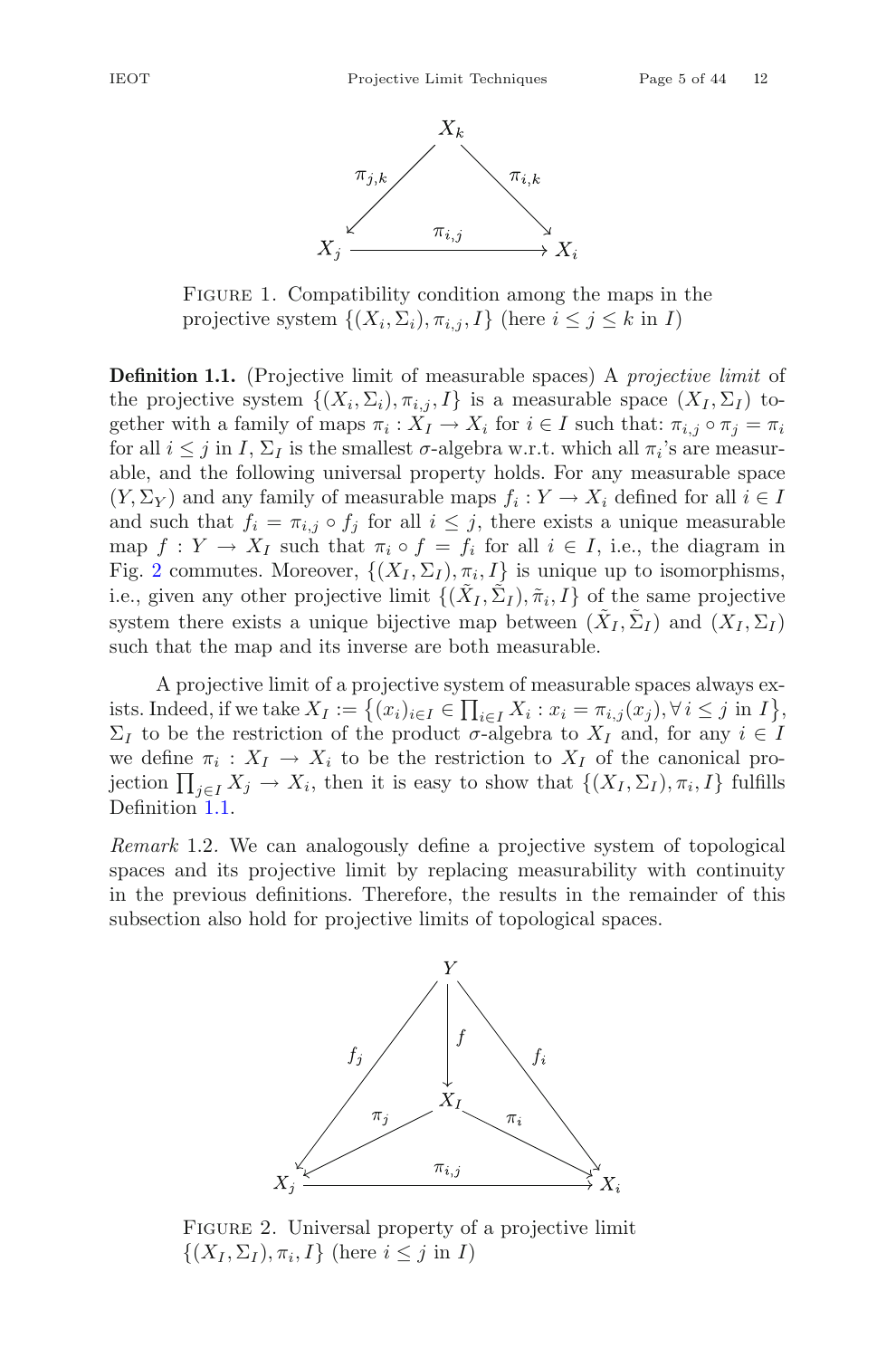It is often more convenient to take the projective limit over a cofinal subset of the index set in a given projective system. This does not change the projective limit as shown in the following proposition (which is a version of [\[11,](#page-40-9) III., § 7.2, Proposition 3] for measurable spaces).

<span id="page-5-1"></span>**Proposition 1.3.** Let  $\{(X_I, \Sigma_I), \pi_i, I\}$  be the projective limit of the projective *system*  $\{(X_i, \Sigma_i), \pi_{i,j}, I\}$  *and let J be a cofinal subset of I, i.e., for every*  $i \in I$ , there exists some  $j \in J$  such that  $j \geq i$ . Then  $\{(X_I, \Sigma_I), \pi_i, J\}$  is the *projective limit of the projective system*  $\{(X_i, \Sigma_i), \pi_{i,j}, J\}.$ 

*Proof.* Since  $J \subseteq I$ , clearly  $\Sigma_J \subseteq \Sigma_I$ . The converse inclusion follows by the cofinality of J in I and the compatibility of the  $\pi_i$ 's. To show the universal property of  $\{(X_I, \Sigma_I), \pi_i, J\}$ , for each  $j \in J$ , we consider a measurable map  $f_j: Y \to X_j$  such that  $f_j = \pi_{j,k} \circ f_k$  whenever  $j \leq k$  in J. By the cofinality of J in I, for each  $i \in I$  there is some  $j \in J$  such that  $\pi_i = \pi_{i,j} \circ \pi_j$  and so defining  $f_i := \pi_{i,j} \circ f_j$  we can deduce the universal property of  $\{(X_I, \Sigma_I), \pi_i, J\}$ <br>from the one of  $\{(X_I, \Sigma_I), \pi_i, I\}$ from the one of  $\{(X_I,\Sigma_I),\pi_i,I\}.$ 

The following definitions are well-known. Below we sightly adapt the terminology of  $[49, Part I, Chapter I, § 10, Part II, Chapter II, § 1]$  $[49, Part I, Chapter I, § 10, Part II, Chapter II, § 1]$  to our purposes.

**Definition 1.4.** Let  $\{(X_i, \Sigma_i), \pi_{i,j}, I\}$  be a projective system of measurable spaces and  $\{(X_I, \Sigma_I), \pi_i, I\}$  its projective limit.

- (a) A *cylinder set* in  $X_I$  is a set of the form  $\pi_i^{-1}(E)$  for some  $i \in I$  and  $E \in$  $\Sigma_i$ . In other words,  $\pi_i^{-1}(E)$  belongs to the  $\sigma$ -algebra  $\pi_i^{-1}(\Sigma_i)$  generated by  $\pi_i$ .
- (b) The collection  $C_I$  of all the cylinders sets in  $X_I$  forms an algebra, which is usually called the *cylinder algebra* on  $X_I$ . In general,  $C_I$  is not a  $\sigma$ -algebra.
- (c) We call *cylinder*  $\sigma$ -*algebra* on  $X_I$  the smallest  $\sigma$ -algebra containing all the cylinders sets in  $X_I$ , which clearly coincides with  $\Sigma_I$ .

We introduce a two-stage construction of the projective limit  $\{(X_I,\Sigma_I),\}$  $\pi_i, I$  of a projective system  $\mathcal{P}_I := \{(X_i, \Sigma_i), \pi_{i,j}, I\}$  of measurable spaces, which will be particularly useful when  $I$  does not contain a countable cofinal subset (see Proposition [1.8,](#page-7-0) Lemma [2.3](#page-20-2) and Sect. [3.1.2\)](#page-27-0). This alternative construction can be obtained by adapting  $[11, III]$  $[11, III]$ . Exercises for  $\S 7, 1$ . (p. 251)] to projective limits of measurable spaces. As this construction will be used later on, we provide all its steps and a diagram (see Fig. [3\)](#page-6-0) to facilitate the reading and fix the notation. Consider

 $\Lambda := \{ \lambda \subseteq I : \lambda$  contains a countable directed subset cofinal in  $\lambda \}$ 

<span id="page-5-0"></span>partially ordered by inclusion. Note that I contains a countable cofinal subset if and only if  $\Lambda$  has a maximal element.

**Proposition 1.5.** *For*  $J \subseteq I$  *countable, there exists*  $\lambda \in \Lambda$  *such that*  $J \subseteq \lambda$ *.* 

*Proof.* Let  $J = (i_n)_{n \in \mathbb{N}}$  and  $l_1 := i_1$ . As I is directed, there exists  $l_2 \in I$  such that  $i_2 \leq l_2$  and  $l_1 \leq l_2$ . Proceeding in this way, we get  $(l_n)_{n \in \mathbb{N}} \subseteq I$  such that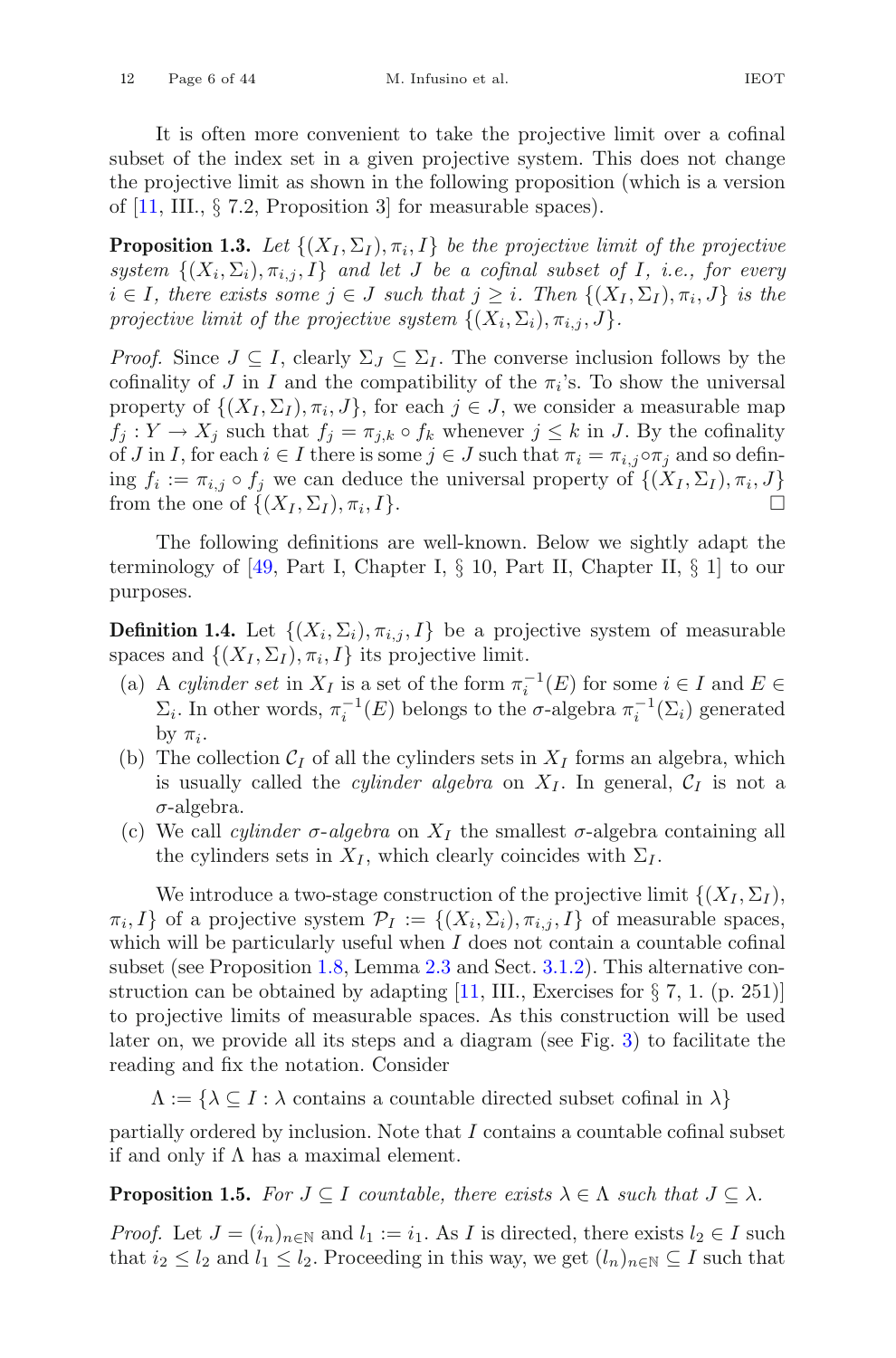



<span id="page-6-0"></span>FIGURE 3. Two-stage construction of  $(X_I, \Sigma_I)$  (here  $\lambda \subseteq \kappa$ in  $\Lambda$  and  $i \leq j$  in  $\lambda$ )

 $i_n \leq l_n$  and  $l_{n-1} \leq l_n$  for all  $n \geq 2$ . This shows that  $(l_n)_{n \in \mathbb{N}}$  is a countable directed cofinal subset of  $\lambda := J \cup (l_n)_{n \in \mathbb{N}} \subseteq I$ . Hence,  $\lambda \in \Lambda$  and  $J \subseteq \lambda$ .  $\Box$ directed cofinal subset of  $\lambda := J \cup (l_n)_{n \in \mathbb{N}} \subseteq I$ . Hence,  $\lambda \in \Lambda$  and  $J \subseteq \lambda$ .

<span id="page-6-1"></span>**Proposition 1.6.** *If*  $(\lambda_n)_{n \in \mathbb{N}} \subseteq \Lambda$ *, then there exists*  $\lambda \in \Lambda$  *such that*  $\lambda_n \subseteq \lambda$ *for all*  $n \in \mathbb{N}$ *. In particular,*  $\Lambda$  *is directed.* 

*Proof.* For each  $n \in \mathbb{N}$ , let  $\theta_n$  be a countable cofinal subset of  $\lambda_n$ . As  $\bigcup_{n \in \mathbb{N}} \theta_n$ is a countable subset of I, by Proposition [1.5](#page-5-0) there exists  $\theta \in \Lambda$  such that  $\bigcup_{n\in\mathbb{N}}\theta_n\subseteq\theta.$  Then  $\lambda:=\bigcup_{n\in\mathbb{N}}\lambda_n\cup\theta\subseteq I$  belongs to  $\Lambda$  and clearly contains each  $\lambda_n$ .

For any  $\lambda \in \Lambda$ , let  $\{(X_{\lambda}, \Sigma_{\lambda}), \pi_i^{\lambda}, \lambda\}$  denote the projective limit of the projective system  $\mathcal{P}_{\lambda} := \{(X_i, \Sigma_i), \pi_{i,j}, \lambda\}$ . For any  $\lambda \subseteq \kappa$  in  $\Lambda$  and all  $i \leq j$ in  $\lambda$ , we have

$$
\pi_i^\kappa = \pi_{i,j} \circ \pi_j^\kappa
$$

and so by the universal property of the projective limit  $\{(X_\lambda, \Sigma_\lambda), \pi_i^\lambda, \lambda\}$ of  $P_{\lambda}$ , there exists a unique measurable map

<span id="page-6-2"></span>
$$
\pi^{\lambda,\kappa}: X_{\kappa} \to X_{\lambda} \text{ such that } \pi_i^{\lambda} \circ \pi^{\lambda,\kappa} = \pi_i^{\kappa} \text{ for all } i \in \lambda. \tag{1.1}
$$

<span id="page-6-3"></span>Using the uniqueness of this map, we easily get the following proposition.

**Proposition 1.7.** *The family*  $\mathcal{P}_{\Lambda} := \{(X_{\lambda}, \Sigma_{\lambda}), \pi^{\lambda,\kappa}, \Lambda\}$  *is a projective system of measurable spaces.*

For any  $\lambda \in \Lambda$  and all  $i \leq j$  in  $\lambda$ , we have  $\pi_i = \pi_{i,j} \circ \pi_j$  and so by the universal property of the projective limit  $\{(X_\lambda, \Sigma_\lambda), \pi_i^\lambda, \lambda\}$  of  $\mathcal{P}_\lambda$ , there exists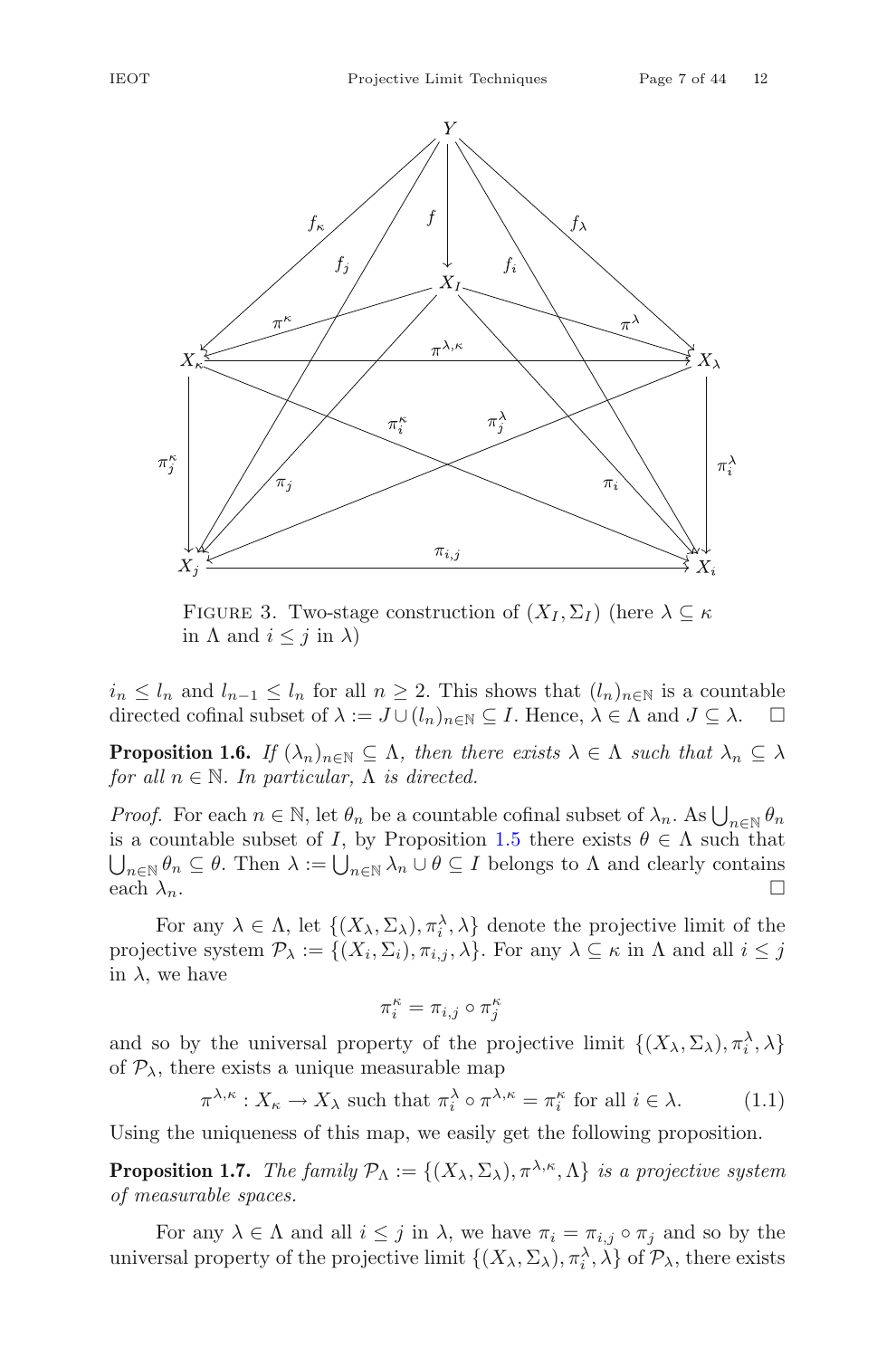a unique measurable map

<span id="page-7-4"></span>
$$
\pi^{\lambda}: X_I \to X_{\lambda} \text{ such that } \pi_i^{\lambda} \circ \pi^{\lambda} = \pi_i \text{ for all } i \in \lambda. \tag{1.2}
$$

<span id="page-7-0"></span>**Proposition 1.8.**  $\{(X_I, \Sigma_I), \pi^\lambda, \Lambda\}$  *is the projective limit of*  $\mathcal{P}_\Lambda$ *.* 

This result shows that the two-stage construction, in which for each  $\lambda \in \Lambda$  we take a projective limit  $\{(X_{\lambda}, \Sigma_{\lambda}), \pi_i^{\lambda}, \lambda\}$  of the projective system  $\{(X_i, \Sigma_i), \pi_{i,j}, \lambda\}$  and then again take a projective limit of the projective limits  $\{(X_\lambda, \Sigma_\lambda), \pi^{\lambda,\kappa}, \Lambda\}$  obtained in the first stage, leads to the same space as directly taking a projective limit of the projective system  $\{(X_i, \Sigma_i), \pi_{i,j}, I\}.$ 

*Proof of Proposition [1.8.](#page-7-0)* Denote by  $\Sigma_{\Lambda}$  the cylinder  $\sigma$ -algebra on  $X_I$  w.r.t.  $\mathcal{P}_{\Lambda}$ , i.e., the smallest  $\sigma$ -algebra on  $X_I$  such that  $\pi^{\lambda}$  is measurable for all  $\lambda \in \Lambda$ . We first prove that  $\Sigma_{\Lambda} = \Sigma_I$ . As  $\pi^{\lambda} : (X_I, \Sigma_I) \to (X_{\lambda}, \Sigma_{\lambda})$  is measurable for all  $\lambda \in \Lambda$ , we clearly have  $\Sigma_{\Lambda} \subseteq \Sigma_I$ . Conversely, for each  $i \in I$  there exists  $\lambda \in \Lambda$  such that  $i \in \lambda$  and so for any  $E_i \in \Sigma_i$  we have

$$
\pi_i^{-1}(E_i) = (\pi^{\lambda})^{-1}((\pi_i^{\lambda})^{-1}(E_i)) \in (\pi^{\lambda})^{-1}(\Sigma_{\lambda}) \subseteq \Sigma_{\Lambda}.
$$

Hence,  $\Sigma_I \subseteq \Sigma_{\Lambda}$  since  $\Sigma_I$  is generated by sets of the form  $\pi_i^{-1}(E_i)$  for some i.e. I and  $E \subseteq \Sigma$ .  $i \in I$  and  $E_i \in \Sigma_i$ .

It remains to show that the universal property holds for  $\{(X_I, \Sigma_I), \pi^{\lambda},\pi^{\lambda}\}$  $\Lambda$ . Let  $(Y, \Sigma_Y)$  be a measurable space and for any  $\lambda \in \Lambda$  let  $f^{\lambda}: Y \to X_{\lambda}$  be a measurable map such that  $f^{\lambda} = \pi^{\lambda, \kappa} \circ f^{\kappa}$  for all  $\lambda \subseteq \kappa$  in  $\Lambda$ . Let  $i \in I$ . Then there is  $\lambda \in \Lambda$  such that  $i \in \lambda$  and the map  $f_i : Y \to X_i$  given by  $f_i := \pi_i^{\lambda} \circ f^{\lambda}$ is well-defined and measurable. The universal property of the projective limit  $\{(X_I,\Sigma_I),\pi_i,I\}$  of  $\mathcal{P}_I$  yields that there exists a unique measurable map

<span id="page-7-2"></span>
$$
f: Y \to X_I \text{ such that } \pi_i \circ f = f_i \text{ for all } i \in I. \tag{1.3}
$$

For any  $\lambda \in \Lambda$  the universal property of the projective limit  $\{(X_{\lambda}, \mathcal{B}_{\lambda}), \pi_i^{\lambda}, \lambda\}$ of  $P_{\lambda}$  implies that there exists a unique measurable map

<span id="page-7-1"></span>
$$
h: Y \to X_{\lambda} \text{ such that } \pi_i^{\lambda} \circ h = f_i \text{ for all } i \in \lambda. \tag{1.4}
$$

Since for all  $i \in \lambda$ , we have that

$$
\pi_i^{\lambda} \circ f^{\lambda} = f_i = \pi_i^{\lambda} \circ h \quad \text{and} \quad \pi_i^{\lambda} \circ (\pi^{\lambda} \circ f) = \pi_i \circ f = f_i = \pi_i^{\lambda} \circ h,
$$

the uniqueness of h in [\(1.4\)](#page-7-1) yields  $f^{\lambda} = h = \pi^{\lambda} \circ f$ .

The uniqueness of  $f$  in  $(1.3)$  allows to easily show that  $f$  is the unique map from Y to  $X_I$  such that  $f^{\lambda} = \pi^{\lambda} \circ f$  holds for all  $\lambda \in \Lambda$ .

<span id="page-7-5"></span>*Remark* 1.9*.* By Proposition [1.3,](#page-5-1) Proposition [1.8](#page-7-0) also holds if Λ is replaced with a cofinal subset of  $\Lambda$ .

<span id="page-7-3"></span>**Proposition 1.10.** *The relation*  $C_I \subseteq \Sigma_I = \Sigma_{\Lambda} = C_{\Lambda}$  *holds, where*  $C_{\Lambda}$  *denotes the cylinder algebra on*  $X_I$  *w.r.t. the projective system*  $\mathcal{P}_\Lambda$ *. Note that the inclusion is strict in general.*

*Proof.* To show that  $\Sigma_{\Lambda} = C_{\Lambda}$ , it is enough to prove that the algebra  $C_{\Lambda}$  is in fact a  $\sigma$ -algebra as  $\mathcal{C}_{\Lambda}$  generates  $\Sigma_{\Lambda}$ . For each  $n \in \mathbb{N}$ , let  $\lambda_n \in \Lambda$  and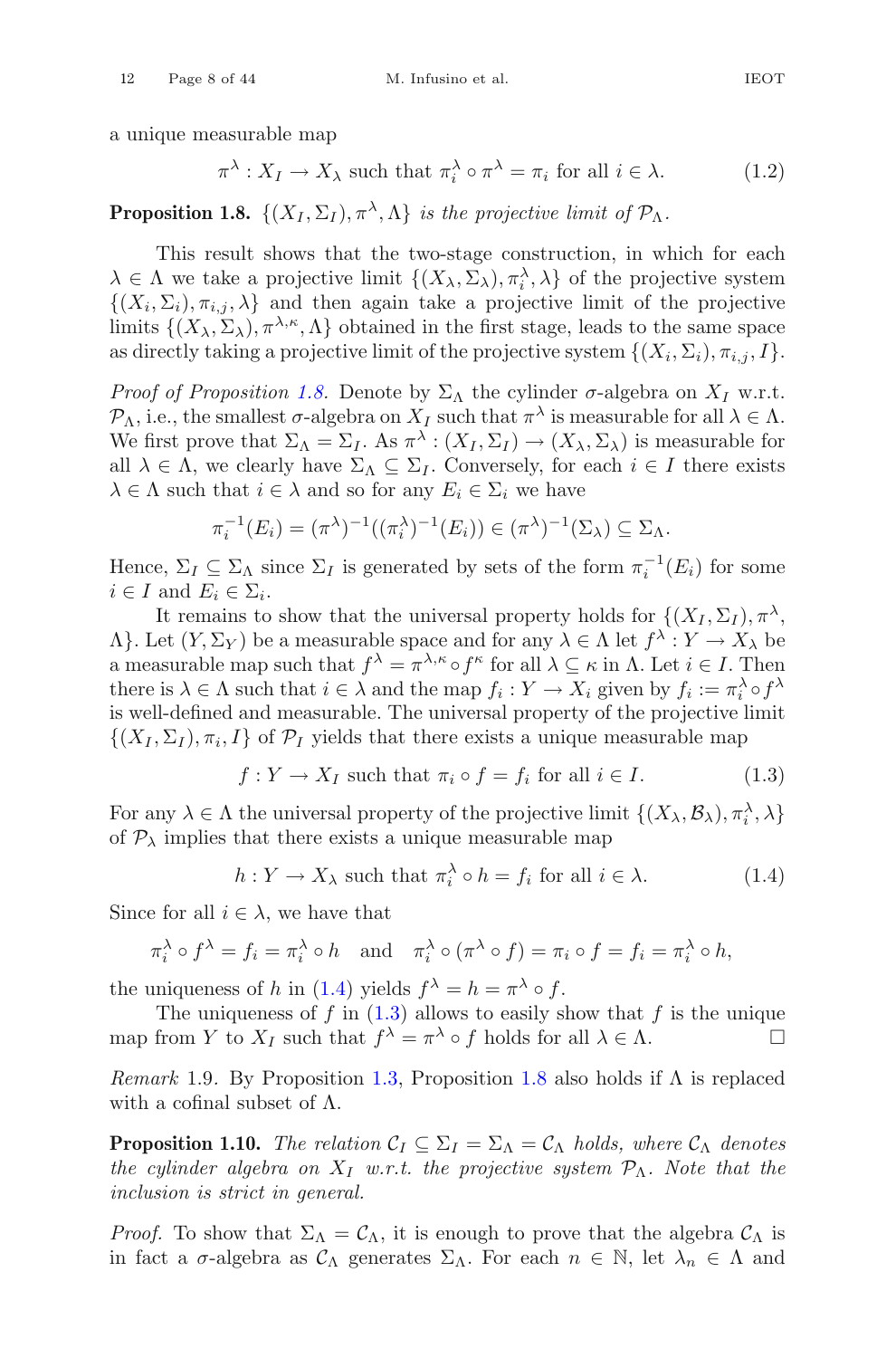$E_n \in \Sigma_{\lambda_n}$ . Then Proposition [1.6](#page-6-1) ensures there exists  $\kappa \in \Lambda$  such that  $\lambda_n \subseteq \kappa$ for all  $n \in \mathbb{N}$ . Hence,

$$
\bigcup_{n \in \mathbb{N}} (\pi^{\lambda_n})^{-1}(E_n) = \bigcup_{n \in \mathbb{N}} (\pi^{\kappa})^{-1}((\pi^{\lambda_n,\kappa})^{-1}(E_n))
$$

$$
= (\pi^{\kappa})^{-1} \left( \bigcup_{n \in \mathbb{N}} (\pi^{\lambda_n,\kappa})^{-1}(E_n) \right) \in \mathcal{C}_{\Lambda},
$$

$$
\mathbb{Q}(\pi^{\lambda_n,\kappa})^{-1}(E_n) \in \Sigma_{\kappa}.
$$

since  $\bigcup_{n\in\mathbb{N}}(\pi)$ 

**Definition 1.11.** Let  $\mathcal{P} := \{(X_i, \Sigma_i), \pi_{i,j}, I\}$  be a projective system of measurable spaces and  $\{(X_I, \Sigma_I), \pi_i, I\}$  its projective limit.

- (a) An *exact projective system of measures on*  $P$  is a family  $\{\mu_i : i \in I\}$ such that each  $\mu_i$  is a measure on  $\Sigma_i$  as well as  $\pi_{i,j\#}\mu_j = \mu_i$  for all  $i \leq i$  in  $I$ , where  $\pi_{i,j}$   $\mu_i$  denotes the pushforward of  $\mu_j$ , w.r.t.  $\pi_{i,j}$  i.e.  $i \leq j$  in I, where  $\pi_{i,j\,\#\mu_j}$  denotes the pushforward of  $\mu_j$  w.r.t.  $\pi_{i,j}$ , i.e.,  $\pi_{i,j\,\,\,\mu} \mu_j(E_i) = \mu_j(\pi_{i,j}^{-1}(E_i))$  for all  $E_i \in \Sigma_i$ .<br>An exact projective system  $\{\mu_i : i \in I\}$  of
- (b) An exact projective system  $\{\mu_i : i \in I\}$  of measures on  $\mathcal P$  is called *thick* if for each  $i \in I$  the set  $\pi_i(X_I)$  is thick w.r.t.  $\mu_i$ , i.e.  $\mu_i(M) = 0$  for all  $M \in \Sigma_i$  such that  $\pi_i(X_I) \cap M = \emptyset$ .
- (c) A *cylindrical quasi-measure*  $\mu$  *w.r.t.* P is a set function  $\mu$  on  $C_I$  such that  $\pi_{i\#}\mu$  is a measure on  $\Sigma_i$  for all  $i \in I$ .

<span id="page-8-0"></span>*Remark* 1.12*.*

- (i) If for all  $i \in I$  the map  $\pi_i : X_I \to X_i$  is surjective, then any exact projective system of measures on  $P$  is thick.
- (ii) Cylindrical quasi-measures are *not* measures, since they are finitely additive set functions which are not necessarily  $\sigma$ -additive for countable disjoint unions of sets in  $\mathcal{C}_I$  belonging to  $\mathcal{C}_I$ . In other words, a cylindrical quasi-measure is in general not even a pre-measure. Note that cylindrical quasi-measures are often addressed as cylinder measures (see, e.g.,  $[16, 48, 49]$  $[16, 48, 49]$  $[16, 48, 49]$  $[16, 48, 49]$  $[16, 48, 49]$ .

<span id="page-8-1"></span>**Lemma 1.13.** Let  $\mathcal{P} := \{(X_i, \Sigma_i), \pi_{i,j}, I\}$  be a projective system of measur*able spaces. There is a one-to-one correspondence between cylindrical quasimeasures*  $\mu$  *and thick exact projective systems*  $\{\mu_i : i \in I\}$  *of measures w.r.t.* P, given by  $\mu(\pi_i^{-1}(E_i)) = \mu_i(E_i)$  for all  $i \in I$  and all  $E_i \in \Sigma_i$ *. We call*  $\mu$  *the* cylindrical quasi-measure corresponding to  $\{\mu_i : i \in I\}$ .

*Proof.* Let  $\mu$  be a cylindrical quasi-measure w.r.t. P. Then  $\{\pi_{i\#}\mu : i \in I\}$  is an exact projective system of measures on P since  $\pi_{i,j\,\mu}(\pi_{j\,\mu}\mu) = \pi_{i\,\mu}\mu$  for all  $i \leq j$  in I. Further, for any  $i \in I$  and any  $E_i \in \Sigma_i$  with  $E_i \cap \pi_i(X_I) = \emptyset$ , we have  $\pi_i^{-1}(E_i) = \emptyset$ . Thus,  $\pi_{i\#}\mu(E_i) = \mu(\emptyset) = \pi_{i\#}\mu(\emptyset) = 0$ , i.e.,  $\{\pi_{i\#}\mu : i \in I\}$ is thick.

Conversely, let  $\{\mu_i : i \in I\}$  be a thick exact projective system of measures on P, the map  $\mu: \mathcal{C}_I \to \mathbb{R}$  given by  $\mu(\pi_i^{-1}(E_i)) := \mu_i(E_i)$  for all  $i \in I$ and  $E_i \in \Sigma_i$  is well-defined. Indeed, let  $i, j \in I$  and  $E_i \in \Sigma_i, E_j \in \Sigma_j$  be such that  $\pi_i^{-1}(E_i) = \pi_j^{-1}(E_j)$ . Since I is directed, there exists  $k \in I$  such that  $i \leq k$  and  $j \leq k$  and so  $\pi_k^{-1}(\pi_{i,k}^{-1}(E_i)) = \pi_k^{-1}(\pi_{j,k}^{-1}(E_j)).$  This implies that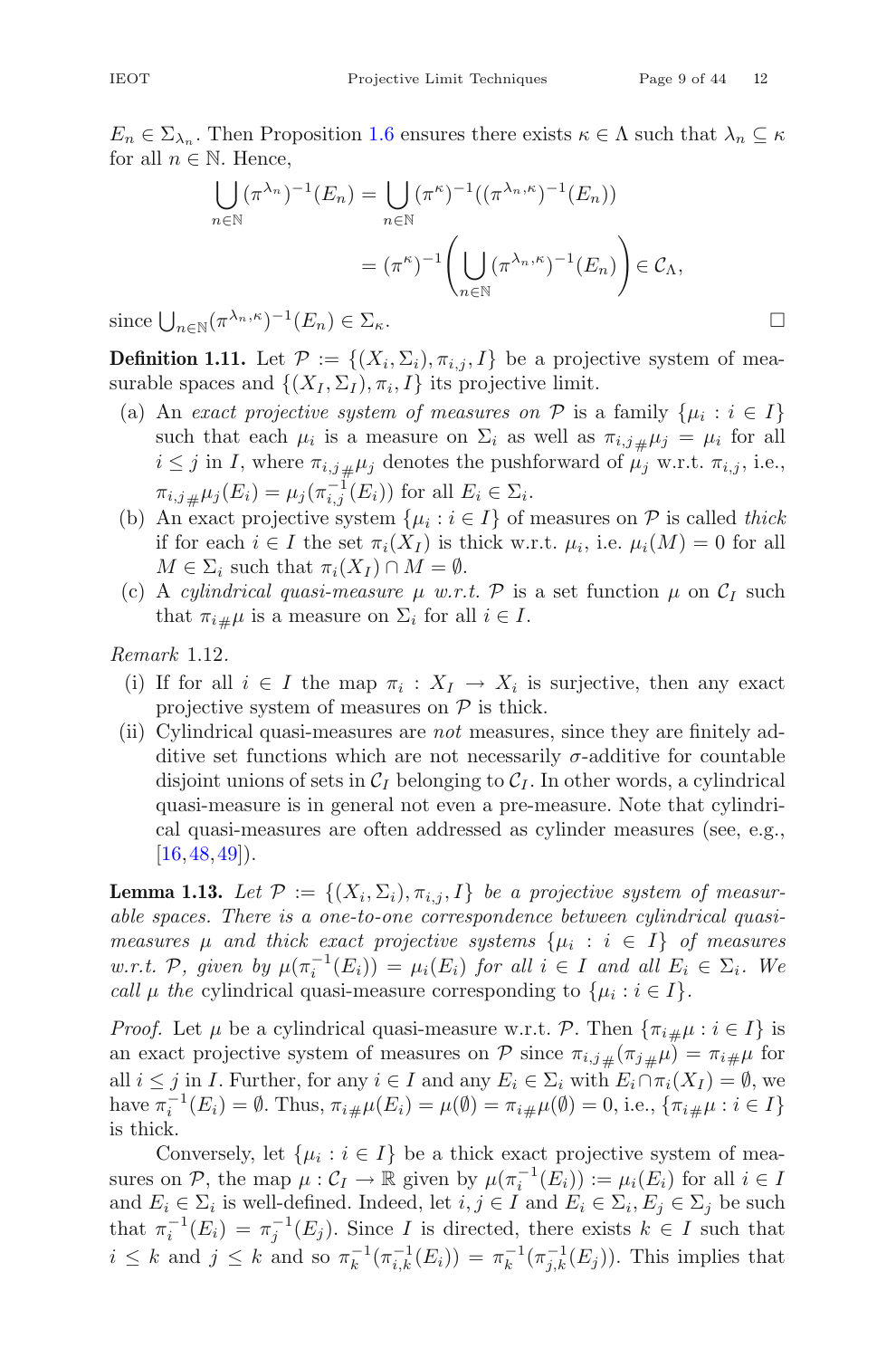$\pi_{i,k}^{-1}(E_i) \cap \pi_k(X_I) = \pi_{j,k}^{-1}(E_j) \cap \pi_k(X_I),$  i.e.,  $(\pi_{i,k}^{-1}(E_i) \triangle \pi_{j,k}^{-1}(E_j)) \cap \pi_k(X_I) = \emptyset$ . Thus, we get that  $\mu_k(\pi_{i,k}^{-1}(E_i)) = \mu_k(\pi_{j,k}^{-1}(E_j))$  as  $\pi_k(X_I)$  is thick w.r.t.  $\mu_k$ . The exactness of the system  $\{\mu_i : i \in I\}$  then yields that

$$
\mu_i(E_i) = \mu_k(\pi_{i,k}^{-1}(E_i)) = \mu_k(\pi_{j,k}^{-1}(E_j)) = \mu_j(E_j).
$$

By definition,  $\mu$  satisfies  $\pi_{i\#}\mu = \mu_i$  for all  $i \in I$ .

In the following, we will discuss when cylindrical quasi-measures can be extended to measures on  $\Sigma_I$ . For this purpose, we will restrict our attention to projective systems of measurable spaces associated to projective systems of topological spaces.

# <span id="page-9-0"></span>**1.2. Prokhorov's Condition**

Let  $(I, \leq)$  be a directed partially ordered set and  $\mathcal{T} := \{(X_i, \tau_i), \pi_{i,i}, I\}$  a projective system of Hausdorff topological spaces. Denote by  $\{(X_I, \tau_I), \pi_i, I\}$ a projective limit of T. Then  $(X_I, \tau_I)$  is Hausdorff and we can either equip it with the Borel  $\sigma$ -algebra  $\mathcal{B}_I$  w.r.t.  $\tau_I$  or with the cylinder  $\sigma$ -algebra  $\Sigma_I$ obtained by taking the projective limit of the projective system  $\mathcal{P}_{\mathcal{T}}$  :=  $\{(X_i,\mathcal{B}_i), \pi_{i,j}, I\}$ , where  $\mathcal{B}_i$  is the Borel  $\sigma$ -algebra on  $X_i$  w.r.t.  $\tau_i$ . Note that  $\Sigma_I \subseteq \mathcal{B}_I$ .

<span id="page-9-3"></span>**Proposition 1.14.** *If* I contains a countable cofinal subset J, then  $\Sigma_I = \mathcal{B}_I$ .

*Proof.* Since  $\mathcal{B}_I$  is generated by  $\tau_I$ , it suffices to show  $\tau_I \subseteq \Sigma_I$ . Let  $U \in \tau_I$ . As the open cylinder sets form a basis of  $\tau_I$ , for each  $i \in I$  there exists  $U_i \in \tau_i$ such that  $U = \bigcup_{i \in I} \pi_i^{-1}(U_i)$ . As J is cofinal in I, we have  $I = \bigcup_{j \in J} \{i \in I :$  $i \leq j$ . Therefore,

$$
U = \bigcup_{i \in I} \pi_i^{-1}(U_i) = \bigcup_{j \in J} \bigcup_{\{i \in I : i \le j\}} \pi_j^{-1}(\pi_{i,j}^{-1}(U_i)) = \bigcup_{j \in J} \pi_j^{-1}\left(\bigcup_{\{i \in I : i \le j\}} \pi_{i,j}^{-1}(U_i)\right)
$$

and so U is a countable union of sets in  $\Sigma_I$  as  $\bigcup_{\{i \in I : i \leq j\}} \pi_{i,j}^{-1}(U_i) \in \tau_j$  for each  $j \in J$ . Hence,  $U \in \Sigma_I$ .

To introduce Prokhorov's condition (see [\[43](#page-42-8)]), we recall that a *Radon measure* on an arbitrary Hausdorff topological space  $(X, \tau)$  is a measure  $\mu$ defined on the Borel  $\sigma$ -algebra  $\mathcal{B}_{\tau}$  on X w.r.t.  $\tau$  such that  $\mu$  is locally finite (i.e., every point in X has a neighborhood of finite measure) and  $\mu$  is inner regular w.r.t. compact subsets of X (i.e., for any  $M \in \mathcal{B}_{\tau}$ ,  $\mu(M) = \sup \{ \mu(K) :$  $K \subseteq M$  compact}).

**Definition 1.15.** An *exact projective system of Radon probability measures w.r.t.* T *(or on*  $\mathcal{P}_{\mathcal{T}}$ ) is an exact projective system  $\{\mu_i : i \in I\}$  of measures on  $\mathcal{P}_{\mathcal{T}}$  such that  $\mu_i$  is Radon measure on  $\mathcal{B}_i$  and  $\mu_i(X_i) = 1$  for all  $i \in I$ .

We say that an exact projective system  $\{\mu_i : i \in I\}$  of Radon probability measures w.r.t.  $\mathcal T$  fulfills **Prokhorov's condition** if the following holds

<span id="page-9-2"></span><span id="page-9-1"></span>
$$
\forall \varepsilon > 0 \; \exists \; C_{\varepsilon} \subset X_I \text{ compact s.t. } \forall i \in I : \; \mu_i(\pi_i(C_{\varepsilon})) \ge 1 - \varepsilon. \tag{1.5}
$$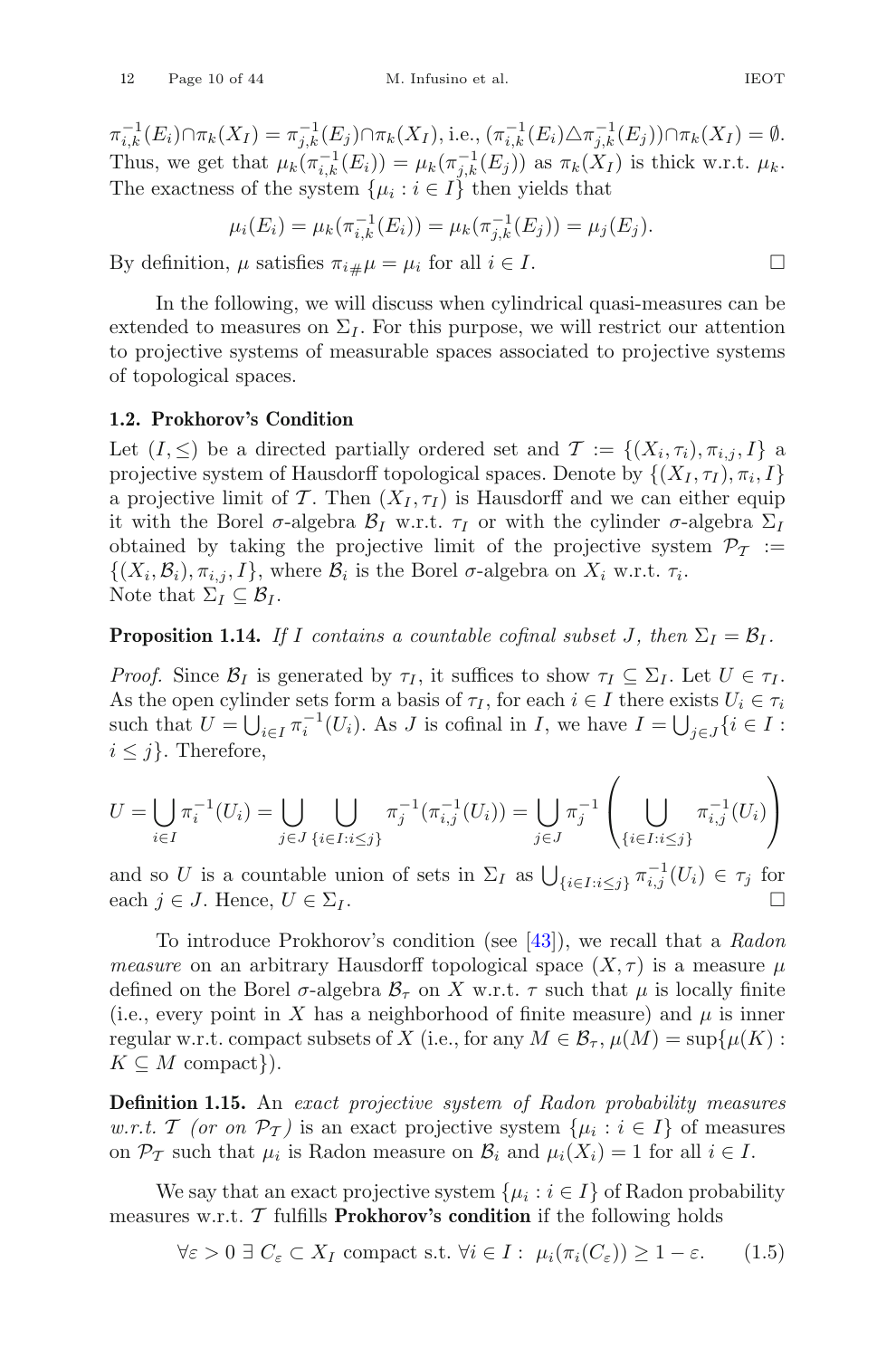measures fulfilling Prokhorov's condition [\(1.5\)](#page-9-1) is thick. Indeed, for  $i \in I$ and  $M \in \Sigma_i$  with  $M \cap \pi_i(X_I) = \emptyset$ , we have that for every  $\varepsilon > 0$  also  $M \cap \pi_i(C_\varepsilon) = \emptyset$  holds and so  $\mu_i(M) \leq 1 - \mu_i(\pi_i(C_\varepsilon)) \leq \varepsilon$ , which implies in turn that  $\mu_i(M) = 0$ .

In the following we provide sufficient conditions for Prokhorov's condition [\(1.5\)](#page-9-1) to be fulfilled. To this purpose, let us show a preparatory lemma (which is essentially  $[9, I., \S 9.6,$  $[9, I., \S 9.6,$  Proposition 8]).

<span id="page-10-0"></span>**Lemma 1.17.** *For*  $i \in I$ *, let*  $K_i \subseteq X_i$  *be compact such that*  $\pi_{i,j}(K_i) \subseteq K_i$  *for*  $all \ j \in I \ with \ j \geq i.$  Then  $K := \bigcap_{i \in I} \pi_i^{-1}(K_i)$  is compact and, for each  $i \in I$ ,  $\pi_i(K) = \bigcap_{j \geq i} \pi_{i,j}(K_j).$ 

*Proof.* By assumption  $\{(K_i, \tau_i \cap K_i), \pi_{i,j} \mid K_i, I\}$  is a projective system of compact spaces and its projective limit (seen as a subset of  $\prod_{i\in I} K_i \subseteq$  $\prod_{i\in I} X_i$ ) is identified with  $\bigcap_{i\in I} \pi_i^{-1}(K_i)$ . Then the conclusion follows from [\[9](#page-40-11), I., § 9.6, Proposition 8].

<span id="page-10-2"></span>**Proposition 1.18.** An exact projective system  $\{\mu_i : i \in I\}$  of Radon probability *measures w.r.t.* T *fulfills Prokhorov's condition* [\(1.5\)](#page-9-1) *if and only if for any*  $\varepsilon > 0$  and each  $i \in I$  there exists  $K_i \subseteq X_i$  compact such that  $\mu_i(K_i) \geq 1 - \varepsilon$  $\text{and } \pi_{i,j}(K_j) \subseteq K_i \text{ for all } j \in I \text{ with } j \geq i.$ 

*Proof.* Let  $\varepsilon > 0$ . Suppose that there exists  $C_{\varepsilon} \subseteq X_I$  compact such that  $\mu_i(\pi_i(C_{\varepsilon})) \geq 1 - \varepsilon$  for all  $i \in I$ . Then setting  $K_i := \pi_i(C_{\varepsilon})$  yields the conclusion.

Conversely, suppose that for each  $i \in I$  there exists  $K_i \subseteq X_i$  compact such that  $\mu_i(K_i) \geq 1 - \varepsilon$  and  $\pi_{i,j}(K_j) \subseteq K_i$  for all  $j \in I$  with  $j \geq i$ . Then Lemma [1.17](#page-10-0) guarantees that  $K := \bigcap_{i \in I} \pi_i^{-1}(K_i)$  is compact.

Fix  $i \in I$ . By the inner regularity of  $\mu_i$  w.r.t. compact subsets of  $X_i$ , there exists  $C \subseteq X_i \setminus \pi_i(K)$  compact such that  $\mu_i(X_i \setminus \pi_i(K)) \leq \mu_i(C) + \varepsilon$ . Using again Lemma [1.17,](#page-10-0) we obtain that  $\bigcup_{j\in I,j\geq i} (X_i\setminus \pi_{i,j}(K_j))$  is an open cover of C. Hence, using that C is compact and that I is directed, we get that there exists  $k \in I$  such that  $k \geq i$  and  $C \subseteq X_i \backslash \pi_{i,k}(K_k)$ . This implies that

$$
\mu_i(\pi_i(K)) \ge \mu_i(\pi_{i,k}(K_k)) - \varepsilon = \mu_k(\pi_{i,k}^{-1}(\pi_{i,k}(K_k))) - \varepsilon \ge \mu_k(K_k) - \varepsilon \ge 1 - 2\varepsilon,
$$
  
which proves that (1.5) holds with  $C_{2\varepsilon} = K$ .

A sketch of the proof of Proposition [1.19](#page-10-1) below can be found in [\[49,](#page-42-5) Corollary, p. 81 (cf.  $[10, \text{IX}, \S 4.3, \text{Theorem 2}]$  $[10, \text{IX}, \S 4.3, \text{Theorem 2}]$ ), but we include here the details for the convenience of the reader as this result is the backbone of the

**Proposition 1.19.** *If* I *contains a countable cofinal subset, then any exact projective system of Radon probability measures*  $\{\mu_i : i \in I\}$  *w.r.t.* T *fulfills Prokhorov's condition* [\(1.5\)](#page-9-1)*.*

*Proof.* Let us first consider the case when  $I = \mathbb{N}$ . Since  $\mu_1$  is inner regular w.r.t. compact subsets of  $X_1$ , there exists  $K_1 \subset X_1$  compact such that

<span id="page-10-1"></span>next section.

$$
\Box
$$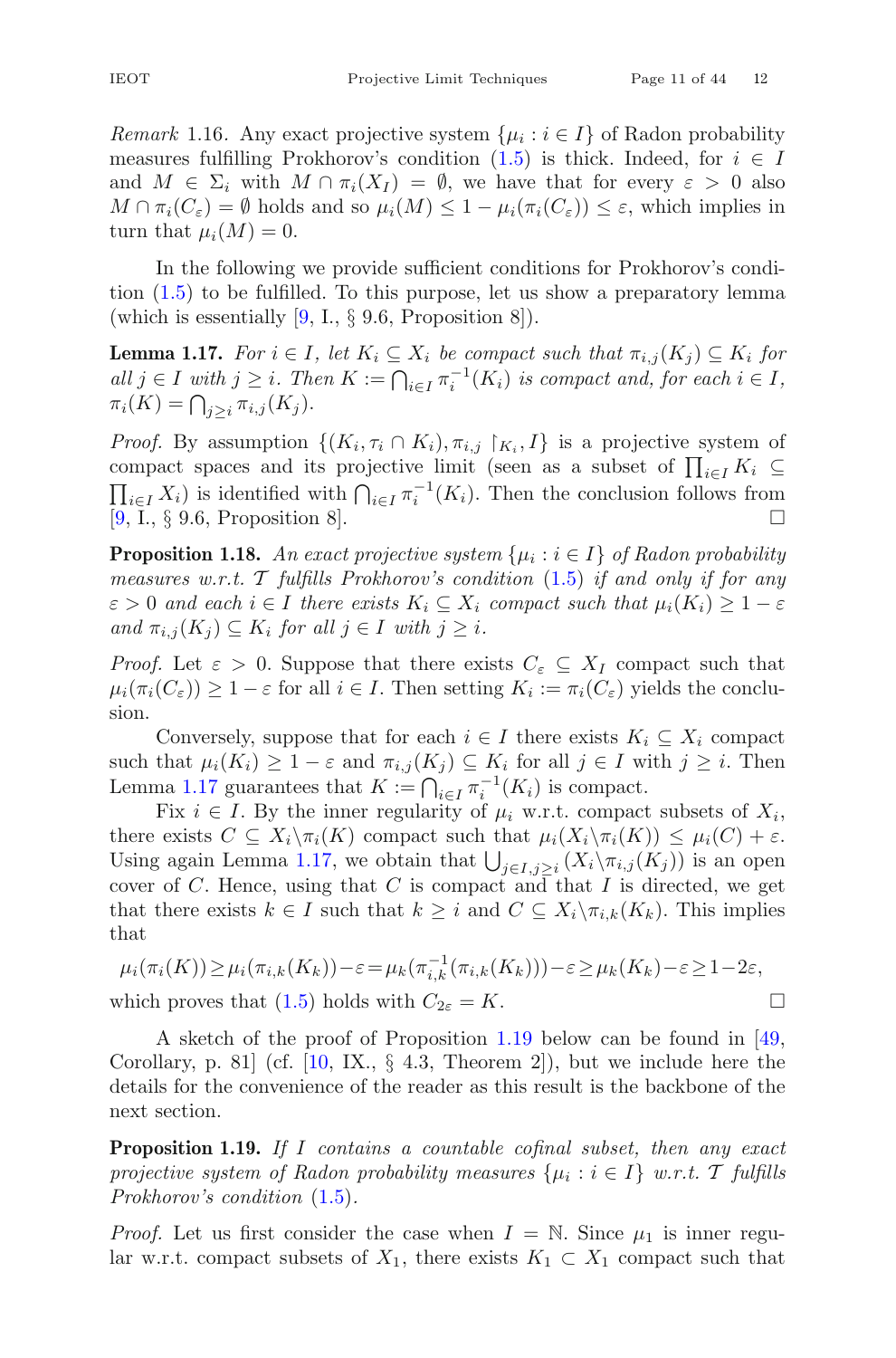$\mu_1(K_1) \geq 1 - \frac{\varepsilon}{2}$ . As  $\pi_{1,2}^{-1}(K_1) \in \mathcal{B}_2$ , using the inner regularity of  $\mu_2$  w.r.t.<br>compact subsets of  $Y_2$ , we can choose  $K_2 \subset \pi^{-1}(K_2)$  compact such that compact subsets of  $X_2$ , we can choose  $K_2 \subset \pi_{1,2}^{-1}(K_1)$  compact such that  $\pi_{1,2}(K_1) \times \pi_{1,2}(K_1) \times \pi_{2,2}$ .  $\mu_2(K_2) \geq \mu_2(\pi_{1,2}^{-1}(K_1)) - \frac{\varepsilon}{2^2} = \mu_1(K_1) - \frac{\varepsilon}{2^2}$ . Hence, we can inductively construct a sequence  $(K_1)$  can such that for each  $n \in \mathbb{N}$ .  $K_1 \subset X_2$  is compact. struct a sequence  $(K_n)_{n\in\mathbb{N}}$  such that for each  $n\in\mathbb{N}$ :  $K_n\subset X_n$  is compact,  $K_n \subseteq \pi_{n-1,n}^{-1}(K_{n-1})$  and

$$
\mu_{n+1}(K_{n+1}) \ge \mu_n(K_n) - \frac{\varepsilon}{2^{n+1}}.
$$

By iterating, we get that for all  $n \in \mathbb{N}$ 

<span id="page-11-3"></span>
$$
\mu_n(K_n) \ge 1 - \varepsilon \sum_{k=1}^n 2^{-k} \ge 1 - \varepsilon. \tag{1.6}
$$

Fixed  $m \in \mathbb{N}$ , the sequence  $(\pi_{m,n}(K_n))_{n \in \mathbb{N}}$  is a decreasing sequence of compact subsets of  $X_m$ , as for all  $n \geq m$  we get

$$
\pi_{m,n+1}(K_{n+1}) \subseteq \pi_{m,n+1}(\pi_{n,n+1}^{-1}(K_n)) \subseteq \pi_{m,n}(K_n).
$$

Then, Lemma [1.17](#page-10-0) guarantees that  $C_{\varepsilon} := \bigcap_{n \in \mathbb{N}} \pi_n^{-1}(K_n) \subset X_I$  is compact and

<span id="page-11-2"></span>
$$
\pi_m(C_{\varepsilon}) = \bigcap_{n \ge m} \pi_{m,n}(K_n). \tag{1.7}
$$

Combining [\(1.7\)](#page-11-2) with the continuity of  $\mu_m$ , we get that  $\lim_{n\to\infty} \mu_m(\pi_{m,n}(K_n)) =$  $\mu_m(\pi_m(C_{\varepsilon}))$ . This together with the fact that for any  $n \geq m$ 

$$
\mu_m(\pi_{m,n}(K_n)) = \mu_n(\pi_{m,n}^{-1}(\pi_{m,n}(K_n))) \ge \mu_n(K_n) \stackrel{(1.6)}{\ge} 1 - \varepsilon
$$

implies that  $\mu_m(\pi_m(C_\varepsilon)) \geq 1 - \varepsilon$ . Hence, [\(1.5\)](#page-9-1) holds for  $I = \mathbb{N}$ .

Consider a countable cofinal subset J of I. Then  $X_I = X_J$  as topological spaces (see Proposition [1.3](#page-5-1) and Remark [1.2\)](#page-4-2) and the result easily follows.  $\square$ 

#### <span id="page-11-0"></span>1.3. Extension to the Cylinder  $\sigma$ -Algebra  $\Sigma_I$

The problem of extending cylindrical quasi-measures to actual measures has been extensively studied since Kolmogorov's result [\[33\]](#page-41-14) (see, e.g., [\[7](#page-40-7)[,15](#page-40-12)[,41\]](#page-42-9)). In this subsection we gather in Theorem [1.22](#page-13-0) the most important result needed for our purposes. We follow the exposition in [\[50](#page-42-6), Theorems 8.2 and 9.3]. We will first consider the case of a projective system of Hausdorff topological spaces whose index set contains a countable cofinal subset and then proceed with the general case.

<span id="page-11-1"></span>**Lemma 1.20.** *Let*  $(I, \leq)$  *be a directed partially ordered set,*  $\mathcal{T} := \{(X_i, \tau_i), \pi_{i,j},\}$ If *a projective system of Hausdorff topological spaces, and*  $\{(X_I, \tau_I), \pi_i, I\}$ *its projective limit. If* I *contains a countable cofinal subset, then any exact projective system*  $\{\mu_i : i \in I\}$  *of Radon probability measures w.r.t.* T *is thick and the corresponding cylindrical quasi-measure uniquely extends to a probability measure on*  $B_I$ .

*Proof.* Let  $\{\mu_i : i \in I\}$  be an exact projective system of Radon probability measures w.r.t.  $\mathcal{T}$ . By combining Proposition [1.19](#page-10-1) with Remark [1.16,](#page-9-2) we easily get that  $\{\mu_i : i \in I\}$  is thick. Let  $\mu$  be the corresponding cylindrical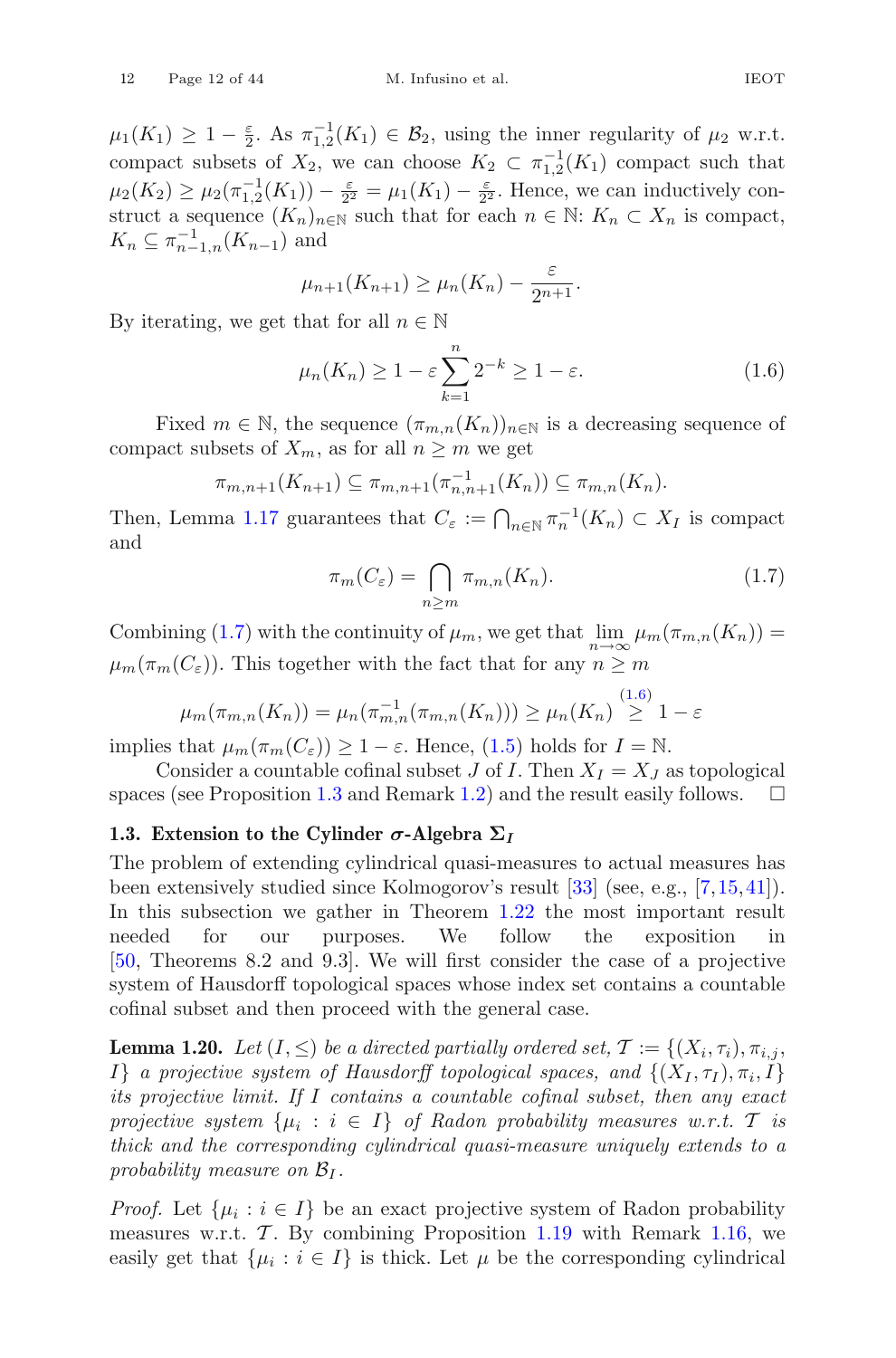quasi-measure, which is defined by  $\mu(\pi_i^{-1}(E_i)) := \mu_i(E_i)$  for all  $i \in I$  and all  $E_i \in \mathcal{B}_I$  and is finite since  $\mu(X_I) = \mu(\pi_i^{-1}(X_i)) = \mu_i(X_i) = 1$ . Showing the σ-additivity of μ is equivalent to show that any decreasing sequence  $(E_n)_{n\in\mathbb{N}}$ in  $C_I$  with  $\inf_{n \in \mathbb{N}} \mu(\tilde{E}_n) > 0$  satisfies  $\bigcap_{n \in \mathbb{N}} \tilde{E}_n \neq \emptyset$ .

Let  $0 < \varepsilon < \inf_{n \in \mathbb{N}} \mu(\tilde{E}_n)$ . For any  $n \in \mathbb{N}$ , there exists  $i_n \in I$  and  $E_n \in \mathcal{B}_{i_n}$  such that  $\tilde{E}_n = \pi_{i_n}^{-1}(E_n)$ . Since I is directed, we can always assume that  $(i_n)_{n\in\mathbb{N}}$  is increasing. Then, by the inner regularity of  $\mu_{i_n}$  w.r.t. compact subsets of  $X_{i_n}$ , there exists  $K_n \subset E_n$  compact such that  $\mu_{i_n}(K_n) > \varepsilon$  and  $\mu_{i_n}(K_n) > \mu_{i_n}(E_n) - \frac{\varepsilon}{4^n}$ . For each  $n \in \mathbb{N}$ , consider the closed set  $\tilde{K}_n :=$ <br> $\pi^{-1}(K_n)$  and note that  $\pi_{i_n}^{-1}(K_n)$  and note that

<span id="page-12-0"></span>
$$
\tilde{K}_j \cap \tilde{K}_n = \tilde{K}_n \setminus (\tilde{E}_j \setminus \tilde{K}_j), \quad \forall j \le n.
$$
\n(1.8)

Then, for any  $n \in \mathbb{N}$ , we get that

$$
\tilde{K}_n \setminus \bigcup_{j=1}^{n-1} (\tilde{E}_j \setminus \tilde{K}_j) = \bigcap_{j=1}^{n-1} \left( \tilde{K}_n \setminus (\tilde{E}_j \setminus \tilde{K}_j) \right) \stackrel{(1.8)}{=} \bigcap_{j=1}^{n-1} \left( \tilde{K}_j \cap \tilde{K}_n \right) = \bigcap_{j=1}^{n} \tilde{K}_j.
$$

Considering now the closed cylinder set  $\tilde{K}'_n := \bigcap_{j=1}^n \tilde{K}_j \in \mathcal{C}_I$  and setting  $F_n : \bigcap_{j=1}^n (K) \subset Y$  suide the following  $F_n := \bigcap_{j=1}^n \pi_{i_j,i_n}^{-1}(K_j) \in X_{i_n}$  yields the following

$$
\tilde{K}'_n = \bigcap_{j=1}^n \pi_{i_j}^{-1}(K_j) = \pi_{i_n}^{-1}\left(\bigcap_{j=1}^n \pi_{i_j,i_n}^{-1}(K_j)\right) = \pi_{i_n}^{-1}(F_n).
$$

This implies  $\tilde{K}'_n \subseteq \pi_{i_n}^{-1}(\pi_{i_n}(\tilde{K}'_n)) = \pi_{i_n}^{-1}(\pi_{i_n}(\pi_{i_n}^{-1}(F_n))) \subseteq \pi_{i_n}^{-1}(F_n) = \tilde{K}'_n$ <br>and so  $\tilde{K}'_n = \pi_{i_n}^{-1}(\pi_{i_n}(\tilde{K}'_n))$ . We obtain

$$
\mu(\tilde{K}'_n) = \mu\left(\tilde{K}_n \setminus \bigcup_{j=1}^{n-1} (\tilde{E}_j \setminus \tilde{K}_j)\right) \ge \mu(\tilde{K}_n) - \mu\left(\bigcup_{j=1}^{n-1} (\tilde{E}_j \setminus \tilde{K}_j)\right)
$$
  
\n
$$
\ge \mu(\tilde{K}_n) - \sum_{j=1}^{n-1} \left(\mu(\tilde{E}_j) - \mu(\tilde{K}_j)\right)
$$
  
\n
$$
= \mu(\pi_{i_n}^{-1}(K_n)) - \sum_{j=1}^{n-1} \left(\mu(\pi_{i_j}^{-1}(E_j)) - \mu(\pi_{i_j}^{-1}(K_j))\right)
$$
  
\n
$$
= \mu_{i_n}(K_n) - \sum_{j=1}^{n-1} \left(\mu_{i_j}(E_j) - \mu_{i_j}(K_j)\right)
$$
  
\n
$$
> \varepsilon - \sum_{j=1}^{n-1} \frac{\varepsilon}{4^j} > \varepsilon - \sum_{j=1}^{\infty} \frac{\varepsilon}{4^j} = \frac{2}{3}\varepsilon > \frac{1}{2}\varepsilon
$$

and so

<span id="page-12-1"></span>
$$
\mu_{i_n}(\pi_{i_n}(\tilde{K}'_n)) = \mu(\pi_{i_n}^{-1}(\pi_{i_n}(\tilde{K}'_n))) = \mu(\tilde{K}'_n) > \frac{1}{2}\varepsilon.
$$
\n(1.9)

As I contains a countable cofinal subset, by Proposition [1.19,](#page-10-1) there exists a compact subset C of  $X_I$  such that  $\mu_{i_n}(\pi_{i_n}(C)) > 1 - \frac{1}{2}\varepsilon$  for all  $n \in \mathbb{N}$ . This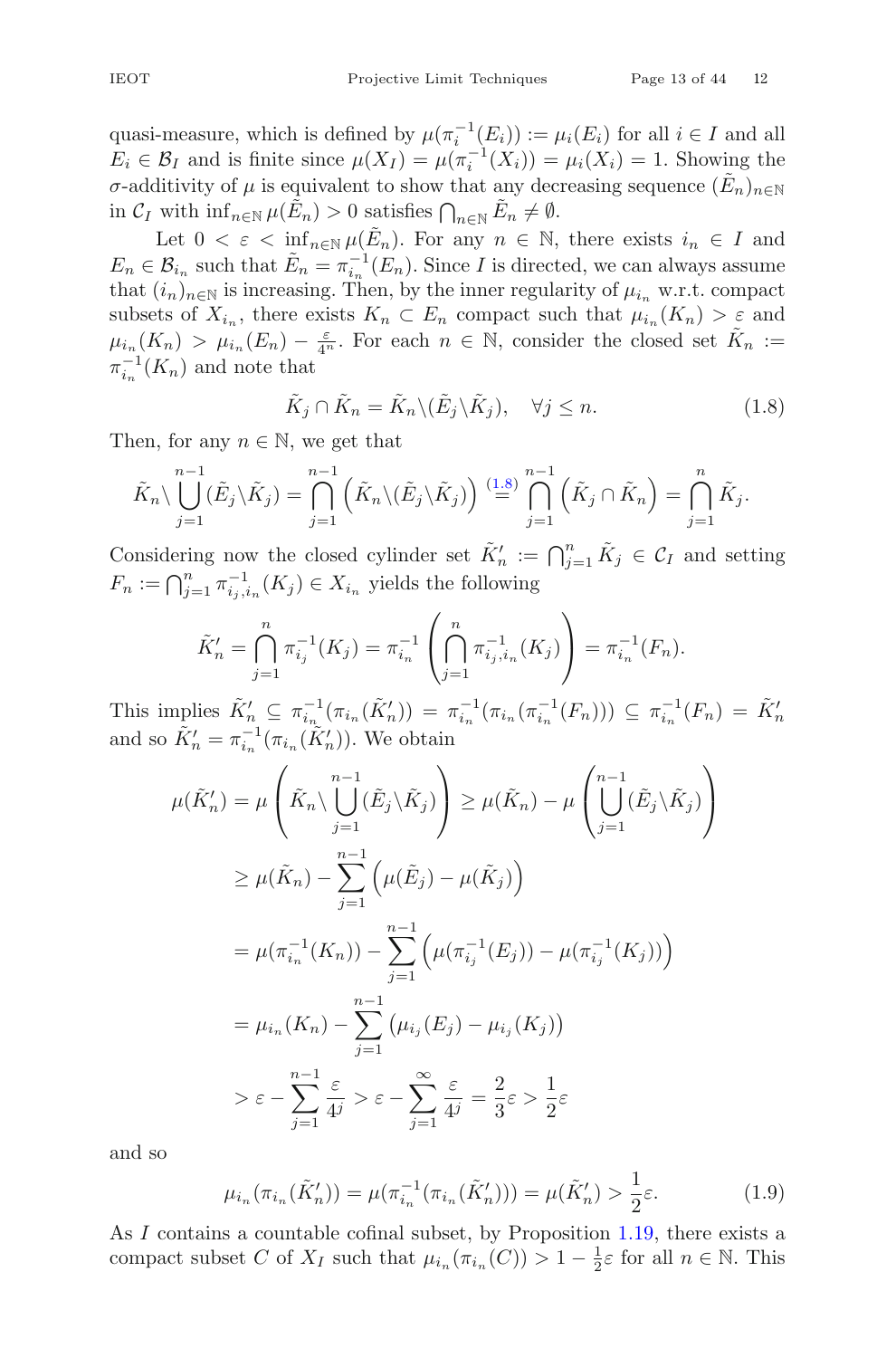together with [\(1.9\)](#page-12-1) implies that  $\pi_{i_n}(\tilde{K}'_n) \cap \pi_{i_n}(C) \neq \emptyset$ . Hence, there exist  $x \in \tilde{K}'_n$  and  $y \in C$  such that  $\pi_{i_n}(x) = \pi_{i_n}(y)$  and so  $y \in \pi_{i_n}^{-1}(\pi_{i_n}(\tilde{K}'_n)) = \tilde{K}'_n$ , i.e.,  $y \in \tilde{K}'_n \cap C$ . As for each  $n \in \mathbb{N}$  the set  $\tilde{K}'_n \cap C$  is a non-empty compact subset of  $X_I$  and  $(\tilde{K}'_{n+1} \cap C) \subset (\tilde{K}'_n \cap C)$ , we have that

$$
\emptyset \neq \bigcap_{n \in \mathbb{N}} \left( \tilde{K}'_n \cap C \right) \subseteq \bigcap_{n \in \mathbb{N}} \tilde{K}'_n \subseteq \bigcap_{n \in \mathbb{N}} \tilde{E}_n,
$$

which yields  $\bigcap_{n\in\mathbb{N}}\tilde{E}_n\neq\emptyset$ . Therefore,  $\mu$  is a finite pre-measure on  $\mathcal{C}_I$  and so, by [\[2](#page-40-13), Theorem 5.6], uniquely extends to  $\Sigma_I$ . Moreover,  $\Sigma_I = \mathcal{B}_I$  by Proposition 1.14. Proposition [1.14.](#page-9-3)

In the general case, when the index set  $I$  does not contain a countable cofinal subset, we are going to combine the two-stage construction of  $(X_I, \Sigma_I)$ introduced earlier (see Proposition [1.8\)](#page-7-0) with Lemma [1.20.](#page-11-1)

#### <span id="page-13-1"></span>*Remark* 1.21*.* Consider

 $\Lambda := {\lambda \subseteq I : \lambda \text{ contains a countable directed subset cofinal in } \lambda}$ 

ordered by inclusion. For  $\lambda \in \Lambda$ , let  $\{(X_{\lambda}, \Sigma_{\lambda}), \pi_{i}^{\lambda}, \lambda\}$  denote the projective limit of the projective system  $\{(X_i, \Sigma_i), \pi_{i,j}, \lambda\}$ . Also, for any  $\lambda \subseteq \kappa$  in  $\Lambda$ consider the map  $\pi^{\lambda,\kappa}$  defined in [\(1.1\)](#page-6-2). Then  $\{(X_{\lambda}, \mathcal{B}_{\lambda}), \pi^{\lambda,\kappa}, \Lambda\}$  is a projec-tive system of measurable spaces by Proposition [1.7](#page-6-3) (recall that  $\Sigma_{\lambda} = \mathcal{B}_{\lambda}$  by Proposition [1.14\)](#page-9-3). Furthermore, given an exact projective system  $\{\mu_i : i \in I\}$ of Radon probability measures w.r.t.  $\{(X_i, \Sigma_i), \pi_{i,j}, I\}$ , we get:

- (i) For any  $\lambda \in \Lambda$ , the exact projective system  $\{\mu_i : i \in \lambda\}$  is thick and the corresponding cylindrical quasi-measure uniquely extends to a probability measure  $\mu_{\lambda}$  on  $(X_{\lambda}, \mathcal{B}_{\lambda})$ .
- (ii) The family  $\{\mu_{\lambda} : \lambda \in \Lambda\}$  is an exact projective system of probability measures w.r.t.  $\{(X_{\lambda}, \mathcal{B}_{\lambda}), \pi^{\lambda,\kappa}, \Lambda\}.$

Indeed, (i) simply follows by Lemma [1.20](#page-11-1) as  $\lambda$  contains a countable cofinal subset. To prove (ii), let us observe that for all  $\lambda \subseteq \kappa$  in  $\Lambda$  we have

$$
\pi^{\lambda,\kappa} \# \mu_{\kappa}((\pi_i^{\lambda})^{-1}(E_i)) = \mu_{\kappa}((\pi^{\lambda,\kappa})^{-1}((\pi_i^{\lambda})^{-1}(E_i))) = \mu_{\kappa}((\pi_i^{\kappa})^{-1}(E_i)) = \mu_i(E_i),
$$

for all  $i \in \lambda$  and all  $E_i \in \mathcal{B}_i$ . This shows that  $\pi^{\lambda,\kappa} \# \mu_{\kappa}$  is an extension of the cylindrical quasi-measure corresponding to  $\{\mu_i : i \in \lambda\}$  and so must coincide with  $\mu_{\lambda}$  by the uniqueness of  $\mu_{\lambda}$ .

<span id="page-13-0"></span>**Theorem 1.22.** Let  $(I, \leq)$  be a directed partially ordered set,  $\mathcal{T} := \{(X_i, \tau_i),$  $\{\pi_{i,j}, I\}$  *a projective system of Hausdorff topological spaces,*  $\{(X_I, \tau_I), \pi_i, I\}$ *its projective limit and*  $\{\mu_i : i \in I\}$  *an exact projective system of Radon probability measures w.r.t.* T. For any  $\lambda \in \Lambda$ , as in Remark [1.21](#page-13-1)*-(i)*, let  $\mu_{\lambda}$  be the *probability measure on*  $B_{\lambda}$  *extending the cylindrical quasi-measure associated with*  $\{ \mu_i : i \in \lambda \}.$ 

*Then there exists a unique probability measure*  $\nu$  *on the cylinder*  $\sigma$ *algebra*  $\Sigma_I$  *on*  $X_I$  *such that*  $\pi_{i\#} \nu = \mu_i$  *for all*  $i \in I$  *if and only if the exact projective system*  $\{\mu_{\lambda} : \lambda \in \Lambda\}$  *of Remark* [1.21](#page-13-1)*-(ii) is thick.*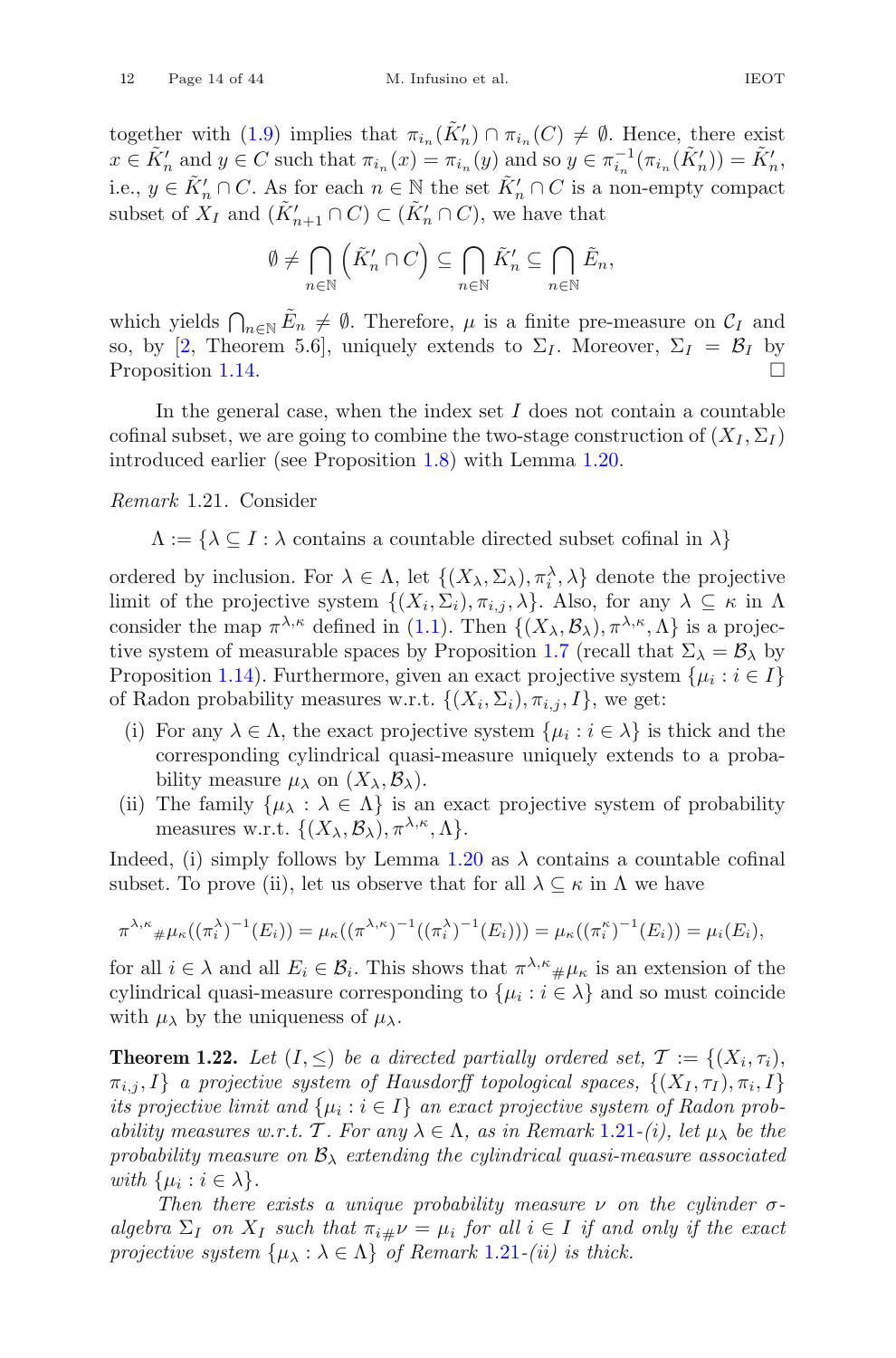*Proof.* Suppose that the exact projective system  $\{\mu_{\lambda} : \lambda \in \Lambda\}$  is also thick. Then the cylindrical quasi-measure  $\mu_{\Lambda}$  corresponding to  $\{\mu_{\lambda} : \lambda \in \Lambda\}$  is welldefined on  $\mathcal{C}_{\Lambda}$  by Lemma [1.13,](#page-8-1) and  $\mathcal{C}_{\Lambda} = \Sigma_{\Lambda} = \Sigma_{I}$  by Proposition [1.10.](#page-7-3) We claim that  $\mu_{\Lambda}$  is actually itself a probability measure extending the cylindrical quasi-measure  $\mu_I$  corresponding to  $\{\mu_i : i \in I\}$  on  $\mathcal{C}_I$ . Indeed, for  $i \in I, \lambda \in \Lambda$ such that  $i \in \lambda$  and  $E_i \in \mathcal{B}_i$ , we have

$$
\mu_{\Lambda}(\pi_i^{-1}(E_i)) = \mu_{\lambda}((\pi_i^{\lambda})^{-1}(E_i)) = \mu_i(E_i) = \mu_I(\pi_i^{-1}(E_i)).
$$

Hence,  $\mu_{\Lambda} \upharpoonright_{C_I} = \mu_I$ . In particular,  $X_I = \pi_i^{-1}(X_i) \in C_I$  (for any  $i \in I$ ) and so,  $\mu_{\Lambda}(X_I) = \mu_I(\pi_i^{-1}(X_i)) = \mu_i(X_i) = 1.$ <br>Let us show that  $\mu_i$  is a additive

Let us show that  $\mu_{\Lambda}$  is  $\sigma$ -additive. For any  $(\lambda_n)_{n\in\mathbb{N}}\subseteq\Lambda$ , there is  $\kappa\in\Lambda$ such that  $\lambda_n \subseteq \kappa$  for all  $n \in \mathbb{N}$  by Proposition [1.6.](#page-6-1) For any  $n \in \mathbb{N}$ , let  $E_n \in \mathcal{B}_{\lambda_n}$  be such that  $\{(\pi^{\lambda_n})^{-1}(E_n) : n \in \mathbb{N}\}\)$  consists of pairwise disjoint cylinder sets in  $\mathcal{C}_{\Lambda}$ . Then

$$
\mu_{\Lambda}\left(\bigcup_{n\in\mathbb{N}}(\pi^{\lambda_n})^{-1}(E_n)\right)=\mu_{\Lambda}\left((\pi^{\kappa})^{-1}\left(\bigcup_{n\in\mathbb{N}}(\pi^{\lambda_n,\kappa})^{-1}(E_n)\right)\right)=\mu_{\kappa}\left(\bigcup_{n\in\mathbb{N}}F_n\right),
$$

where for convenience we set  $F_n := (\pi^{\lambda_n,\kappa})^{-1}(E_n)$ . For any  $m \neq n$  in N, we have

$$
\emptyset = (\pi^{\lambda_m})^{-1}(E_m) \cap (\pi^{\lambda_n})^{-1}(E_n) = (\pi^{\kappa})^{-1}(F_m \cap F_n)
$$

and hence,  $\mu_{\kappa}(F_m \cap F_n) = \mu_{\Lambda}((\pi^{\kappa})^{-1}(F_m \cap F_n)) = \mu_{\Lambda}(\emptyset) = 0$ . For a fixed  $n \in \mathbb{N}$ , define  $G_n := \bigcup_{m \neq n} (F_m \cap F_n) \in \mathcal{B}_{\kappa}$ . Then  $\mu_{\kappa}(G_n) = 0$  as  $G_n$  is a countable union of pull other and as  $\mu_{\kappa}(1 - F_n) = \mu_{\kappa}(1 - (F_n)G_n)$ . countable union of null sets and so  $\mu_{\kappa} \left( \bigcup_{n \in \mathbb{N}} F_n \right) = \mu_{\kappa} \left( \bigcup_{n \in \mathbb{N}} (F_n \setminus G_n) \right)$ . By construction, for any  $m \neq n$  in N we have  $(F_m \backslash G_m) \cap (F_n \backslash G_n) = \emptyset$ . Thus,

$$
\mu_{\kappa}\left(\bigcup_{n\in\mathbb{N}}(F_n\backslash G_n)\right)=\sum_{n\in\mathbb{N}}\mu_{\kappa}(F_n\backslash G_n)=\sum_{n\in\mathbb{N}}\mu_{\kappa}(F_n)=\mu_{\Lambda}((\pi^{\lambda_n})^{-1}(E_n)),
$$

which combined with the previous steps yields the  $\sigma$ -additivity of  $\mu_{\Lambda}$ . Hence,  $\mu_{\Lambda}$  is a probability measure on  $\Sigma_{\Lambda} = \Sigma_{I}$ . The uniqueness of  $\mu_{\Lambda}$  follows from [\[2](#page-40-13), Theorem 5.4] as  $\mu_{\Lambda}$  is finite and  $\mathcal{C}_I$  is an  $\cap$ -stable family generating  $\Sigma_I$ .

Conversely, suppose there exists a unique probability measure  $\nu$  on the cylinder  $\sigma$ -algebra  $\Sigma_I = \mathcal{C}_{\Lambda}$  on  $X_I$  such that  $\pi_{i\#}\nu = \mu_i$  for all  $i \in I$ . Let  $\lambda \in \Lambda$ . Then  $\pi_i^{\lambda} \# (\pi^{\lambda} \# \nu) = \pi_i \# \nu = \mu_i$  for all  $i \in \lambda$ , which shows that  $\pi^{\lambda} \# \nu$  is<br>an extension of the cylindrical cussi measure corresponding to  $\{\mu_i : i \in \Lambda\}$ an extension of the cylindrical quasi-measure corresponding to  $\{\mu_i : i \in \lambda\}.$ Thus,  $\pi^{\lambda} \# \nu = \mu_{\lambda}$  by the uniqueness of  $\mu_{\lambda}$ , i.e.,  $\nu$  is the cylindrical quasi-<br>measure on  $C$ , corresponding to  $\{\mu_{\lambda}, \lambda \in \Lambda\}$  and so  $\{\mu_{\lambda}, \lambda \in \Lambda\}$  is thick measure on  $\mathcal{C}_{\Lambda}$  corresponding to  $\{\mu_{\lambda} : \lambda \in \Lambda\}$ , and so  $\{\mu_{\lambda} : \lambda \in \Lambda\}$  is thick by Lemma 1.13. by Lemma [1.13.](#page-8-1)

Using Remark [1.12-](#page-8-0)(i) we can easily derive the following corollary.

**Corollary 1.23.** Let  $(I, \leq)$  be a directed partially ordered set,  $\mathcal{T} := \{(X_i, \tau_i),$  $\{\pi_{i,j},I\}$  *a projective system of Hausdorff topological spaces,*  $\{(X_I,\tau_I),\pi_i,I\}$ *its projective limit and*  $\{\mu_i : i \in I\}$  *an exact projective system of Radon probability measures w.r.t.* T. Assume that for each  $\lambda \in \Lambda$  the map  $\pi^{\lambda}$  *is surjective (see* [\(1.2\)](#page-7-4) *and Remark* [1.21](#page-13-1)*).*

*Then there exists a unique probability measure* ν *defined on the cylinder*  $\sigma$ -algebra  $\Sigma_I$  on  $X_I$  such that  $\pi_{i\#}\nu = \mu_i$  for all  $i \in I$ .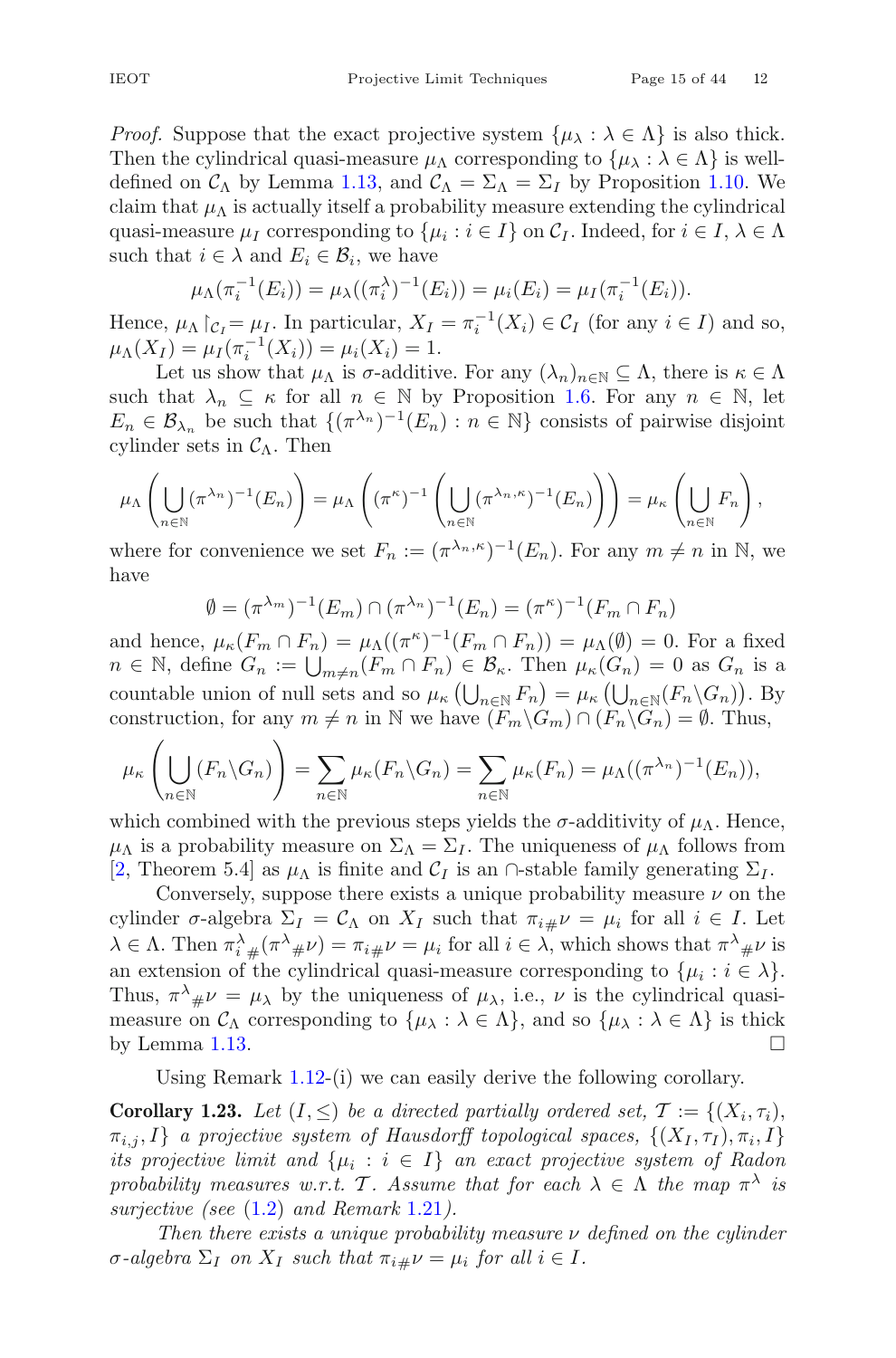<span id="page-15-4"></span>*Remark* 1.24*.*

- (i) If in Theorem [1.22](#page-13-0) each  $\mu_i$  with  $i \in I$  is supported in a closed subset  $K^{(i)}$  of  $X_i$ , then  $\mu(\pi_{i}^{-1}(K^{(i)})) = \mu_i(K^{(i)}) = 1$  and hence,  $\mu$  is supported in each  $\pi_i^{-1}(K^{(i)})$ . In particular, the measure  $\mu$  is supported in  $\bigcap_{i\in J}\pi_i^{-1}(\underline{K}^{(i)})$  for each countable subset J of I.
- (ii) If  $K^{(i)} = \overline{\pi_i(K)}$  for some  $K \subseteq X_I$  such that

<span id="page-15-2"></span>
$$
\overline{K} = (\pi^{\lambda})^{-1}(E) \text{ for some } \lambda \in \Lambda \text{ and } E \subseteq X_{\lambda} \text{ closed},
$$
 (1.10)

then there exists a countable  $J \subseteq I$  such that  $K = \bigcap_{i \in J} \pi_i^{-1}(\pi_i(K))$ and so  $\mu$  is supported in  $\overline{K}$  by (i). Note that [\(1.10\)](#page-15-2) holds in the following two cases:

(a)  $K = (\pi^{\lambda})^{-1}(F)$  with  $\lambda \in \Lambda$ ,  $F \subseteq X_{\lambda}$  and  $\pi_{\lambda}$  open,

(b)  $\overline{K} = (\pi^{\lambda})^{-1}(F)$  with  $\lambda \in \Lambda$ ,  $F \subseteq X_{\lambda}$  and  $\pi_{\lambda}$  closed,

since taking  $E := \overline{F}$  in (a) and  $E := \overline{\pi^{\lambda}(K)}$  in (b) yields  $\overline{K} = (\pi^{\lambda})^{-1}(E)$ .

# <span id="page-15-0"></span>**1.4. Extension to Radon Measures**

In this subsection we are going to give a detailed proof of a result due to Prokhorov, Theorem [1.27,](#page-15-1) which provides a necessary and sufficient condition to extend cylindrical quasi-measures to Radon measures (see [\[43](#page-42-8)], [\[10,](#page-40-6) IX.,  $\S 4.2$ , Theorem 1, [\[49](#page-42-5), Part I, Chapter I,  $\S 10$ , Theorem 21]). Before doing so, let us introduce some notation and an extension theorem by Choksi [\[13,](#page-40-8) Theorem 1], which is fundamental in the proof of Prokhorov's theorem.

**Definition 1.25.** Let  $\mu$  be a measure on a  $\sigma$ -ring R on a set X and  $\mathcal{F} \subset \mathcal{R}$ .

- (a)  $\mu$  is inner regular w.r.t. F if  $\mu(M) = \sup \{ \mu(U) : U \in \mathcal{F}, U \subseteq M \}$  for any  $M \in \mathcal{R}$ .
- (b)  $\mu$  is outer regular w.r.t. F if  $\mu(M) = \inf \{ \mu(U) : U \in \mathcal{F}, M \subseteq U \}$  for any  $M \in \mathcal{R}$ .

<span id="page-15-3"></span>We restate the Choksi result in a form which is less general than the original one in [\[13](#page-40-8), Theorem 1] but sufficient for our purposes.

**Theorem 1.26.** Let X be a Hausdorff topological space. Denote by  $\mathcal F$  a collec*tion of compact subsets of* X *which contains the empty set and is closed under finite unions and countable intersections. Let* μ *be a finite, non-negative and real-valued set function on* F *such that*

- (a) μ *is monotone,*
- (b) μ *is finitely additive and sub-additive,*
- (c) *If*  $K_1, K_2 \in \mathcal{F}$  *with*  $K_1 \subseteq K_2$ *, then for any*  $\varepsilon > 0$  *there exists*  $K_3 \in \mathcal{F}$ *such that*  $K_3 \subset K_2 \backslash K_1$  *and*  $\mu(K_1) + \mu(K_3) \geq \mu(K_2) - \varepsilon$ *.*

*Then*  $\mu$  *can be uniquely extended to a finite measure on the*  $\sigma$ *-ring*  $S(\mathcal{F})$ *generated by* F*, which is inner regular w.r.t.* F*.*

<span id="page-15-1"></span>The following is the main theorem about extending cylindrical quasimeasures to Radon measures on the Borel  $\sigma$ -algebra.

**Theorem 1.27.** *Let*  $(I, \leq)$  *be a directed partially ordered set,*  $\mathcal{T} := \{(X_i, \tau_i),\}$  $\{\pi_{i,j}, I\}$  *a projective system of Hausdorff topological spaces,*  $\{(X_I, \tau_I), \pi_i, I\}$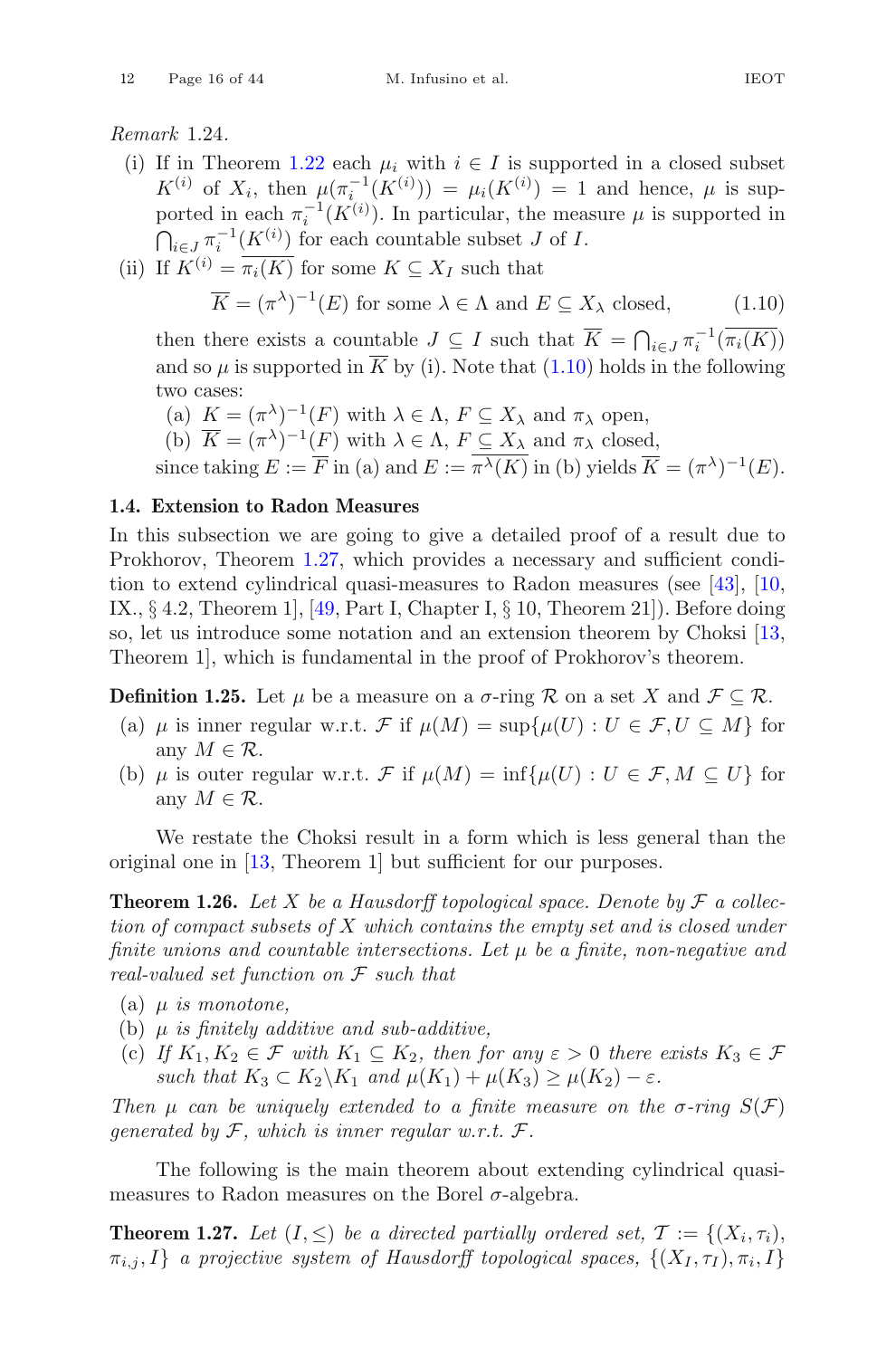*its projective limit and*  $\{\mu_i : i \in I\}$  *an exact projective system of Radon* probability measures w.r.t. T. Then there exists a unique Radon probability *measure*  $\nu$  *on*  $X_I$  *such that*  $\pi_{i\#}\nu = \mu_i$  *for all*  $i \in I$  *if and only if Prokhorov's condition* [\(1.5\)](#page-9-1) *holds.*

<span id="page-16-1"></span>*Remark* 1.28. If in Theorem [1.27](#page-15-1) each  $\mu_i$  with  $i \in I$  is supported in a closed subset  $K^{(i)}$  of  $X_i$ , then  $\nu(\pi_i^{-1}(K^{(i)})) = \mu_i(K^{(i)}) = 1$  and hence, the Radon probability measure  $\nu$  is supported in  $\bigcap_{i\in I}\pi_i^{-1}(K^{(i)})$  by [\[49](#page-42-5), Part I, Chapter I,  $6.(a)$ .

Note that since Prokhorov's condition  $(1.5)$  holds when I contains a countable cofinal subset (see Proposition [1.19\)](#page-10-1), we immediately have the following corollary of Theorem [1.27.](#page-15-1)

<span id="page-16-0"></span>**Corollary 1.29.** *Let*  $(I, \leq)$  *be a directed partially ordered set,*  $\mathcal{T} := \{(X_i, \tau_i),\}$  $\{\pi_{i,j}, I\}$  *a projective system of Hausdorff topological spaces,*  $\{(X_I, \tau_I), \pi_i, I\}$ *its projective limit and*  $\{\mu_i : i \in I\}$  *an exact projective system of Radon probability measures w.r.t.* T. If I contains a countable cofinal subset, then *there exists a unique Radon probability measure*  $\nu$  *on*  $X_I$  *such that*  $\pi_{i\#}\nu = \mu_i$ *for all*  $i \in I$ *.* 

We now present the proof of Theorem [1.27](#page-15-1) by illustrating the most important steps and postponing some parts to lemmas, so to not interrupt the main proof scheme.

*Proof of Theorem [1.27.](#page-15-1)* We show only the sufficiency of [\(1.5\)](#page-9-1) for the existence and the uniqueness of a Radon probability measure extending  $\mu$ , as the converse direction is easy.

Suppose that [\(1.5\)](#page-9-1) holds. By Remark [1.16,](#page-9-2)  $\{\mu_i : i \in I\}$  is thick. Denote by  $\mu$  the cylindrical quasi-measure corresponding to  $\{\mu_i : i \in I\}$  and by  $\mu^*$ the outer measure associated to  $\mu$ . Let  $\varepsilon > 0$ . Then there is  $C_{\varepsilon} \subseteq X_I$  compact such that  $\mu_i(\pi_i(C_\varepsilon)) \geq 1 - \varepsilon$  for all  $i \in I$ . Now for any  $U \in C_I$  open and such that  $C_{\varepsilon} \subseteq U$ , we have that  $U = \pi_i^{-1}(U_i)$  for some  $i \in I$  and  $U_i \in \mathcal{B}_i$ , so we have  $\mu(U) = \mu_i(U_i) \geq \mu_i(\pi_i(C_{\varepsilon})) \geq 1 - \varepsilon$ . This yields  $\mu^*(C_{\varepsilon}) \geq 1 - \varepsilon$  since  $\mu^*$ is outer regular w.r.t. open sets in  $C_I$  (cf. Lemma [1.30\)](#page-17-0).

We show in Lemma [1.31](#page-17-1) that Theorem [1.26](#page-15-3) can be applied to  $\mu^*$  restricted to the family K of all compact subsets of  $(X_I, \tau_I)$ , which yields the existence of an inner regular measure  $\eta$  which extends  $\mu^* \upharpoonright_{\mathcal{K}}$  to the  $\sigma$ -ring  $S(\mathcal{K})$ generated by  $K$ .

Let us consider the function

$$
\nu(B) := \sup \{ \eta(B \cap K) : K \in \mathcal{K} \}, \quad \forall B \in \mathcal{B}_I.
$$

Lemma [1.32](#page-18-0) ensures that  $\nu$  is a finite Radon measure on  $\mathcal{B}_I$ . We need to show that  $\pi_{i\mu} \nu = \mu_i$  for all  $i \in I$ , i.e.,  $\mu(A) = \nu(A)$  for all  $A \in C_I$ , which entails that  $\nu$  extends  $\mu$  to  $\mathcal{B}_I$ .

Let  $A \in \mathcal{C}_I$  and  $\varepsilon > 0$ . Using Lemma [1.30,](#page-17-0) we get by [\(1.12\)](#page-17-2) that there exists  $C \in \mathcal{C}_I$  closed such that  $C \subseteq A$  and  $\mu(A) \leq \mu(C) + \varepsilon$  and by [\(1.11\)](#page-17-3) that there exists  $U \in \mathcal{C}_I$  open such that  $C \cap C_{\varepsilon} \subseteq U$  and  $\mu(U) \leq \mu^*(C \cap C_{\varepsilon}) + \varepsilon$ . Note that  $C_{\varepsilon} = (C \cap C_{\varepsilon}) \cup ((X_I \backslash C) \cap C_{\varepsilon}) \subseteq U \cup (X_I \backslash C)$  and so

$$
1 - \varepsilon \le \mu^*(C_{\varepsilon}) \le \mu(U \cup (X_I \setminus C)) \le \mu(U) + \mu(X_I \setminus C) \le \mu(U) + 1 - \mu(C),
$$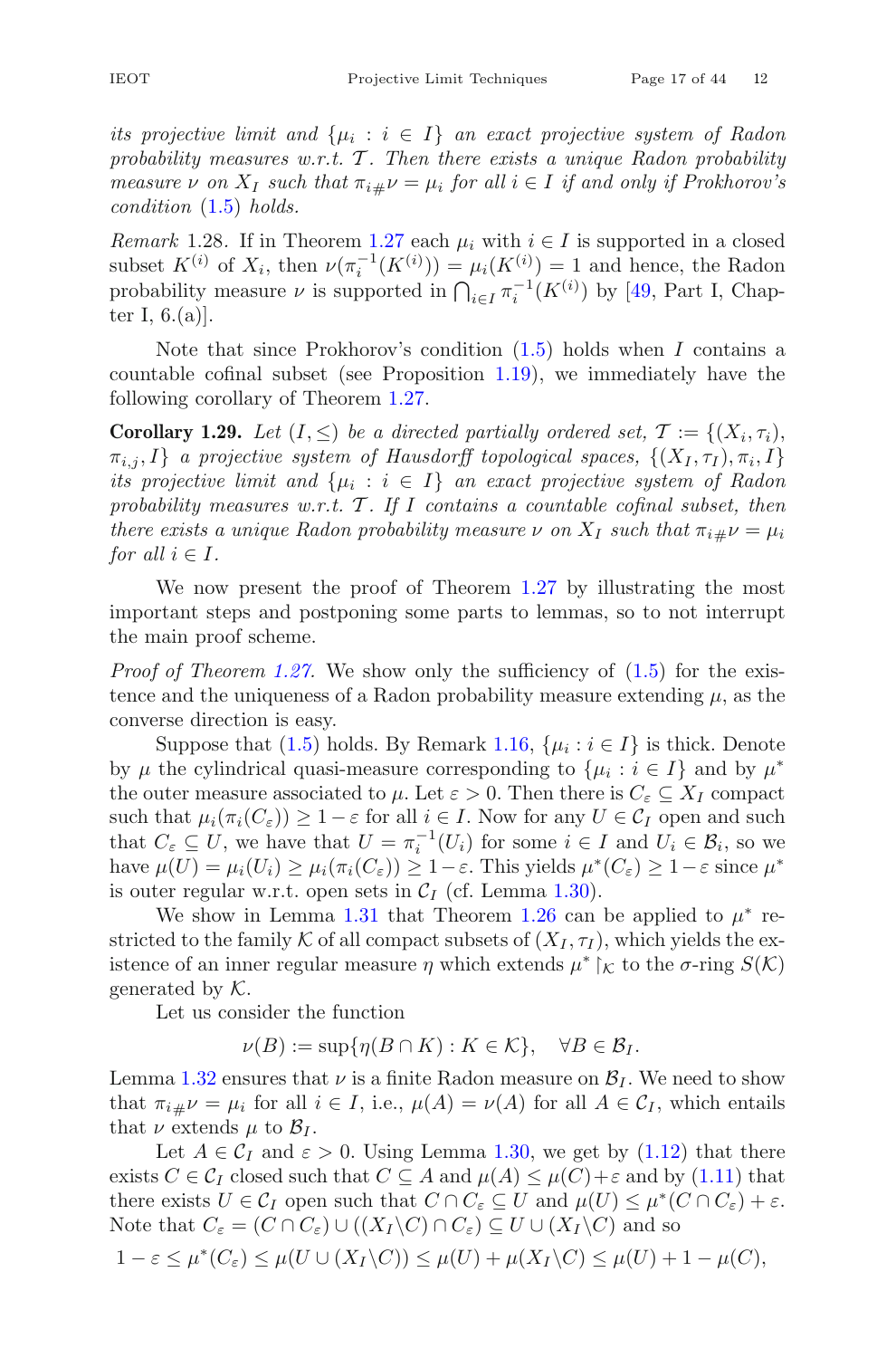which implies  $\mu(C) \leq \mu(U) + \varepsilon$ . Hence, we have

$$
\mu(A) \le \mu(C) + \varepsilon \le \mu(U) + 2\varepsilon \le \mu^*(C \cap C_{\varepsilon}) + 3\varepsilon
$$
  
=  $\eta(C \cap C_{\varepsilon}) + 3\varepsilon \le \nu(C) + 3\varepsilon \le \nu(A) + 3\varepsilon$ ,

which yields  $\mu(A) \leq \nu(A)$ . Conversely, by the inner regularity of  $\nu$  w.r.t. compact sets, for any  $\varepsilon > 0$  there exists  $K \subseteq A$  compact such that

$$
\nu(A) \le \nu(K) + \varepsilon = \eta(K) + \varepsilon = \mu^*(K) + \varepsilon \le \mu(A) + \varepsilon.
$$

Hence,  $\nu$  is an extension of  $\mu$  to  $\mathcal{B}_I$  and in particular,  $\nu(X_I) = \mu(X_I) = 1$ . Since  $C_I$  contains a basis of  $\tau_I$ , it is easy to show that such an extension is unique using that  $\nu$  is inner regular w.r.t. compact sets. unique using that  $\nu$  is inner regular w.r.t. compact sets.

<span id="page-17-0"></span>**Lemma 1.30.** Let  $K$  be the family of all compact subsets of  $X_I$ . Then

<span id="page-17-3"></span>
$$
\mu^*(A) = \inf \{ \mu(U) : U \in \mathcal{C}_I \text{ open}, A \subseteq U \}, \quad \forall A \in \mathcal{K} \cup \mathcal{C}_I \tag{1.11}
$$

*and*

<span id="page-17-2"></span>
$$
\mu^*(A) = \sup \{ \mu(V) : V \in \mathcal{C}_I \text{ closed}, V \subseteq A \}, \quad \forall A \in \mathcal{C}_I. \tag{1.12}
$$

*Proof.* Let  $A \in \mathcal{C}_I$ , say  $A = \pi_i^{-1}(A_i)$  for some  $i \in I$  and  $A_i \in \mathcal{B}_i$ . As  $\mu_i$  is finite and inner regular w.r.t. compact subsets of  $X_i$ , it is outer regular w.r.t. to open sets in  $X_i$ . Hence, for any  $\varepsilon > 0$ , there is some  $U_i \in \mathcal{B}_i$  open such that  $A_i \subseteq U_i$  and  $\mu_i(A_i) \geq \mu_i(U_i) - \varepsilon$ . Setting  $U := \pi_i^{-1}(U_i) \in \mathcal{C}_I$ , we get that U is open,  $A \subseteq U$ , and  $\mu^*(A) = \mu(A) \geq \mu(U) - \varepsilon$ . Hence, A satisfies  $(1.11)$  since  $\varepsilon$  was arbitrary.

Now let  $K \in \mathcal{K}$  and  $\varepsilon > 0$ . Then, by the definition of  $\mu^*$ , there exists a sequence  $(A_n)_{n \in \mathbb{N}}$  such that  $A_n \in \mathcal{C}_I$  for each  $n \in \mathbb{N}$ ,  $K \subseteq \bigcup_{n \in \mathbb{N}} A_n$  and  $\mu^*(K) \geq \sum_{n \in \mathbb{N}} \mu(A_n) - \varepsilon$ . By the first part of this proof, we have that for any  $n \in \mathbb{N}$  there is  $U_n \in \mathcal{C}_I$  open such that  $A_n \subseteq U_n$  and  $\mu(A_n) \geq \mu(U_n) - 2^{-n} \varepsilon$ . Then  $K \subseteq \bigcup_{n\in\mathbb{N}} A_n \subseteq \bigcup_{n\in\mathbb{N}} U_n$  and by the compactness of K there exists  $N \in \mathbb{N}$  such that  $K \subseteq \bigcup_{n=1}^{N} U_n =: U \in \mathcal{C}_I$ . This yields

$$
\mu^*(K) \ge \sum_{n \in \mathbb{N}} \mu(A_n) - \varepsilon \ge \sum_{n \in \mathbb{N}} \mu(U_n) - 2\varepsilon \ge \sum_{n=1}^N \mu(U_n) - 2\varepsilon \ge \mu(U) - 2\varepsilon,
$$

i.e., K satisfies [\(1.11\)](#page-17-3) since  $\varepsilon$  was arbitrary. For any  $A \in C_I$ , by using (1.11) applied to  $X_I \setminus A \in C_I$  and the finiteness of  $\mu$ , we get (1.12). applied to  $X_I \backslash A \in \mathcal{C}_I$  and the finiteness of  $\mu$ , we get [\(1.12\)](#page-17-2).

<span id="page-17-1"></span>**Lemma 1.31.** Let  $K$  be the family of all compact subsets of  $X_I$ . The set func- $\mathcal{L}$  *tion*  $\mu^*$   $\upharpoonright_{\mathcal{K}}$  *extends to a finite measure*  $\eta$  *on the*  $\sigma$ *-ring*  $S(\mathcal{K})$  *generated by*  $\mathcal{K}$ *and* η *is inner regular w.r.t.* K*.*

*Proof.* Recall that  $\mu^*$  | $\kappa$  is monotone and sub-additive.

Let  $K_1, K_2 \in \mathcal{K}$  be disjoint and  $\varepsilon > 0$ . Then, by [\(1.11\)](#page-17-3), there exists  $U \in \mathcal{C}_I$  open and containing  $K_1 \cup K_2$  such that  $\mu(U) \leq \mu^*(K_1 \cup K_2) + \varepsilon$ . Furthermore, by using that the space  $(X_I, \tau_I)$  is Hausdorff and  $\mathcal{C}_I$  contains a basis of  $\tau_I$ , we can easily show that there exist  $U_1, U_2 \in C_I$  disjoint and open such that  $K_1 \subseteq U_1 \subseteq U$  and  $K_2 \subseteq U_2 \subseteq U$ . Therefore, we get

$$
\mu^*(K_1) + \mu^*(K_2) \le \mu(U_1) + \mu(U_2) = \mu(U_1 \cup U_2) \le \mu(U) \le \mu^*(K_1 \cup K_2) + \varepsilon
$$
  
and so the finite additivity of  $\mu^*|_{\mathcal{K}}$  as  $\varepsilon$  was arbitrary.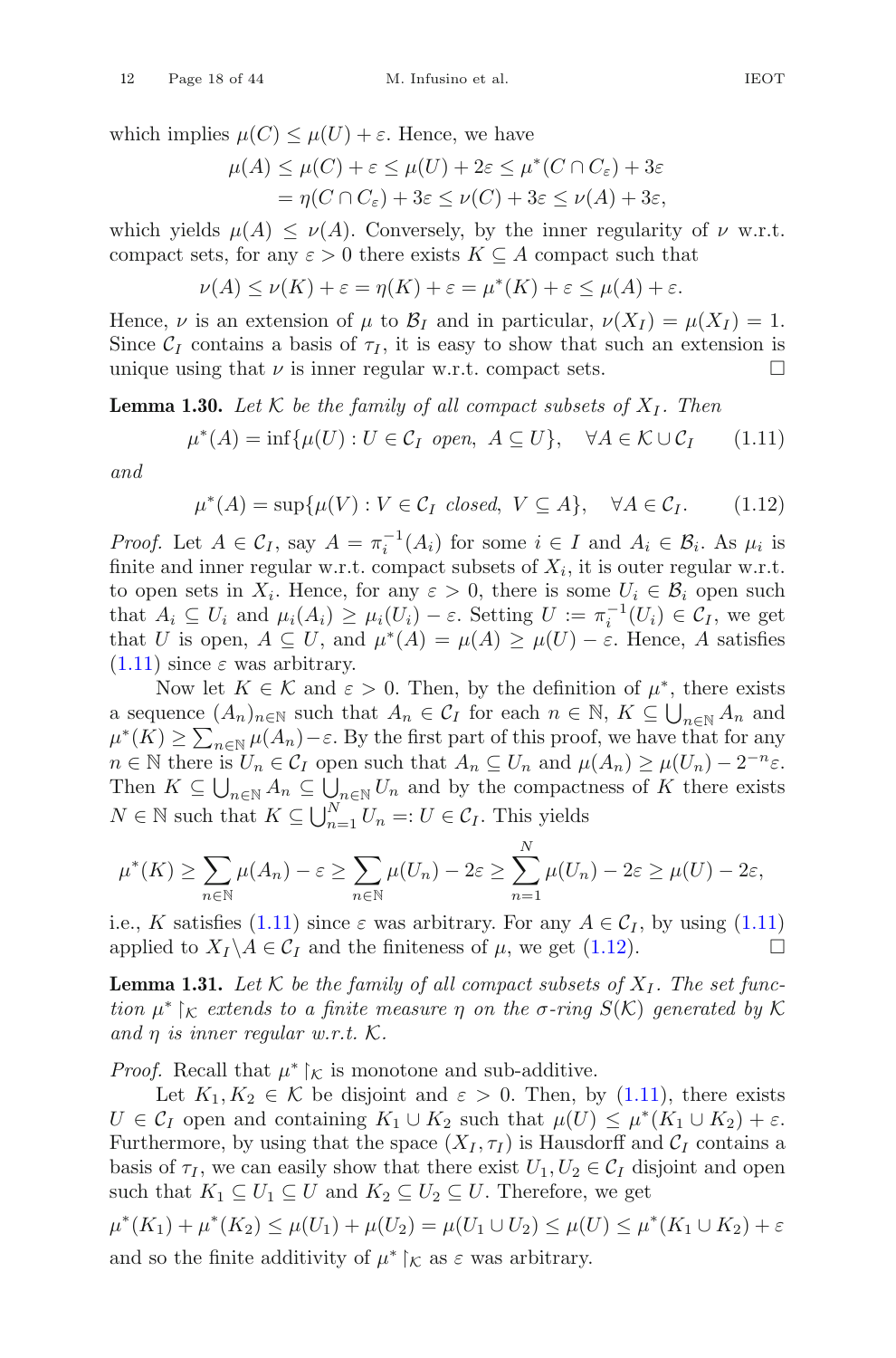Let  $K_1, K_2 \in \mathcal{K}$  such that  $K_1 \subseteq K_2$  and let  $\varepsilon > 0$ . By [\(1.11\)](#page-17-3), there exists  $U_1 \in \mathcal{C}_I$  open and containing  $K_1$  such that  $\mu(U_1) \leq \mu^*(K_1) + \varepsilon$ . Then  $K_3 := K_2 \backslash U_1$  is compact as a closed subset of a compact and  $K_3 \subseteq K_2 \backslash K_1$ . Hence, by [\(1.11\)](#page-17-3), there exists  $U_2 \in C_I$  open and containing  $K_3$  such that  $\mu(U_2) \leq \mu^*(K_3) + \varepsilon$ . By construction,  $K_2 \subseteq U_1 \cup (K_2 \backslash U_1) \subseteq U_1 \cup U_2$ , so that

$$
\mu^*(K_2) \le \mu(U_1) + \mu(U_2) \le \mu^*(K_1) + \mu^*(K_3) + 2\varepsilon.
$$

This shows that  $\mu^* \upharpoonright_{\mathcal{K}}$  satisfies the assumptions of Theorem [1.26,](#page-15-3) which yields the assertion.  $\Box$ 

# <span id="page-18-0"></span>**Lemma 1.32.** Let  $K$  be the family of all compact subsets of  $X_I$ . The function  $\nu(B) := \sup \{ \eta(B \cap K) : K \in \mathcal{K} \}, \quad \forall B \in \mathcal{B}_I$

*is a finite measure on*  $\mathcal{B}_I$ *, which extends*  $\eta$  *and is inner regular w.r.t.* K.

*Proof.* For any  $B \in \mathcal{B}_I$  and any  $K \in \mathcal{K}$ , the set  $K \cap B \in S(\mathcal{K})$  since the Borel  $\sigma$ -algebra is the smallest  $\sigma$ -algebra generated by the collection  $\mathcal F$  of all closed subsets in  $(X_I, \tau_I)$  and  $K \cap S(\mathcal{F}) = S(K \cap \mathcal{F})$  (see, e.g., [\[23,](#page-41-15) Theorem E, p. 25]).

Let  $(B_n)_{n\in\mathbb{N}}$  be a sequence of pairwise disjoint subsets in  $\mathcal{B}_I$ . Then for all  $K \in \mathcal{K}$ 

$$
\eta\left(\bigcup_{n\in\mathbb{N}}B_n\cap K\right)=\sum_{n\in\mathbb{N}}\eta(B_n\cap K)\leq\sum_{n\in\mathbb{N}}\nu(B_n),
$$

which shows that  $\nu$  is sub-additive. Let  $\varepsilon > 0$  and  $n \in \mathbb{N}$ . Then there exists  $K_n \in \mathcal{K}$  such that  $\nu(B_n) \leq \eta(B_n \cap K_n) + 2^{-n}\varepsilon$ . For any fixed  $N \in \mathbb{N}$ , set  $K := \bigcup_{n=1}^{N} K_n \in \mathcal{K}$ . Then

$$
\nu\left(\bigcup_{n\in\mathbb{N}}B_n\right) \geq \eta\left(\left(\bigcup_{n\in\mathbb{N}}B_n\right)\cap K\right) \geq \eta\left(\bigcup_{n=1}^N(B_n\cap K_n)\right)
$$

$$
=\sum_{n=1}^N \eta(B_n\cap K_n) \geq \sum_{n=1}^N (\nu(B_n) - 2^{-n}\varepsilon)
$$

$$
\geq \sum_{n=1}^N \nu(B_n) - \varepsilon,
$$

which implies  $\nu(\bigcup_{n\in\mathbb{N}}B_n)\geq \sum_{n\in\mathbb{N}}\nu(B_n)$ . Hence,  $\nu$  is a measure on  $\mathcal{B}_I$ .

Let us now show the inner regularity of  $\nu$  w.r.t. K. Let  $B \in \mathcal{B}_I$  and  $\varepsilon > 0$ . Then, by definition of  $\nu$ , there exists  $K \in \mathcal{K}$  such that  $\nu(B) \leq \eta(B \cap K) + \varepsilon$ . Since  $\eta$  is inner regular w.r.t. K, there exists  $K' \subseteq B \cap K$  compact and such that  $\eta(B \cap K) \leq \eta(K') + \varepsilon$  and so

$$
\nu(B) \le \eta(B \cap K) + \varepsilon \le \eta(K') + 2\varepsilon \le \nu(K') + 2\varepsilon,
$$

which shows the inner regularity of  $\nu$  w.r.t. K.

Since by definition  $\nu$  and  $\eta$  coincide on K and since they are both inner regular w.r.t. K, we obtain that for any  $M \in S(\mathcal{K})$  the following holds  $\nu(M) = \sup \{ \nu(K) : K \subseteq M, K \in \mathcal{K} \} = \sup \{ \eta(K) : K \subseteq M, K \in \mathcal{K} \} = \eta(M),$ i.e.,  $\nu$  extends  $\eta$  to  $\mathcal{B}_I$ .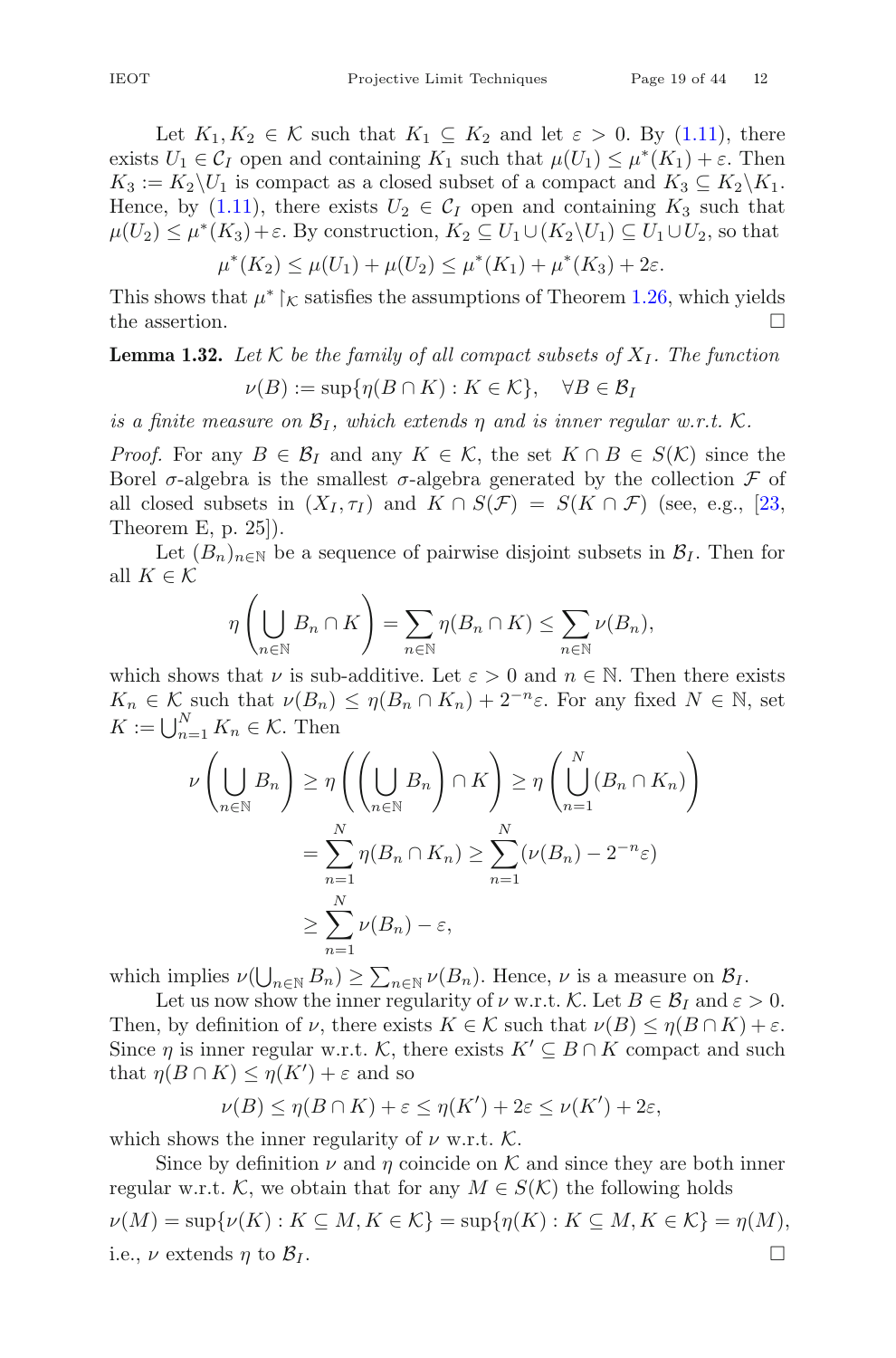# <span id="page-19-0"></span>**2. Character Space as Projective Limit**

In the following all algebras in consideration are assumed to be unital commutative real algebras.

#### <span id="page-19-1"></span>**2.1. The Construction**

Let A be a unital commutative real algebra and denote by  $X(A)$  its character space, i.e., the set of all (unitary) homomorphisms  $\alpha : A \to \mathbb{R}$ . In the following we always assume that  $X(A)$  is non-empty. The aim of this section is to identify  $X(A)$  as a projective limit of an appropriate projective system of measurable (resp. topological) spaces. To this purpose let us start with some fundamental definitions.

For any  $G \subseteq A$ , we denote by  $\langle G \rangle$  the subalgebra of A generated by G. For any subalgebra  $S \subseteq A$  and any  $a \in S$ , we define  $\hat{a}_S : X(S) \to \mathbb{R}$  by  $\hat{a}_S(\alpha) := \alpha(a)$ , where  $X(S)$  is the character space of S. When the subalgebra is clear from the context we just write  $\hat{a}$  instead of  $\hat{a}_S$ . For any  $S, T$  subalgebras of A such that  $S \subseteq T$ , we set  $\pi_{S,T} : X(T) \to X(S)$ ,  $\alpha \mapsto \alpha |_{S}$  to be the canonical restriction map. Then, for any  $S, T, R$  subalgebras of A such that  $S \subseteq T \subseteq R$ , we clearly have

<span id="page-19-2"></span>
$$
\pi_{S,R} = \pi_{S,T} \circ \pi_{T,R} \tag{2.1}
$$

and also for all  $a \in S$ 

<span id="page-19-3"></span>
$$
\hat{a}_T = \hat{a}_S \circ \pi_{S,T}.\tag{2.2}
$$

For any subalgebra  $S \subseteq A$ , we endow  $X(S)$  with the weakest topology  $\tau_{X(S)}$  such that all the functions  $\hat{a}_S$  with  $a \in S$  are continuous, i.e., the family of all sets

$$
\{\alpha \in X(S) : \hat{a}(\alpha) > 0\}, \quad \forall \ a \in S
$$

forms a basis of  $\tau_{X(S)}$ . Then for any  $K \subseteq X(S)$  closed, there exists  $G \subseteq S$  such that

<span id="page-19-4"></span>
$$
K = \{ \alpha \in X(S) : \hat{g}(\alpha) \ge 0 \text{ for all } g \in G \}. \tag{2.3}
$$

The topology  $\tau_{X(S)}$  coincides with the topology induced on  $X(S)$  by the embedding

$$
X(S) \to \mathbb{R}^S
$$

$$
\alpha \mapsto (\alpha(a))_{a \in S}
$$

where  $\mathbb{R}^S$  is equipped with the product topology. Hence,  $(X(S), \tau_{X(S)})$  is Hausdorff. We consider on  $X(S)$  the Borel  $\sigma$ -algebra  $\mathcal{B}_{X(S)}$  w.r.t.  $\tau_{X(S)}$ . Then, for any S, T subalgebras of A with  $S \subseteq T$ , the restriction map  $\pi_{S,T} : X(T) \to X(S)$ is both continuous and measurable. Let us consider the following set

 $I := \{ S \subseteq A : S \text{ finitely generated subalgebra of } A \}.$ 

ordered by the inclusion, which makes it into a directed partially ordered set.

For each  $S \in I$ , we set  $\pi_S := \pi_{S,A}$ . The family  $\{(X(S), \mathcal{B}_{X(S)})$ ,  $\pi_{S,T}, I\}$  $({\rm resp.}\ \{(X(S), \tau_{X(S)}) , \pi_{S,T}, I\})$  is a projective system of measurable (resp. topological) spaces. We denote by  $\Sigma_I$  the smallest  $\sigma$ -algebra on  $X(A)$  such that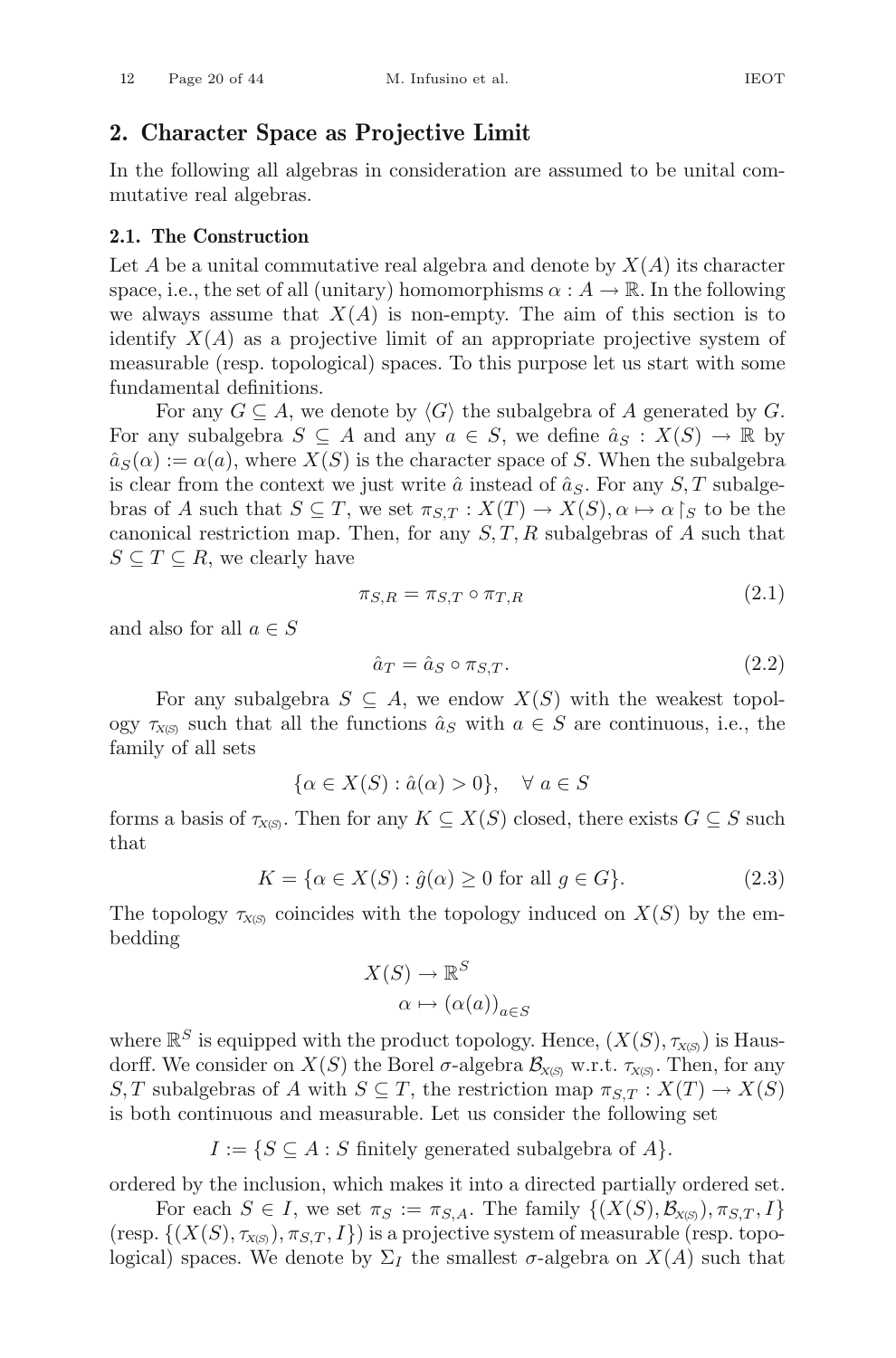<span id="page-20-4"></span>all the maps  $\pi_S$  with  $S \in I$  are measurable (resp.  $\tau_I$  the weakest topology on  $X(A)$  such that all the maps  $\pi_S$  with  $S \in I$  are continuous).

*Remark* 2.1. Let  $S \in I$  and let  $a_1, \ldots, a_d$  be generators of S with  $d \in \mathbb{N}$ . Then the homomorphism  $\varphi : \mathbb{R}[X_1,\ldots,X_d] \to S$  given by  $\varphi(X_i) := a_i$  for  $i =$  $1,\ldots,d$  is surjective, and therefore, S is isomorphic to  $\mathbb{R}[X_1,\ldots,X_d]/\text{Ker }(\varphi)$ . Since characters on  $\mathbb{R}[X_1,\ldots,X_d]$  are in one-to-one correspondence with points of  $\mathbb{R}^d$  (see, e.g., [\[38](#page-42-0), Proposition 5.4.5]), the map  $\psi : \mathcal{Z}(\text{Ker }(\varphi)) \to$  $X(S)$  given by  $\psi(x)(\varphi(p)) := p(x)$  is a topological isomorphism, where  $\mathcal{Z}(\text{Ker}(\varphi)) = \{x \in \mathbb{R}^d : p(x) = 0 \text{ for all } p \in \text{Ker}(\varphi)\} \subseteq \mathbb{R}^d$  is equipped with the topology induced by the euclidean topology. Hence, the space  $(X(S), \tau_{X(S)})$ is locally compact and Polish.

<span id="page-20-0"></span>**Theorem 2.2.** *The measurable space*  $(X(A), \Sigma_I)$  *together with*  $\{\pi_S : S \in I\}$  *is the projective limit of the projective system*  $\{(X(S), \mathcal{B}_{X(S)})$ ,  $\pi_{S,T}, I\}$  *(resp. the topological space*  $(X(A), \tau_{X(A)})$  *is the projective limit of the projective system*  $\{(X(S), \tau_{X(S)}, \tau_{S,T}, I\})$ . The  $\sigma$ -algebra  $\Sigma_I$  is the smallest  $\sigma$ -algebra on  $X(A)$ *making*  $\hat{a}$  *measurable for all*  $a \in A$ *.* 

*Proof.* By taking  $R = A$  in [\(2.1\)](#page-19-2), we get  $\pi_S = \pi_{S,T} \circ \pi_T$  for any  $S, T \in I$  such that  $S \subseteq T$ . Hence, it remains to show that  $(X(A), \Sigma_I)$  satisfies the universal property of the projective limit.

Let  $(Y, \Sigma_Y)$  be a measurable space and for any  $S \in I$  let  $f_S : Y \to X(S)$ be a measurable map which satisfies  $f_S = \pi_{S,T} \circ f_T$  for all  $T \in I$  such that  $S \subseteq T$ . Define  $f: Y \to X(A), y \mapsto f(y)$  by  $f(y)(a) := f_{\langle a \rangle}(y)(a)$ . Then, using the compatibility between the maps  $\{f_S : S \in I\}$ , it is easy to show that f is the unique measurable map satisfying  $\pi_S \circ f = f_S$  for all  $S \in I$ .

Since for  $S \in I$  the  $\sigma$ -algebra  $\mathcal{B}_{X(S)}$  is generated by all  $\hat{a}_S$  with  $a \in S$ , the observation that for any  $a \in A$  we have  $\hat{a}_A = \hat{a}_S \circ \pi_S$  for all  $S \in I$  containing a implies that  $\Sigma_I$  coincides with the  $\sigma$ -algebra generated by all  $\hat{a}_A$  with  $a \in A$ .

This proof shows mutatis mutandis that  $(X(A), \tau_I)$  together with  $\{\pi_S, S \in I\}$  is the projective limit of the projective system  $\{(X(S), \tau_{X(S)})\}$ ,  $\pi_{S(T)} I$  and  $\tau_{X(S)} = \tau_I$  $\pi_{S,T}, I$ } and  $\tau_{X(A)} = \tau_I$ .

# <span id="page-20-1"></span>**2.2. The** *σ***-Algebras**

In this subsection we employ the two-stage construction of projective limits introduced in Sect. [1.1](#page-3-1) (see Propositions [1.8](#page-7-0) and [1.10\)](#page-7-3) to identify  $(X(A), \Sigma_I)$ as the projective limit of a different projective system over an index set Λ larger than I (see Lemma [2.3](#page-20-2) below). This will allow us to relate the cylinder  $\sigma$ -algebra to the constructibly Borel  $\sigma$ -algebra introduced in [\[21](#page-41-0)] (see Proposition [2.4](#page-21-0) below) and to compare our results on the moment problem to the corresponding ones in [\[21\]](#page-41-0) (see Sect. [3\)](#page-22-0).

<span id="page-20-2"></span>**Lemma 2.3.** *Consider the set*

<span id="page-20-3"></span>
$$
\Lambda := \{ T \subseteq A : T \text{ countably generated subalgebra of } A \}
$$
 (2.4)

*ordered by the inclusion and let*  $\Sigma_{\Lambda}$  *be the smallest*  $\sigma$ -*algebra on*  $X(A)$  *such that all the*  $\pi_T$  *with*  $T \in \Lambda$  *are measurable. Then*  $\{(X(A), \Sigma_I), \pi_T, \Lambda\}$  *is the projective limit of the projective system*  $\{(X(T), \mathcal{B}_{X(T)}), \pi_{T,R}, \Lambda\}$ *, where* I *is*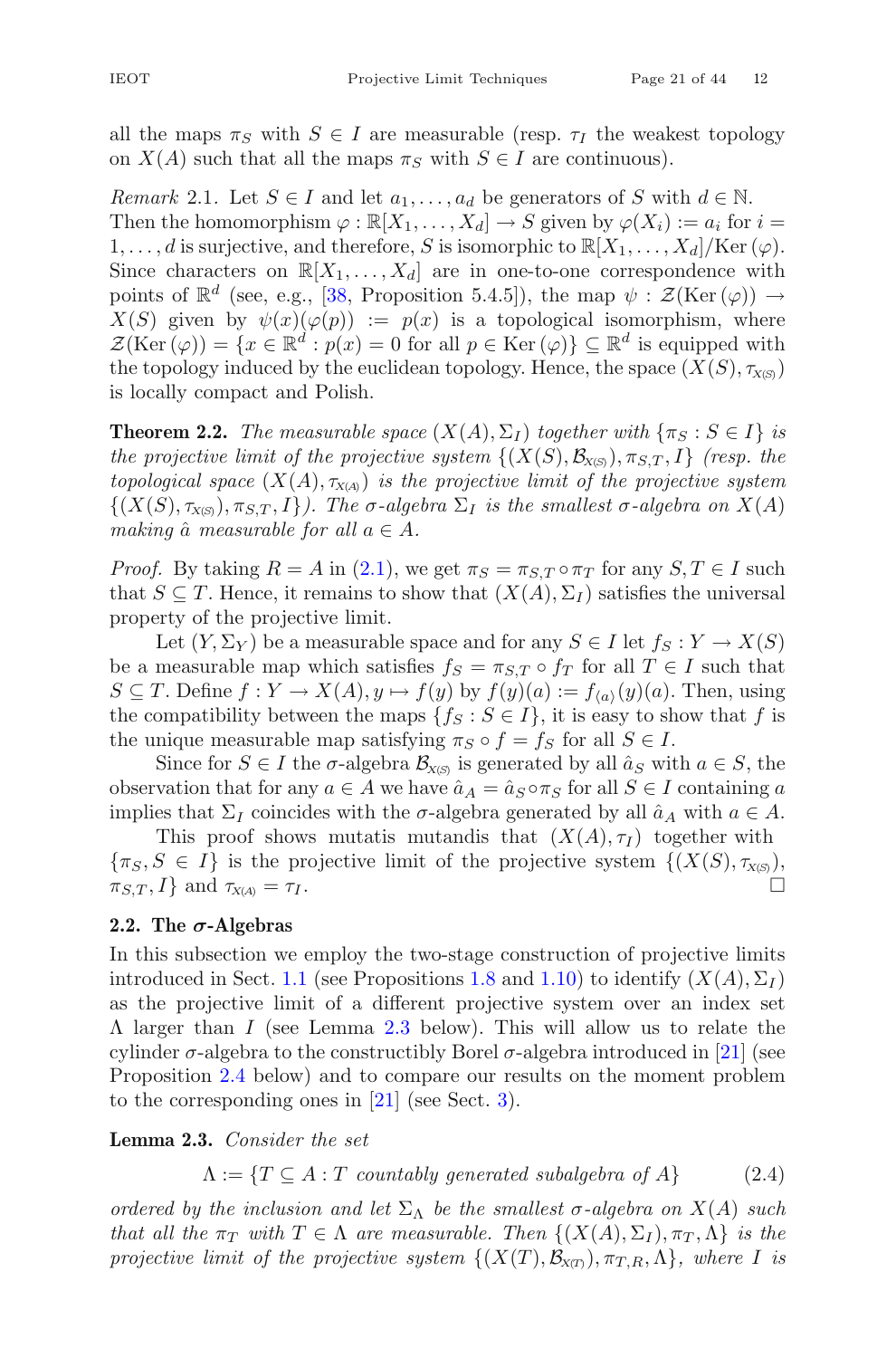*as above. Moreover,*

<span id="page-21-2"></span>
$$
\mathcal{C}_I \subseteq \Sigma_I = \Sigma_\Lambda = \mathcal{C}_\Lambda,\tag{2.5}
$$

*where the inclusion is strict in general.*

*Proof.* For any  $T \in \Lambda$ , define  $I_T := \{ S \subseteq T : S \text{ finitely gen. subalgebra of } T \}.$ Then the map  $e(T) := I_T$  defines an embedding of  $\Lambda$  into the set

<span id="page-21-1"></span> $\{\lambda \subseteq I : \lambda \text{ contains a countable directed subset cofinal in } \lambda\}.$  (2.6)

Indeed, let T be a subalgebra of A generated by  $(a_n)_{n\in\mathbb{N}}$  and for each  $d \in \mathbb{N}$ set  $S_d := \langle a_1, \ldots, a_d \rangle \in I_T$ , then  $(S_d)_{d \in \mathbb{N}}$  is a countable directed subset of  $I_T$ cofinal in  $I_T$ . Clearly, e is order preserving and injective. Moreover,  $e(\Lambda)$  is cofinal in the set defined in [\(2.6\)](#page-21-1), because if  $\lambda \subseteq I$  contains a countable directed subset  $\kappa$  cofinal in  $\lambda$ , then  $T := \langle S : S \in \kappa \rangle$  is an element of  $\Lambda$  and  $e(T) = I_T \supseteq \lambda$ . Indeed, by the cofinality of  $\kappa$  in  $\lambda$ , for any  $R \in \lambda$  there exists  $S \in \kappa$  such that  $R \subseteq S$  but  $S \subset T$  and so  $R \in I_T$ .

Therefore, by Proposition [1.8](#page-7-0) and Remark [1.9,](#page-7-5)  $\{(X_I, \Sigma_I), \pi^{I_T}, e(\Lambda)\}\$ is the projective limit of the projective system  $\{(X_{I_T}, \Sigma_{I_T}), \pi^{I_T, I_R}, e(\Lambda)\}\)$ . Now Theorem [2.2](#page-20-0) guarantees that  $X_I = X(A)$  and also that for any  $T \in \Lambda$  we have  $X_{I_T} = X(T)$  and  $\pi_S^{I_T} = \pi_{S,T}$  for all  $S \in I_T$ , which in turn implies  $\Sigma_{I_T} = \Sigma_T$ . This together with Proposition [1.14](#page-9-3) gives that  $\Sigma_{I_T} = \mathcal{B}_{X(T)}$ . Therefore, for any  $T \subseteq R$  in  $\Lambda$ , the uniqueness of the map  $\pi^{I_T,I_R}$  (cf. [\(1.1\)](#page-6-2)) ensures that  $\pi^{I_T, I_R} = \pi_{T, R}$ . Similarly, we obtain that  $\pi^{I_T} = \pi_T$  for any  $T \in \Lambda$  (cf. [\(1.2\)](#page-7-4)). Hence, we can replace  $e(\Lambda)$  with  $\Lambda$  and get that  $\{(X(A), \Sigma_I), \pi_T, \Lambda\}$  is the projective limit of  $\{(X(T), \mathcal{B}_{X(T)}), \pi_{T,R}, \Lambda\}.$ 

The relation  $(2.5)$  directly follows by Proposition [1.10](#page-7-3) using that  $\Lambda$  is embedded in the set in  $(2.6)$ .

Let us recall that in [\[21,](#page-41-0) Section 2] the  $\sigma$ -algebra  $\mathcal{B}_c$  of constructibly Borel subsets of  $X(A)$  is defined as the  $\sigma$ -algebra generated by all subsets  $\{\alpha \in X(A): \alpha(a) > 0\}$  with  $a \in A$ . In [\[21,](#page-41-0) Proposition 2.3] the authors provide a characterization of  $\mathcal{B}_c$ , which in our setting translates in the following result.

<span id="page-21-0"></span>**Proposition 2.4.** *The*  $\sigma$ -algebra  $\mathcal{B}_c$  of constructibly Borel subsets of  $X(A)$  co*incides with the cylinder*  $\sigma$ -algebra  $\Sigma_{\Lambda}$  for  $\Lambda$  *as in* [\(2.4\)](#page-20-3)*.* 

We can then rewrite the definition of constructibly Radon measure [\[21,](#page-41-0) Definition 2.4] as follows.

**Definition 2.5.** A *constructibly Radon* measure on  $X(A)$  is a measure  $\mu$  on the cylinder  $\sigma$ -algebra  $\Sigma_{\Lambda}$  such that  $\pi_{S\#}\mu$  is a Radon measure on  $\mathcal{B}_{X(S)}$  for all  $S \in \Lambda$ .

<span id="page-21-3"></span>*Remark* 2.6*.*

(i) The restriction of any Radon measure on  $X(A)$  to  $\Sigma_A$  is a constructibly Radon measure, but a constructibly Radon measure is *not* a Radon measure in general; neither it is defined on the Borel  $\sigma$ -algebra  $\mathcal{B}_{X(A)}$ w.r.t.  $\tau_{X(A)}$  nor it is required to be inner regular. However, it is always a locally finite measure.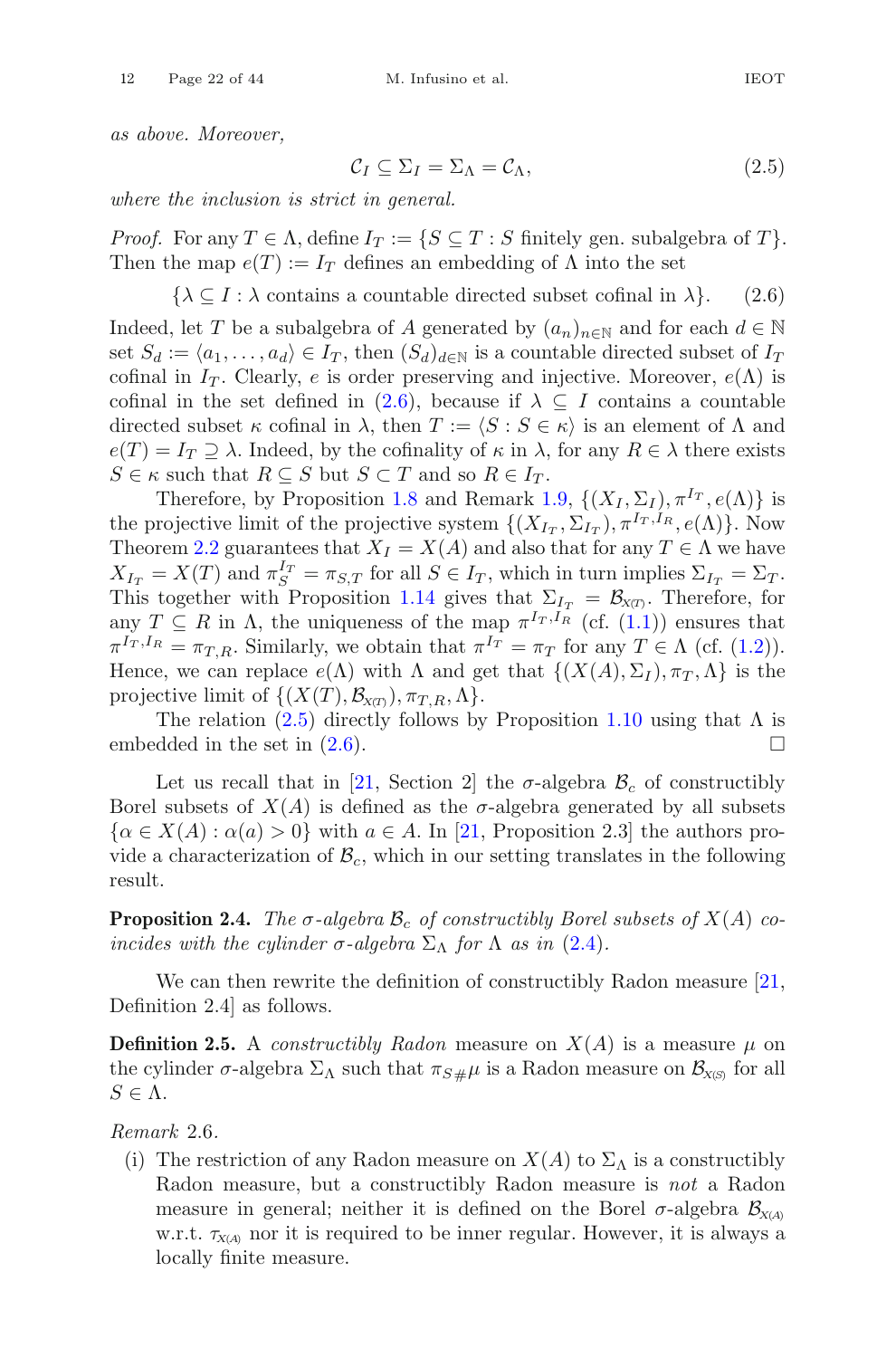- (ii) If the algebra A is countably generated, then the notions of constructibly Radon measure and Radon measure coincide. Indeed, by Proposition [1.14](#page-9-3) and [\(2.5\)](#page-21-2), we get  $\mathcal{B}_c = \mathcal{C}_{\Lambda} = \Sigma_{\Lambda} = \Sigma_I = \mathcal{B}_{X(A)}$  (cf. [\[21](#page-41-0), Proposition 2.2]) and so by Theorem [1.27](#page-15-1) any constructibly Radon measure is a Radon measure.
- (iii) Any constructibly Radon measure on  $X(A)$  is also a cylindrical quasimeasure w.r.t. the projective system  $\{(X(S), \mathcal{B}_{X(S)})$ ,  $\pi_{S,T}, \Lambda\}.$

<span id="page-22-2"></span>We now show that the set of finite constructibly Radon measures on  $X(A)$  coincides with the set of finite measure on the cylinder  $\sigma$ -algebra  $\Sigma_I$ .

**Lemma 2.7.** *Any finite measure* μ *on the cylinder*  $\sigma$ -*algebra*  $\Sigma$ <sub>*I*</sub> *is a finite constructibly Radon measure on* X(A)*.*

*Proof.* Let  $\mu$  be a finite measure on the cylinder  $\sigma$ -algebra  $\Sigma_I$ . Then  $\mu$  is a finite measure on  $\Sigma_{\Lambda}$  by [\(2.5\)](#page-21-2). W.l.o.g. let us assume that  $\mu(X(A)) = 1$ . Then for any  $T \in \Lambda$  we have that  $\pi_{T\#}\mu$  is a probability measure on  $\mathcal{B}_{X(T)}$  on  $X(T)$ , since  $\pi_T : (X(A), \Sigma_\Lambda) \to (X(T), \mathcal{B}_{X(T)})$  is measurable by Theorem [2.2.](#page-20-0) Hence, for any  $S \in I$ , we have that  $\pi_{S \#} \mu$  is a finite Borel measure on the Polish space  $X(S)$  (see Remark [2.1\)](#page-20-4) and so a Radon measure. It remains to show that  $\pi_{R\#}\mu$  is Radon for any  $R \in \Lambda\backslash I$ . To this purpose, for any  $R \in \Lambda \backslash I$ , set  $I_R := \{ S \in I : S \subseteq R \}$ . Then  $\{ (X(R), B_{X(R)})$ ,  $\pi_{S,R}, I_R \}$  is the projective limit of the projective system  $\mathcal{P} := \{(X(S), \mathcal{B}_{X(S)})$ ,  $\pi_{S,T}, I_R\}$ and the family  $\{\pi_{S\#}\mu : S \in I_R\}$  is an exact projective system of Radon probability measures on  $P$  since  $I_R \subset I$  and  $\mu(X(A)) = 1$ . Moreover, for any  $S \in I_R$  we have  $\pi_{S,R\#}(\pi_{R\#}\mu) = \pi_{S\#}\mu$ . By Proposition [1.19](#page-10-1) the assumptions of Theorem [1.27](#page-15-1) are satisfied since  $I_R$  contains a countable cofinal subset. Hence,  $\pi_{R\#}\mu$  is in fact a Radon measure, which completes the proof.  $\Box$ 

# <span id="page-22-0"></span>**3. The Projective Limit Approach to the Moment Problem**

Let A be a unital commutative real algebra and  $X(A)$  its character space endowed with the topology  $\tau_{X(A)}$ . In this section, we deal with Problem (M) for  $\Sigma$  being the Borel  $\sigma$ -algebra  $\mathcal{B}_{X(A)}$  on  $(X(A), \tau_{X(A)})$  and more precisely we are interested in finding necessary and sufficient conditions for the existence of a K-representing Radon measure on the Borel  $\sigma$ -algebra  $\mathcal{B}_{X(A)}$  on  $X(A)$ . Our general strategy is to combine the projective limit structure of  $X(A)$ studied in Sect. [2](#page-19-0) with the results in Sect. [1.3](#page-11-0) to establish a general criterion for the existence of a K-representing measure on the cylinder  $\sigma$ -algebra  $\Sigma_I$  on  $X(A)$  and then the results in Sect. [1.4](#page-15-0) to extend such a representing measure on  $\Sigma_I$  to a K-representing Radon measure on  $\mathcal{B}_{X(A)}$ . As in Sect. [2,](#page-19-0) we set

<span id="page-22-1"></span>
$$
I := \{ S \subseteq A : S \text{ finitely generated subalgebra of } A \}, \tag{3.1}
$$

 $\pi_{S,T}: X(T) \to X(S)$  to be the canonical restriction and  $\pi_S := \pi_{S,A}$  for any  $S \subseteq T$  in I. Recall that all algebras in consideration are unital commutative and real.

We immediately notice that when A is countably generated, say by  $(a_n)_{n\in\mathbb{N}}$ , the index set I in [\(3.1\)](#page-22-1) contains the countable cofinal subset  $J :=$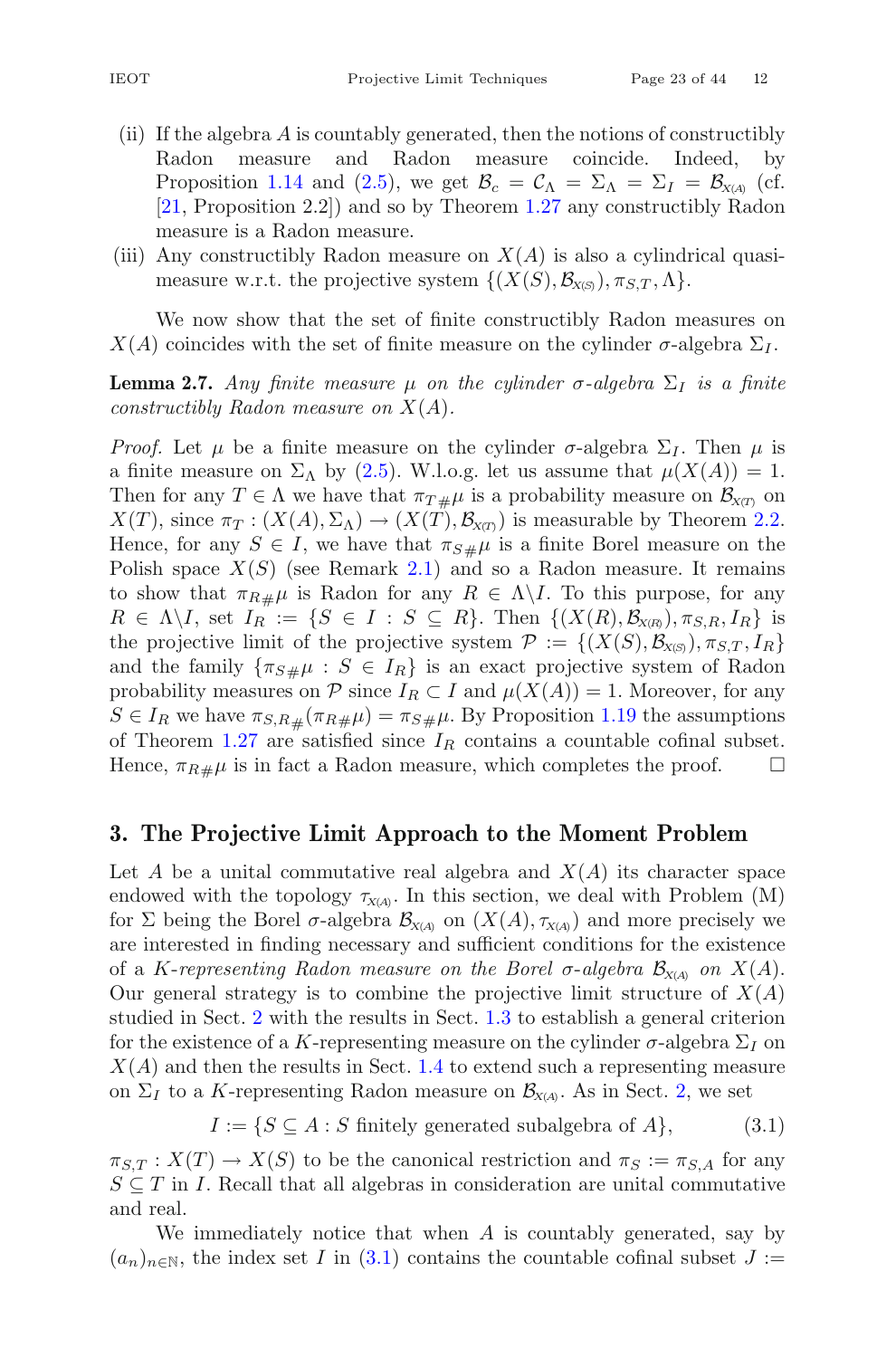$\{\langle a_1,\ldots,a_d\rangle : d \in \mathbb{N}\}.$  Therefore, our strategy for solving Problem (M) simplifies when A is countably generated and we will analyze this case separately in Sect. [3.1.1,](#page-26-0) while in Sect. [3.1.2](#page-27-0) we tackle the general case. We start Sect. [3.1](#page-23-0) with some general results holding in both cases. In Sects. [3.2,](#page-30-1) [3.3,](#page-32-0) [3.4](#page-36-1) and [3.5](#page-38-0) we will focus on applications of the main results in Sect. [3.1.](#page-23-0) In Sect. [3.2,](#page-30-1) respectively in Sect. [3.3,](#page-32-0) we will derive a generalized version of the classical Riesz-Haviland theorem, respectively Nussbaum's theorem. In Sect. [3.4,](#page-36-1) we will both retrieve the solution to Problem  $(M)$  for Archimedean quadratic modules and prove a new representation theorem for linear functionals nonnegative on a "partially Archimedean" quadratic module of A. In Sect. [3.5,](#page-38-0) we will retrieve some recent results about applications of localization to the moment problem.

#### <span id="page-23-0"></span>**3.1. Main Results on Problem (M)**

Let L be a linear functional on an algebra A. Assume that each restriction  $L\mathcal{L}$ to each finitely generated subalgebra S of A admits a representing measure. We investigate the question how to build out of them an exact projective system. Only in the case when  $L \upharpoonright_S$  admits a unique representing measure this is straightforward, see Lemma [3.1.](#page-23-1) Whereas in Lemma [3.3](#page-25-1) we show how to build such an exact projective system even when uniqueness is lacking.

<span id="page-23-1"></span>**Lemma 3.1.** Let A be an algebra,  $L : A \rightarrow \mathbb{R}$  linear,  $L(1) = 1$  and I as *in* [\(3.1\)](#page-22-1)*. For each*  $S \in I$ *, let*  $K^{(S)}$  *be a closed subset of*  $X(S)$  *such that*  $\pi_{S,T}\left(K^{(T)}\right) \subseteq K^{(S)}$  for any  $T \in I$  containing S.

*If for each*  $S \in I$  *there exists a unique*  $K^{(S)}$ -representing Radon measure  $\nu_S$  for  $L \upharpoonright_S$ , then  $\{\nu_S : S \in I\}$  *is an exact projective system.* 

*Proof.* For each  $S \in I$ , we have  $1 \in S$  and so  $L \restriction_S (1) = L(1) = 1$ , which ensures  $\nu_S(K^{(S)}) = 1$ . Moreover, for all  $S, T \in I$  with  $S \subseteq T$  and all  $a \in S$ we have that

<span id="page-23-2"></span>
$$
L\upharpoonright_{S}(a) = L\upharpoonright_{T}(a) = \int_{K^{(T)}} \hat{a}_{T}(\beta) d\nu_{T}(\beta)
$$

$$
\stackrel{(2.2)}{=} \int_{K^{(T)}} \hat{a}_{S}(\pi_{S,T}(\beta)) d\nu_{T}(\beta) = \int_{\pi_{S,T}(K^{(T)})} \hat{a}_{S}(\alpha) d\pi_{S,T\#} \nu_{T}(\alpha) \tag{3.2}
$$

and

<span id="page-23-3"></span>
$$
\pi_{S,T\#} \nu_T(K^{(S)}) = \nu_T(\pi_{S,T}^{-1}(K^{(S)})) \ge \nu_T(K^{(T)}) = 1.
$$
\n(3.3)

Hence,  $\pi_{S,T_\#}\nu_T$  is a  $K^{(S)}$ -representing Radon probability for  $L\upharpoonright_S$ . Then<br>the uniqueness assumption ensures that  $\mu_S = \pi_{S,T_\#}\nu_T$  for all  $S \subseteq T$  and the uniqueness assumption ensures that  $\nu_S \equiv \pi_{S,T\mu} \nu_T$  for all  $S \subseteq T$  and so  $\{\nu_S, S \in I\}$  is an exact projective system of Radon probabilities on  $\{(X_S, \mathcal{B}_{X_S}), \pi_{S,T}, I\}$ .  $\{(X_S,\mathcal{B}_{X_{\mathcal{S}}}), \pi_{S,T}, I\}.$ 

In general, the representing measure  $\nu_s$  need not to be unique and so the system  $\{\mu_S : S \in I\}$  is not necessarily exact. However, we will show in Lemma [3.3](#page-25-1) that it is always possible to find an exact projective system of representing measures. To this end let us introduce some notations and a general topological result, namely Proposition [3.2,](#page-24-0) which can be seen as a refinement of  $[47,$  Theorem 1.19.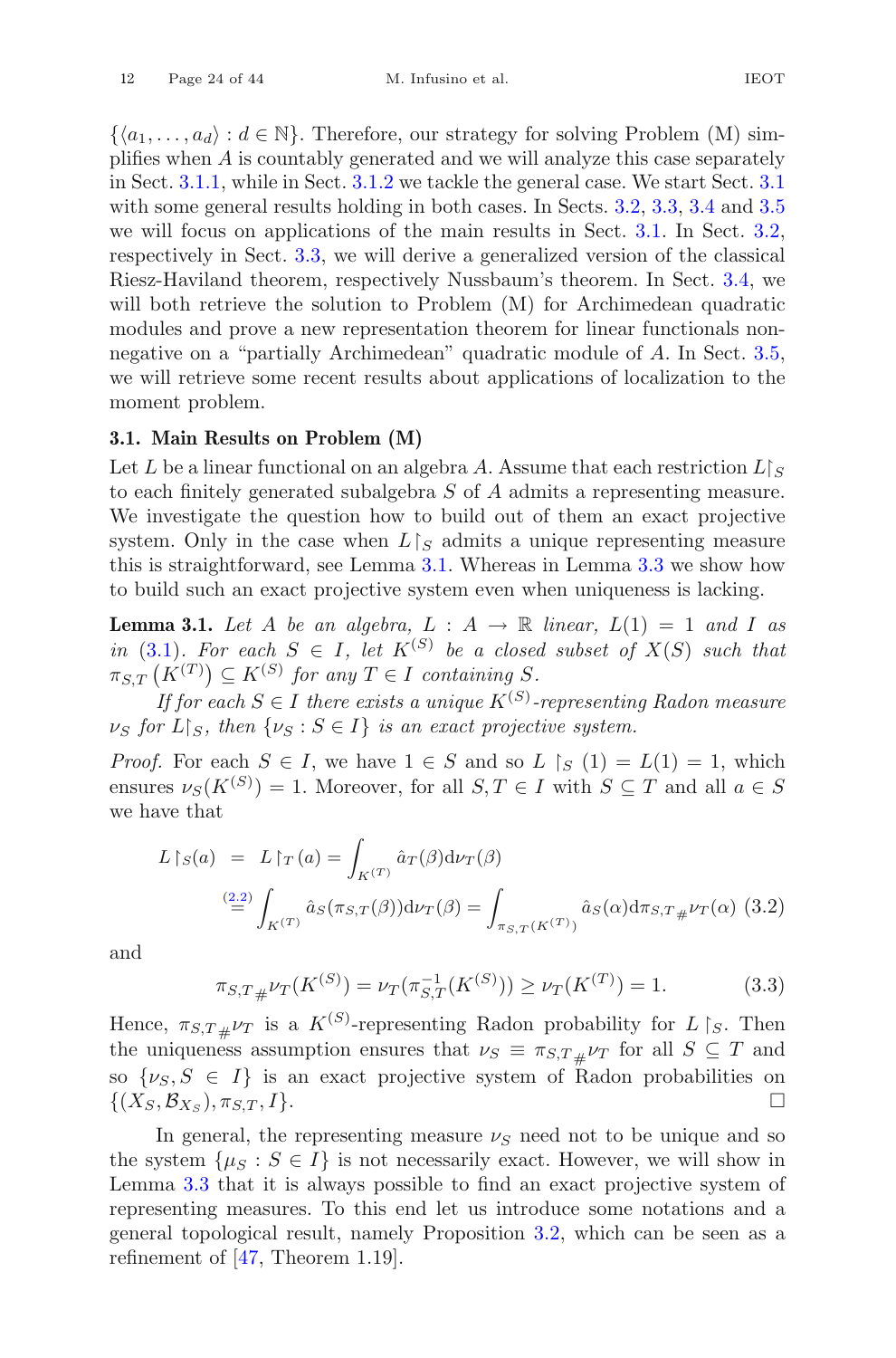For any  $S \in I$ , where I is as in [\(3.1\)](#page-22-1), we set  $X_S := X(S)$ . We endow the set  $\mathbb{P}(X_S)$  of all Radon probability measures on  $X_S$  with the vague topology  $\omega_S$ , i.e., the coarsest topology on  $\mathbb{P}(X_S)$  such that for all  $f \in \mathcal{C}_{\mathrm{b}}(X_S)$  the map  $\mathbb{P}(X_S) \to \mathbb{R}, \mu \mapsto \int f d\mu$  is continuous, where  $\mathcal{C}_b(X_S)$  is the set of all<br>continuous and bounded functions on  $X_{\sigma}$ . Since  $(X_{\sigma}, \tau_{\sigma})$  is Polish by Po continuous and bounded functions on  $X_S$ . Since  $(X_S, \tau_{X_S})$  is Polish by Re-mark [2.1,](#page-20-4) the topology  $\omega_s$  is metrizable (see, e.g., [\[6](#page-40-14), Theorem 6.8]). For any  $K^{(S)} \subseteq X_S$  closed and any  $L_S : S \to \mathbb{R}$  linear with  $L_S(1) = 1$ , we denote by  $\mathcal{R}(L_S, K^{(S)})$  the set of all  $K^{(S)}$ -representing Radon measures for  $L_S$  on  $\mathcal{B}_{X_S}$ . The condition  $L_S(1) = 1$  ensures that all representing measures for  $L_S$  are in fact probability measures, and so  $\mathcal{R}(L_S, K^{(S)}) \subseteq \mathbb{P}(X_S)$ . Moreover, for any  $\varepsilon > 0$  and any  $C_{\varepsilon} \subseteq X(S)$  closed, we set

$$
\mathcal{R}(L_S, K^{(S)}, C_{\varepsilon}) := \{ \mu \in \mathcal{R}(L_S, K^{(S)}) : \mu(C_{\varepsilon}) \geq 1 - \varepsilon \}.
$$

<span id="page-24-0"></span>Clearly  $\mathcal{R}(L_S, K^{(S)}, K^{(S)}) = \mathcal{R}(L_S, K^{(S)}).$ 

**Proposition 3.2.** For any  $S \in I$ ,  $\varepsilon > 0$ , and  $C_{\varepsilon} \subseteq X(S)$  closed, the set  $\mathcal{R}(L_S, K^{(S)}, C_{\varepsilon})$  *is compact in*  $(\mathbb{P}(X_S), \omega_S)$ *. In particular,*  $\mathcal{R}(L_S, K^{(S)})$  *is compact in*  $(\mathbb{P}(X_S), \omega_S)$ *.* 

*Proof.* Let us first observe that  $\mathcal{R}_S := \mathcal{R}(L_S, K^{(S)}, C_\varepsilon)$  is tight, i.e.,

 $\forall \delta > 0, \exists K$  compact in  $(X_S, \tau_{X_S})$  s.t.  $\forall \mu \in \mathcal{R}_S, \mu(K) \geq 1 - \delta$ .

Let  $a_1, \ldots, a_d$  be generators of S with  $d \in \mathbb{N}$  and set  $p := \sum_{i=1}^d a_i^2$ . Then, for any  $m \in \mathbb{N}$  the set  $K \to \{ \alpha \in X_G : \hat{p}(\alpha) \leq m \}$  is compact w.r.t.  $\tau_X$  and any  $m \in \mathbb{N}$ , the set  $K_m := \{ \alpha \in X_S : \hat{p}(\alpha) \leq m \}$  is compact w.r.t.  $\tau_{X_S}$  and for all  $\mu \in \mathcal{R}_S$  we have

$$
\mu(X_S \backslash K_m) \leq \frac{1}{m} \int_{X_S} \hat{p}(\alpha) d\mu(\alpha) = \frac{1}{m} L_S(p).
$$

Since  $L_S(p) < \infty$ , this shows that  $\mathcal{R}_S$  is tight. Hence,  $\overline{\mathcal{R}_S}$  is compact in  $(\mathbb{P}(X_S), \omega_S)$  by a well-know theorem due to Prokhorov (see, e.g., [\[6](#page-40-14), Theorems 5.1, 5.2]). The conclusion will follow from the fact that  $\mathcal{R}_S$  is closed in  $(\mathbb{P}(X_S), \omega_S)$ . To show this, we consider  $\nu \in \overline{\mathcal{R}_S}$  and prove that  $\nu$  is a  $K^{(S)}$ -representing probability measure for  $L_S$  such that  $\nu(C_{\varepsilon}) \geq 1 - \varepsilon$ . Fix  $a \in S$  and  $\delta > 0$ . Then there exists  $m \in \mathbb{N}$  such that  $L_S(p)L_S(a^4) \leq m\delta^2$ . As  $X_S$  is a closed subset of  $\mathbb{R}^d$  (cf. Remark [2.1\)](#page-20-4),  $K_m$  is contained in the interior of  $K_{m+1}$  in the metric space  $(X_S, \tau_S)$ . Urysohn's lemma guarantees that there exists  $h_m \in C_b(X_S)$  such that  $1_{K_m} \leq h_m \leq 1_{K_{m+1}}$ . Since  $\nu \in \overline{\mathcal{R}_S}$ , there exists  $(\mu_n)_{n\in\mathbb{N}}\subseteq \mathcal{R}_S$  converging to  $\nu$  w.r.t.  $\omega_S$  and so there exists  $n \in \mathbb{N}$  such that  $\left| \int h_m \hat{a}^2 d\nu - \int h_m \hat{a}^2 d\mu_n \right| < \delta$  as  $h_m \hat{a}^2 \in C_{\rm b}(X_S)$ . Moreover,  $\mid$  $\left| \int (1 - h_m) \hat{a}^2 d\mu_n \right|^2 \leq \mu_n(X_S \backslash K_m) L_S(a^4) \leq \delta^2$ . Hence, we obtain

$$
\left| \int h_m \hat{a}^2 \mathrm{d} \nu - L_S(a^2) \right| \le \left| \int h_m \hat{a}^2 \mathrm{d} \nu - \int h_m \hat{a}^2 \mathrm{d} \mu_n \right| + \left| \int (1 - h_m) \hat{a}^2 \mathrm{d} \mu_n \right| \le 2\delta.
$$

As  $(h_m \hat{a}^2)_{n \in \mathbb{N}}$  is monotone increasing and converging to  $\hat{a}^2$ , the previous inequality and the monotone convergence theorem imply that

$$
\int \hat{a}^2 d\nu = \lim_{n \to \infty} \int h_n \hat{a}^2 d\nu = L_S(a^2).
$$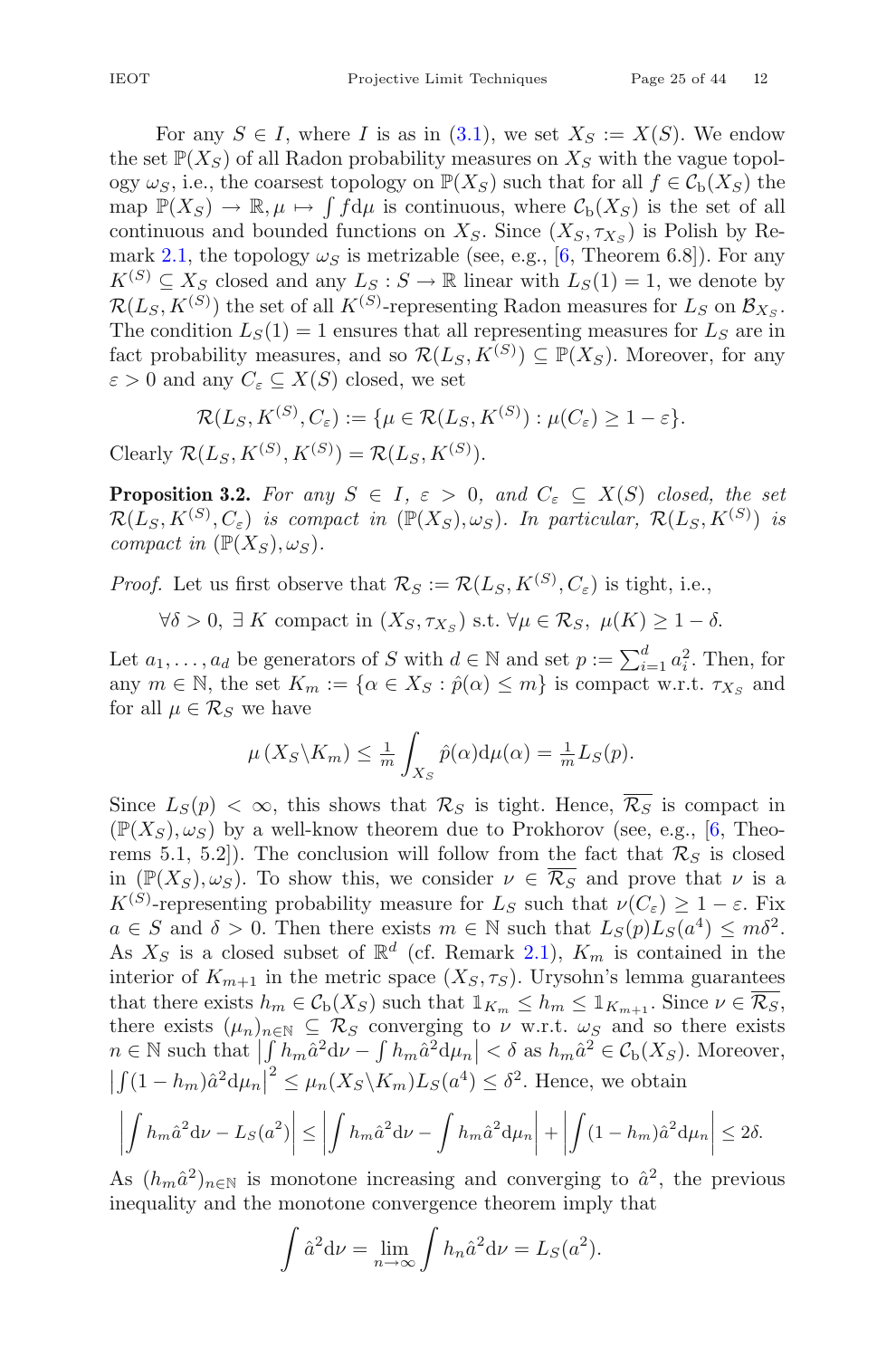Then  $L_S(a) = \int \hat{a} \mathrm{d} \nu$  follows from the identity  $4a = (a+1)^2 - (a-1)^2$ . Hence,  $\nu$  is an  $X_S$ -representing measure for  $L_S$ .

As a direct consequence of the Portmanteau theorem [\[6,](#page-40-14) Theorem 2.1], which can be applied because  $K^{(S)}$  is closed, we obtain that  $\nu(K^{(S)}) \geq$  $\limsup_{n\to\infty}\mu_n(K^{(S)})=1.$  Similarly,  $\nu(C_{\varepsilon})\geq \limsup_{n\to\infty}\mu_n(C_{\varepsilon})=1-\varepsilon$ which proves the assertion.

The following lemma will be crucial in the proof of our main results.

<span id="page-25-1"></span>**Lemma 3.3.** Let A be an algebra,  $L : A \rightarrow \mathbb{R}$  linear,  $L(1) = 1$  and I as *in* [\(3.1\)](#page-22-1)*. For each*  $S \in I$ *, let*  $K^{(S)}$  *be a closed subset of*  $X(S)$  *such that*  $\pi_{S,T}\left(K^{(T)}\right) \subseteq K^{(S)}$  for any  $T \in I$  containing S.

- (i) *If for each*  $S \in I$  *there exists*  $\nu_S \in \mathcal{R}(L\vert_S, K^{(S)})$ *, then there exists an* exact projective system  $\{\mu_S : S \in I\}$  such that each  $\mu_S \in \mathcal{R}(L \mid_S, K^{(S)})$ .
- (ii) *If in addition, the family*  $\{v_S : S \in I\}$  *fulfills Prokhorov's condition* [\(3.4\)](#page-25-0)*, i.e.,*

<span id="page-25-0"></span> $\forall \varepsilon > 0 \ \exists \ C_{\varepsilon} \subset X(A)$  *compact s.t.*  $\forall S \in I : \ \nu_S(\pi_S(C_{\varepsilon})) \geq 1 - \varepsilon$ , (3.4)

*then also the exact projective system*  $\{\mu_S : S \in I\}$  *fulfills Prokhorov's condition* [\(3.4\)](#page-25-0)*.*

- *Proof.* (i) For any  $S \in I$ , we set  $\mathcal{R}_S := \mathcal{R}(L|_S, K^{(S)})$ , which is non-empty by assumption and compact by Proposition [3.2.](#page-24-0) For any  $S \subseteq T$  in I, the map  $\pi_{S,T\#}: \mathcal{R}_T \to \mathcal{R}_S, \nu_T \mapsto \nu_T \circ \pi_{S,T}^{-1}$  is well-defined. Indeed, for<br>any  $\nu_T \in \mathcal{R}_T$  and any  $a \in S$  (3.2) and (3.3) both hold, opening that any  $\nu_T \in \mathcal{R}_T$  and any  $a \in S$ , [\(3.2\)](#page-23-2) and [\(3.3\)](#page-23-3) both hold, ensuring that  $\pi_{S,T\#} \nu_T \in \mathcal{R}_S$ . Furthermore, it is easy to show that  $\pi_{S,T\#}$  is continuous<br>using the definition of the vague topology. Altogether, this shows that using the definition of the vague topology. Altogether, this shows that  $\{(\mathcal{R}_S, \omega_S \cap \mathcal{R}_S), \pi_{S,T} \}$  is a projective system of non-empty compact topological spaces and so, by  $[9, I., \S 9.6,$  $[9, I., \S 9.6,$  Proposition 8, its projective limit  $R$  is non-empty and compact. Considering the standard model of  $\prod_{S\in I} \mathcal{R}_S$ . Let  $(\mu_S)_{S\in I} \in \mathcal{R}$ . Then  $\{\mu_S : S \in I\}$  is an exact projecthe projective limit in the product space, we identify  $\mathcal R$  as a subset of tive system of Radon probability measures on  $\{(X_S, \mathcal{B}_{X_S}), \pi_{S,T}, I\}$ , as  $\pi_{S,T\#}\mu_T = \mu_S$  for all  $S \subseteq T$  in I and  $\mu_S \in \mathcal{R}_S$  for all  $S \in I$ .
- (ii) By replacing  $\mathcal{R}_S$  with  $\mathcal{R}_S := \bigcap_{\varepsilon > 0} \mathcal{R}(L\mathcal{L}|_S, K^{(S)}, \pi_S(\mathcal{C}_{\varepsilon}))$  in the proof of (i) shows we easily get that there exists an exact projective sysof (i) above, we easily get that there exists an exact projective system  $\{\mu_S : S \in I\}$  such that  $\mu_S \in \mathcal{R}_S$  for all  $S \in I$ . In particular,  $\mu_S(\pi_S(C_{\varepsilon})) \ge 1 - \varepsilon$  for all  $S \in I$  and all  $\varepsilon > 0$ , i.e.,  $\{\mu_S : S \in I\}$  fulfils Prokhorov's condition (3.4). Prokhorov's condition [\(3.4\)](#page-25-0).

Recall that a quadratic module  $Q$  in a unital commutative real algebra  $A$ is a subset Q of A such that  $1 \in Q$ ,  $Q + Q \subseteq Q$  and  $a^2Q \subseteq Q$  for each  $a \in A$ . We say that  $Q$  is generated by a subset  $G$  of  $A$  if  $Q$  is the smallest quadratic module in  $A$  containing  $G$ . For a quadratic module  $Q$  in  $A$ , we have

<span id="page-25-2"></span>
$$
K_Q = \{ \alpha \in X(A) : \hat{a}(\alpha) \ge 0, \forall a \in Q \}. \tag{3.5}
$$

If  $Q$  is generated by  $G$ , then  $K_Q = \{ \alpha \in X(A) : \hat{g}(\alpha) \geq 0, \forall g \in G \}.$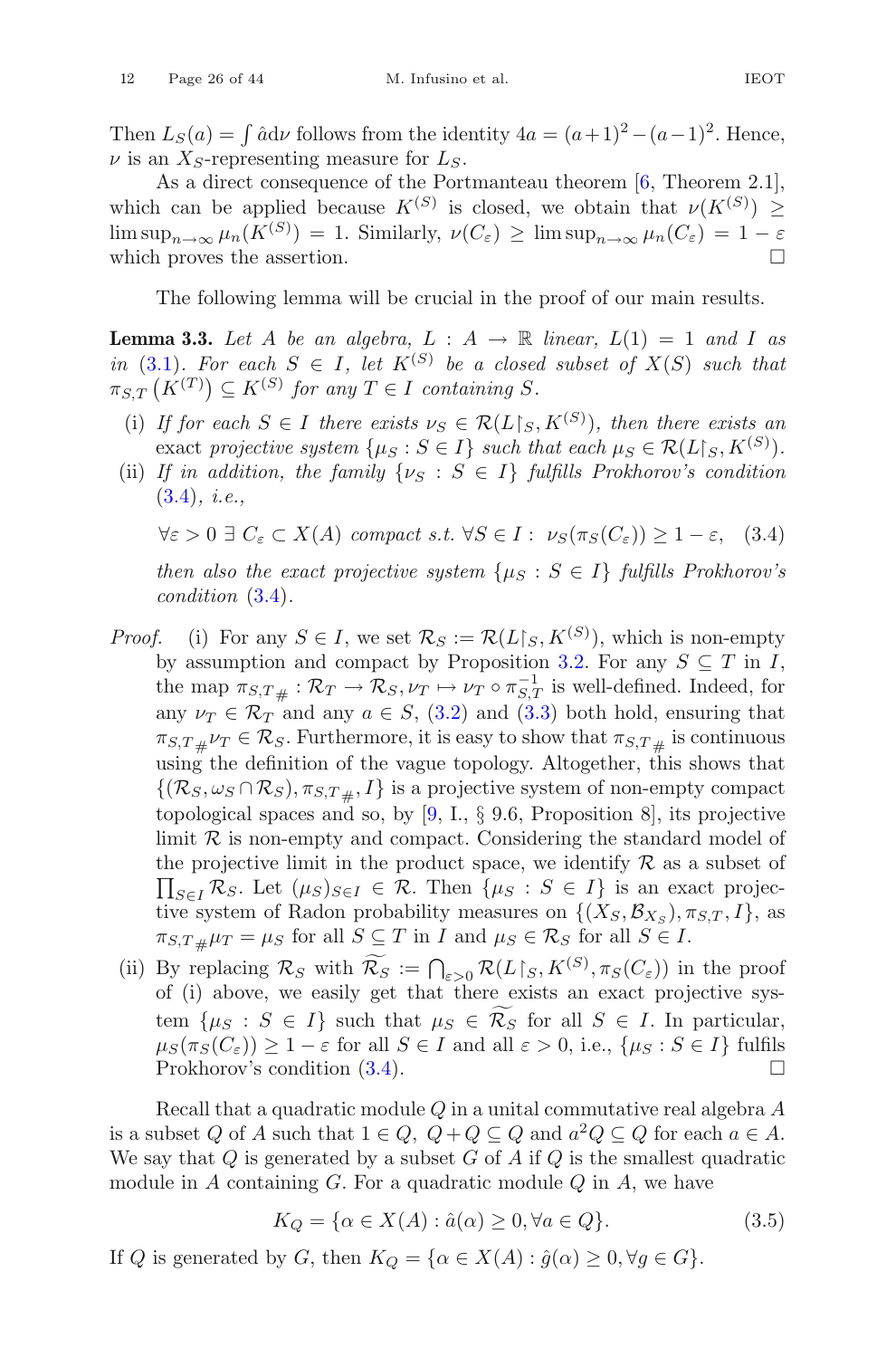# <span id="page-26-3"></span>*Remark* 3.4*.*

(i) Let  $K \subseteq X(A)$  be closed. Then there exists G subset of A such that  $K = \{\alpha \in X(A) : \hat{g}(\alpha) \geq 0 \text{ for all } g \in G\}$  (cf. [\(2.3\)](#page-19-4)) and thus,  $K = K_O$ by  $(3.5)$ , where Q is the quadratic module in A generated by G. In particular,

$$
K = K_Q = \bigcap_{S \in I} \pi_S^{-1}(K_{Q \cap S}),
$$

where

<span id="page-26-4"></span>
$$
K_{Q \cap S} := \{ \alpha \in X(S) : \hat{a}(\alpha) \ge 0 \text{ for all } a \in Q \cap S \}. \tag{3.6}
$$

Tough S is finitely generated,  $K_{Q\cap S}$  may be not finitely generated.

(ii) If a quadratic module  $Q$  in  $A$  is generated by a countable set  $G$ , then

$$
K_Q = \bigcap_{S \in J} \pi_S^{-1}(K_{Q \cap S}),
$$

where  $J = \{ \langle q \rangle : q \in G \}$  is a countable subset of I.

- (iii) A quadratic module  $Q$  in  $A$  is generated by a countable set  $G$  if and only if  $K_Q = \pi_R^{-1}(E) \in \mathcal{C}_\Lambda = \Sigma_I$  for some  $R \in \Lambda$  and E closed in  $X(R)$ <br>(e.g. take  $R := (C \setminus \Lambda)$  and  $F := (C \subset X(R) \setminus \hat{a}(\alpha) > 0 \ \forall \ a \in C]$ ) (e.g., take  $R := \langle G \rangle \in \Lambda$  and  $E := \{ \alpha \in X(R) : \hat{g}(\alpha) \geq 0, \forall g \in G \}$ ).
- (iv) When A is countably generated, every closed  $K \subseteq X(A)$  can be written as  $K = K_Q$  with Q countably generated, since  $K \in \mathcal{B}_{\tau_{X(A)}} = \Sigma_{\Lambda}$ by  $(2.5)$  and so we can apply Remark 3.5-(iii).

# <span id="page-26-2"></span><span id="page-26-0"></span>**3.1.1.** *A* Countably Generated. Let us consider Problem (M) for  $K = X(A)$ .

**Theorem 3.5.** Let A be a countably generated algebra,  $L : A \rightarrow \mathbb{R}$  linear,  $L(1) = 1$  *and* I *as in* [\(3.1\)](#page-22-1). Then there exists an  $X(A)$ -representing Radon *measure*  $\nu$  *for*  $L$  *if and only if for every*  $S \in I$  *there exists an*  $X(S)$ *-represen* $t$ *ing Radon measure for*  $L \upharpoonright_S$ .

The following more general result Theorem [3.6](#page-26-1) also deals with the support of the representing measure. Theorem [3.5](#page-26-2) can be derived from Theo-rem [3.6](#page-26-1) by taking  $K^{(S)} = X(S)$  for each  $S \in I$ .

<span id="page-26-1"></span>**Theorem 3.6.** Let A be a countably generated algebra,  $L : A \rightarrow \mathbb{R}$  linear,  $L(1) = 1$  *and* I *as in* [\(3.1\)](#page-22-1)*. For any*  $S \in I$ *, let*  $K^{(S)}$  *be a closed subset of*  $X(S)$  *such that*  $\pi_{S,T}(K^{(T)}) \subseteq K^{(S)}$  *for any*  $T \in I$  *containing*  $S$ *.* 

*Then there exists a*  $\left(\bigcap_{S \in I} \pi_S^{-1}(K^{(S)})\right)$ -representing Radon measure  $\nu$  *for* L *if* and only if, for every  $S \in I$  there exists a  $K^{(S)}$ -representing Radon measure for  $L \upharpoonright_S$ .

*Proof.* As observed in Theorem [2.2,](#page-20-0)  $\{(X(A), \Sigma_I), \pi_S, I\}$  is the projective limit of the projective system  $\mathcal{P} := \{(X(S), \mathcal{B}_{X(S)}, \pi_{S,T}, I\}$ , where  $\mathcal{B}_{X(S)}$  denotes the Borel  $\sigma$ -algebra on  $X(S)$  w.r.t.  $\tau_{X(S)}$ . Suppose that for any  $S \in I$  there exists a  $K^{(S)}$ -representing Radon measure for  $L \upharpoonright_S$ . By Lemma [3.3-](#page-25-1)(i), there exists an exact projective system  $\{\mu_S : S \in I\}$  of Radon probability measures on P such that  $\mu_S$  is a  $K^{(S)}$ -representing Radon measure for  $L\upharpoonright_S$  for all  $S\in I$ . Since  $A$  is countably generated, we have that  $I$  contains a countable cofinal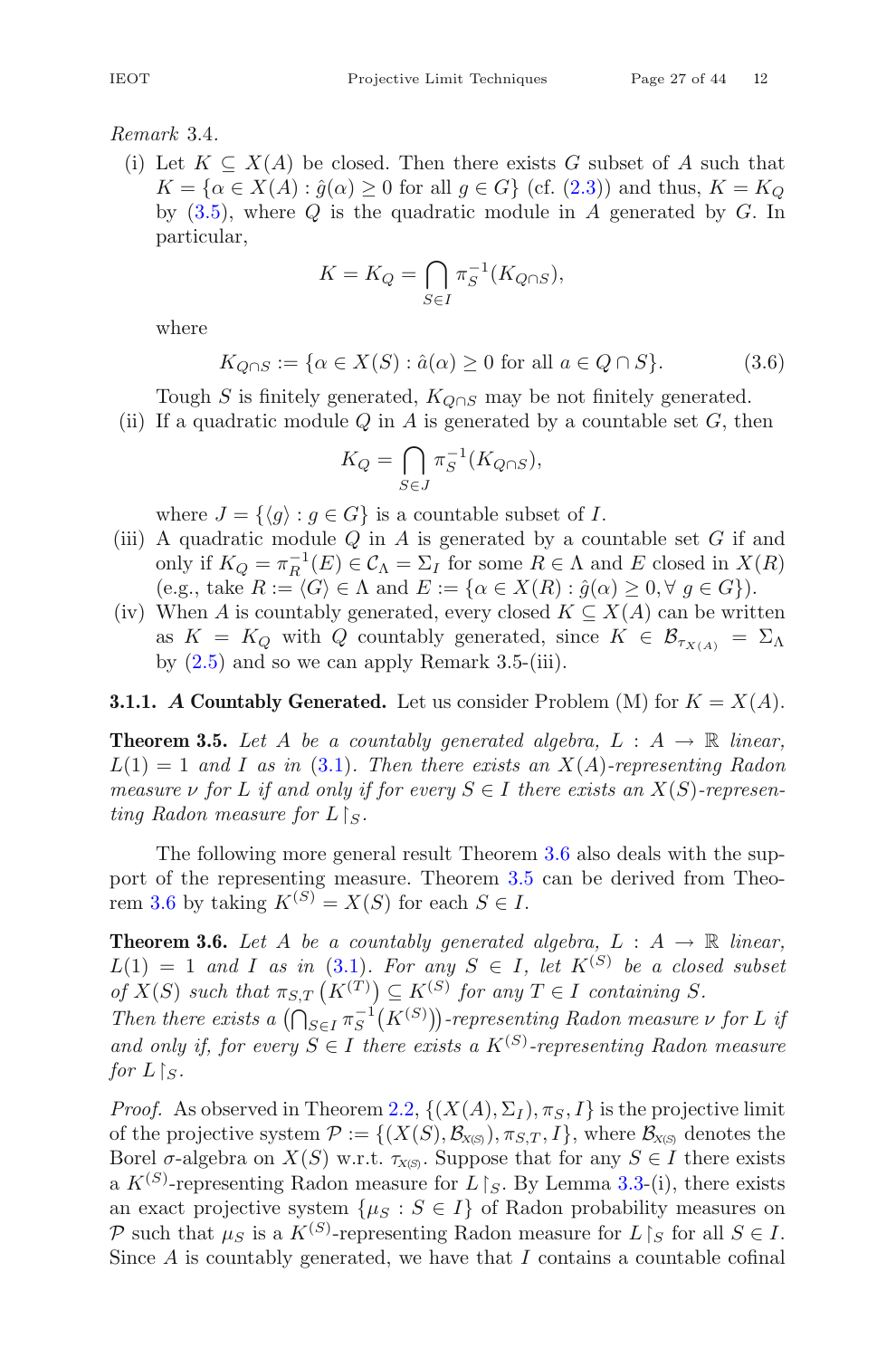subset and so Corollary [1.29](#page-16-0) and Remark [1.28](#page-16-1) ensure that there exists a Radon measure  $\nu$  such that

<span id="page-27-1"></span>
$$
\pi_{S\#}\nu = \mu_S, \quad \forall S \in I. \tag{3.7}
$$

and  $\nu$  is supported in  $(\bigcap_{S \in I} \pi_S^{-1}(K^{(S)}))$ . For any  $a \in A$ , there exists  $S \in I$ such that  $a \in S$  and so

$$
L(a) = L\upharpoonright_{S}(a) = \int_{X(S)} \hat{a}(\beta) d\mu_{S}(\beta) \stackrel{(3.7)}{=} \int_{X(A)} \hat{a}(\pi_{S}(\beta)) d\nu(\beta)
$$

$$
\stackrel{(2.2)}{=} \int_{X(A)} \hat{a}(\alpha) d\nu(\alpha).
$$

Hence,  $\nu$  is a  $(\bigcap_{S \in I} \pi_S^{-1}(K^{(S)})\)$ -representing Radon measure for L.

Conversely, if there exists a  $(\bigcap_{S \in I} \pi_S^{-1}(K^{(S)})\)$ -representing Radon measure  $\nu$  for L then for each  $S \in I$  the measure  $\pi_{S\#}\nu$  is a  $K^{(S)}$ -<br>nonnegating Radon measure for L is since  $1 - \nu(\Omega - \frac{1}{\nu}(K(T)))$ representing Radon measure for  $L \restriction_S$ , since  $1 = \nu(\bigcap_{T \in I} \pi_T^{-1}(K^{(T)}) ) \le$  $\mu(\pi_S^{-1}(K^{(S)})) = \pi_{S\#}\nu(K^{(S)})$  $) \leq 1.$ 

**Corollary 3.7.** Let A be a countably generated algebra,  $L : A \rightarrow \mathbb{R}$  linear,  $L(1) = 1$ , I as in [\(3.1\)](#page-22-1), and  $K \subseteq X(A)$  *closed, i.e.,*  $K = K_O$  for some qua*dratic module* Q *in* A *(cf. Remark* [3.4](#page-26-3)*-(i)). Then there exists a* K*-representing Radon measure*  $\nu$  *for* L *if and only if for every*  $S \in I$  *there exists a*  $K_{\text{O} \cap S}$ *representing Radon measure for*  $L \restriction_S$ , where  $K_{Q \cap S}$  *is as in*  $(3.6)$ 

*Proof.* Let us observe that  $\pi_{S,T}(K_{Q\cap T}) \subseteq K_{Q\cap S}$  for any  $S \subseteq T$  in I and, by Remark [3.4-](#page-26-3)(i), we have that  $K = K_Q = \bigcap_{S \in I} \pi_S^{-1}(K_{Q \cap S})$ . Thus, the main conclusion follows by applying Theorem [3.6](#page-26-1) with  $K^{(S)} = K_{Q \cap S}$  for  $S \in I$ .  $S \in I$ .

<span id="page-27-0"></span>**3.1.2.** *A* **Not Necessarily Countably Generated.** Since in this case the index set I in  $(3.1)$  may not contain a countable cofinal subset, to get Theorem [3.9,](#page-28-0) resp. Theorem [3.10,](#page-28-1) below (the analogue of Theorem [3.5,](#page-26-2) resp. Theorem [3.6,](#page-26-1) in this general case) we will apply Theorems [1.22](#page-13-0) and [1.27.](#page-15-1) To this end, we need to exploit the two-stage construction of  $(X(A), \Sigma_I)$  introduced in Lemma [2.3.](#page-20-2) Beside I as in  $(3.1)$  we need to consider the set

<span id="page-27-2"></span>
$$
\Lambda := \{ T \subseteq A : T \text{ countably generated subalgebra of } A \}
$$
 (3.8)

ordered by the inclusion. Recall that  $\{(X(A), \Sigma_I), \pi_T, \Lambda\}$  is also the projective limit of the projective system  $\{(X(T), \mathcal{B}_{X(T)}), \pi_{T,R}, \Lambda\}.$ 

By combining Lemma [2.3](#page-20-2) with Remark [1.21,](#page-13-1) we easily obtain:

<span id="page-27-3"></span>**Lemma 3.8.** Let  $\{\mu_S : S \in I\}$  be an exact projective system of Radon proba*bility measures w.r.t.*  $\{(X(S), \mathcal{B}_{X(S)})$ ,  $\pi_{S,T}, I\}$ *. Let*  $\Lambda$  *be as in* [\(3.8\)](#page-27-2)*. Then we get:*

- (i) *For any*  $T \in \Lambda$ *, there exists a unique Radon probability measure*  $\mu_T$  *on*  $(X(T), \mathcal{B}_{X(T)})$  *such that*  $\pi_{S,T\#}\mu_T = \mu_S$  *for all*  $S \in I$  *with*  $S \subseteq T$ *.*
- (ii) *The family*  $\{\mu_T : T \in \Lambda\}$  *is an exact projective system of Radon probability measures w.r.t.*  $\{(X(T), \mathcal{B}_{X(T)}), \pi_{T,R}, \Lambda\}.$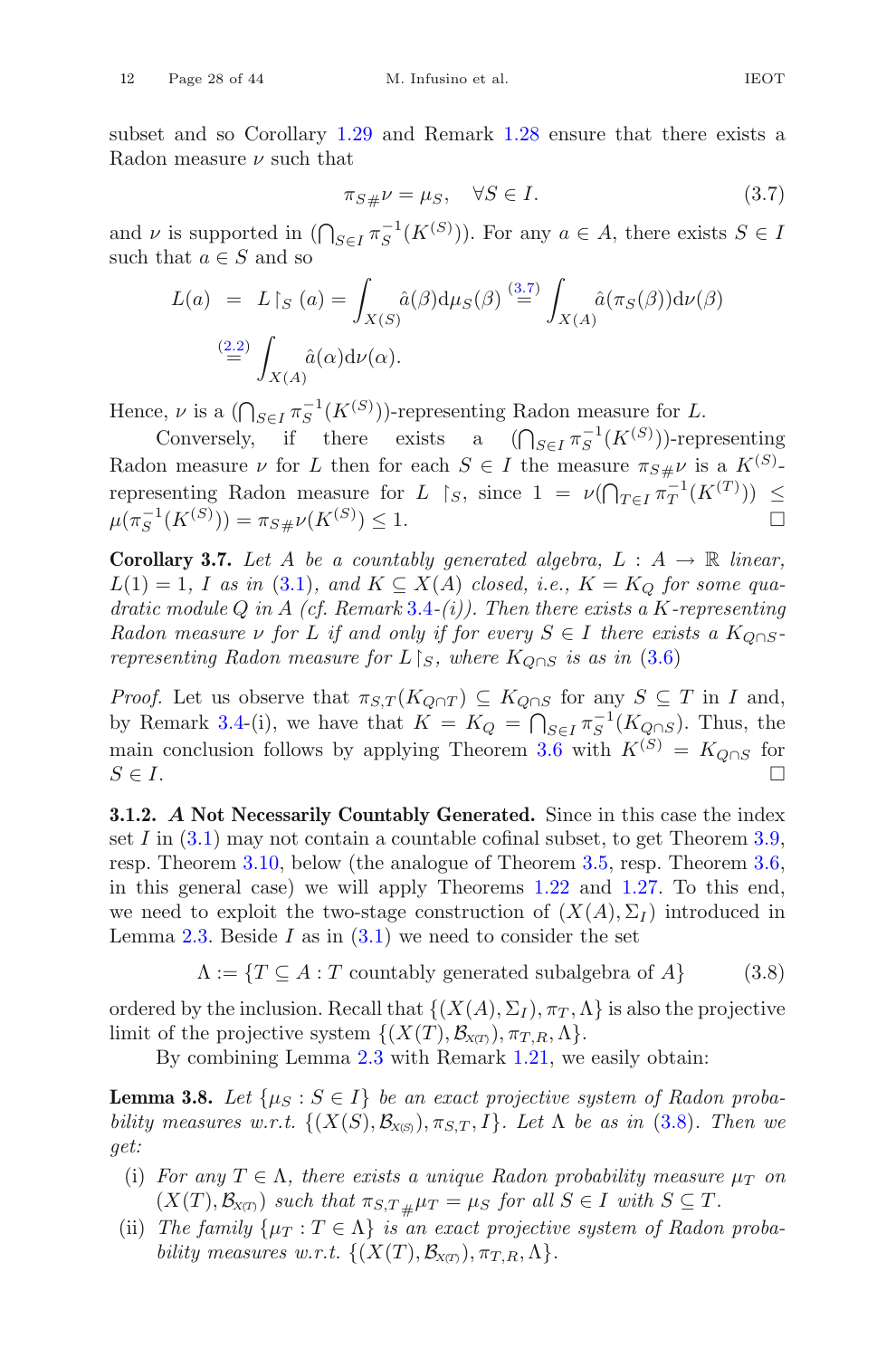Since Theorem [3.9](#page-28-0) is a special case of Theorem [3.10](#page-28-1) (taking  $K^{(S)}$  =  $X(S)$  for each  $S \in I$ , we shall focus on Theorem [3.10.](#page-28-1) To apply Theorem [1.27](#page-15-1) in establishing Theorem [3.10-](#page-28-1)(ii), we will make use of Lemma [3.3-](#page-25-1)(ii). However, to apply Theorem [1.22](#page-13-0) in establishing Theorem [3.10-](#page-28-1)(i), Lemma [3.3-](#page-25-1)(i) will not be sufficient. Indeed, Lemma [3.3-](#page-25-1)(i) ensures the existence of an exact projective system  $\{\nu_S : S \in I\}$  of representing Radon measures for L  $[s, b$ ut the corresponding exact projective system  $\{\nu_T : T \in \Lambda\}$  given in Lemma [3.8-](#page-27-3)(ii) need not be thick (though we are not aware of an example).

<span id="page-28-0"></span>**Theorem 3.9.** Let A be an algebra,  $L : A \rightarrow \mathbb{R}$  linear,  $L(1) = 1$  and I as *in* [\(3.1\)](#page-22-1)*.*

- (i) *There exists an*  $X(A)$ -representing measure  $\mu$  for L on the cylinder  $\sigma$  $a$ *lgebra*  $\Sigma_I$  *if and only if for each*  $S \in I$  *there exists an*  $X(S)$ *-representing Radon measure*  $\mu_S$  *for*  $L \mid_S$  *such that*  $\{\mu_S : S \in I\}$  *is an exact projective system and the corresponding exact projective system*  $\{\mu_T : T \in \Lambda\}$  *is thick (here*  $\Lambda$  *is as in* [\(3.8\)](#page-27-2) *and*  $\mu_T$  *as in Lemma [3.8\)](#page-27-3)*.
- (ii) *There exists an* X(A)*-representing Radon measure* ν *for* L *if and only if for every*  $S \in I$  *there exists an*  $X(S)$ *-representing Radon measure*  $\mu_S$ *for*  $L \upharpoonright_S$  *such that*  $\{\mu_S : S \in I\}$  *fulfills Prokhorov's condition* [\(3.4\)](#page-25-0)*.*

More generally:

<span id="page-28-1"></span>**Theorem 3.10.** Let A be an algebra,  $L : A \rightarrow \mathbb{R}$  linear,  $L(1) = 1$  and I *as in* [\(3.1\)](#page-22-1)*. For any*  $S \in I$ *, let*  $K^{(S)}$  *be a closed subset of*  $X(S)$  *such that*  $\pi_{S,T}\left(K^{(T)}\right) \subseteq K^{(S)}$  for any  $T \in I$  containing S.

- (i) *There exists an* X(A)*-representing measure* μ *for* L *defined on the cylin*der  $\sigma$ -algebra  $\Sigma_I$  supported in each  $\pi_S^{-1}(K^{(S)})$  with  $S \in I$  if and only *if for every*  $S \in I$  *there exists a*  $K^{(S)}$ -representing Radon measure  $\mu_S$ *for*  $L \upharpoonright_S$  *such that*  $\{ \mu_S : S \in I \}$  *is an exact projective system and the corresponding exact projective system*  $\{\mu_T : T \in \Lambda\}$  *is thick (here*  $\Lambda$  *is*  $as in (3.8) and \mu<sub>T</sub> as in Lemma 3.8$  $as in (3.8) and \mu<sub>T</sub> as in Lemma 3.8$  $as in (3.8) and \mu<sub>T</sub> as in Lemma 3.8$ *.*
- (ii) *There exists a*  $(\bigcap_{S \in I} \pi_S^{-1}(K^{(S)})$ *–representing Radon measure*  $\nu$  *for* L *if and only if for every*  $S \in I$  *there exists a*  $K^{(S)}$ -representing Radon *measure*  $\mu_S$  *for*  $L \rvert_S$  *such that*  $\{\mu_S : S \in I\}$  *fulfills Prokhorov's condition* [\(3.4\)](#page-25-0)*.*
- *Proof.* (i) Suppose that for each  $S \in I$  there exists a  $K^{(S)}$ -representing Radon measure for  $L \upharpoonright_S$  such that  $\{\mu_S : S \in I\}$  is an exact projective system and the corresponding exact projective system  $\{\mu_T : T \in \Lambda\}$  is thick. Then Theorem [1.22](#page-13-0) ensures that there exists a unique measure  $\mu$ on the cylinder  $\sigma$ -algebra  $\Sigma_I$  on  $X(A)$  such that

<span id="page-28-2"></span>
$$
\pi_{S\#}\mu = \mu_S, \quad \forall S \in I. \tag{3.9}
$$

By Remark [1.24,](#page-15-4)  $\mu$  is supported in each  $\pi_S^{-1}(K^{(S)})$  with  $S \in I$ . For any  $a \in A$ , there exists  $S \in I$  such that  $a \in S$  and so

$$
L(a) = \int_{X(S)} \hat{a}(\beta) d\mu_S(\beta) \stackrel{(3.9)}{=} \int_{X(A)} \hat{a}(\pi_S(\beta)) d\mu(\beta) \stackrel{(2.2)}{=} \int_{X(A)} \hat{a}(\alpha) d\mu(\alpha).
$$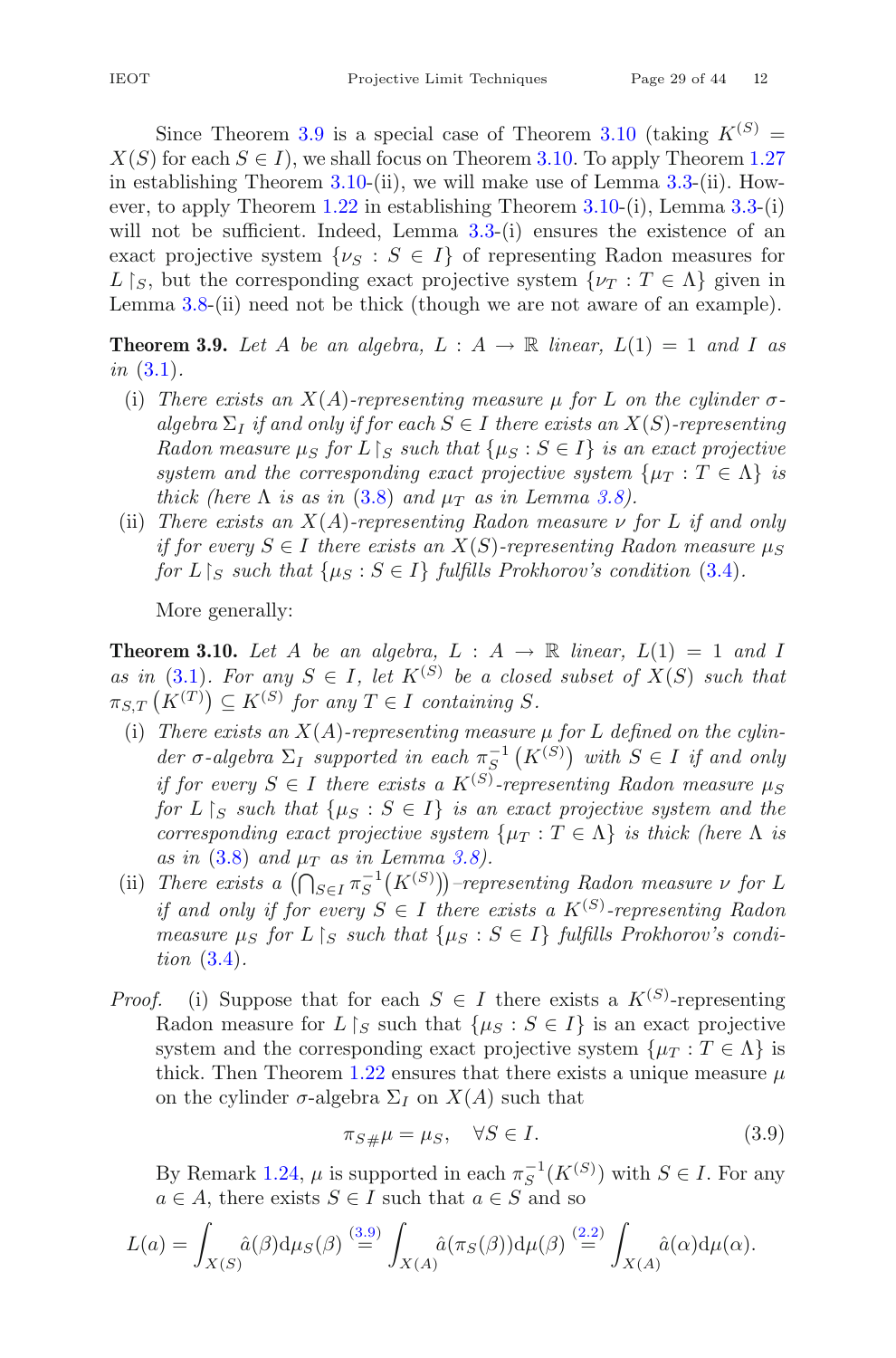Conversely, if there exists an  $X(A)$ -representing measure  $\mu$  for L on the cylinder  $\sigma$ -algebra  $\Sigma_I$  supported in each  $\pi_{S}^{-1}(K^{(S)})$  with  $S \in I$ , then for every  $S \in I$  the measure  $\pi_{S\#}\mu$  is a  $K^{(S)}$ -representing Radon<br>measure for L Ls and Theorem 1.22 ensures that the exact projective measure for  $L \upharpoonright_S$  and Theorem [1.22](#page-13-0) ensures that the exact projective system  $\{\pi_{T\#\mu} : T \in \Lambda\}$ , which corresponds to  $\{\pi_{S\#\mu} : S \in I\}$ , is thick.

(ii) Suppose that for each  $S \in I$  there exists a  $K^{(S)}$ -representing Radon measure for  $L \upharpoonright_S$  such that  $\{ \mu_S : S \in I \}$  is an exact projective system which fulfills [\(3.4\)](#page-25-0). Then, replacing Theorem [1.22](#page-13-0) by Theorem [1.27](#page-15-1) and Remark [1.24](#page-15-4) by Remark [1.28](#page-16-1) in the proof of (i), we get that there exists a  $(\bigcap_{S \in I} \pi_S^{-1}(K^{(S)})\)$ -representing Radon measure  $\nu$  for L.

Conversely, if there exists a  $\left(\bigcap_{S\in I}\pi_S^{-1}\left(K^{(S)}\right)\right)$ -representing Radon measure  $\nu$  for L, then for every  $S \in I$  the measure  $\pi_{S\#}\mu$  is a  $K^{(S)}$ representing Radon measure for L |s as  $\bigcap_{T\in I} \pi_T^{-1}(K^{(T)}) \subseteq \pi_S^{-1}(K^{(S)})$ and Theorem [1.27](#page-15-1) ensures that exact projective system  $\{\pi_{S\#}\mu : S \in I\}$ fulfills  $(3.4)$ .

<span id="page-29-1"></span>**Corollary 3.11.** Let A be an algebra,  $L : A \rightarrow \mathbb{R}$  linear,  $L(1) = 1$ , I as *in* [\(3.1\)](#page-22-1), and  $K \subseteq X(A)$  *closed.* Write  $K = K_O$  for some quadratic module Q. *in* A *(cf. Remark* [3.4](#page-26-3)*-(i)).*

- (i) *There exists an*  $X(A)$ -representing measure  $\mu$  for L on the cylinder  $\sigma$  $a$ *lgebra*  $\Sigma_I$  *supported on each*  $\pi_S^{-1}(K_{Q\cap S})$  *with*  $S \in I$ *, where*  $K_{Q\cap S}$  *is as in* [\(3.6\)](#page-26-4)*, if and only if for every*  $S \text{ ∈ } I$  *there exists a*  $K_{O \cap S}$ -representing *Radon measure*  $\mu_S$  *for*  $L \restriction_S$  *such that*  $\{\mu_S : S \in I\}$  *is an exact projective system and the corresponding exact projective system*  $\{\mu_T : T \in \Lambda\}$  *is thick (here*  $\Lambda$  *is as in* [\(3.8\)](#page-27-2) *and*  $\mu_T$  *as in Lemma [3.8\)](#page-27-3). Moreover, if*  $Q$  *is countably generated, then*  $\mu$  *is a K-representing measure for* L *on*  $\Sigma_I$ .
- (ii) *There exists a* K*-representing Radon measure* ν *for* L *if and only if for every*  $S \in I$  *there exists a*  $K_{\text{O} \cap S}$ -representing Radon measure  $\mu_S$ *for*  $L \upharpoonright_S$  *such that*  $\{\mu_S : S \in I\}$  *fulfills Prokhrov's condition*  $(3.4)$  $(3.4)$  $(3.4)$ *.*

*Proof.* Let us observe that  $\pi_{S,T}(K_{Q\cap T}) \subseteq K_{Q\cap S}$  for any  $S \subseteq T$  in I and, by Remark [3.4-](#page-26-3)(i), we have that  $K = K_Q = \bigcap_{S \in I} \pi_S^{-1}(K_{Q \cap S})$ . Thus, (i) and (ii) follow by applying Theorem [3.10](#page-28-1) with  $K^{(S)} = K_{Q \cap S}$  for  $S \in I$ .

In particular in (i), when  $Q$  is countably generated, then by Remark [3.4-](#page-26-3)(ii) there exists  $J \subseteq I$  countable such that  $K = K_Q = \bigcap_{S \in J} \pi_S^{-1}$  $(K_{Q\cap S})$  and so  $\mu$  is supported in K by Remark [1.24-](#page-15-4)(i).

<span id="page-29-0"></span>*Remark* 3.12*.*

- (i) If we assume that the algebra A is such that for each  $T \in \Lambda$  the map  $\pi$  is surjective, then the thickness assumption in Theorem [3.10](#page-28-1) and Corollary [3.11](#page-29-1) is always verified (cf. Remark [1.12-](#page-8-0)(i)), e.g., for  $A =$  $\mathbb{R}[X_i : i \in \Omega]$  where  $\Omega$  is an arbitrary index set.
- (ii) If in Theorem [3.10](#page-28-1) we also assume the *uniqueness* of the  $K^{(S)}$ representing Radon measure for  $L \upharpoonright_S$  for each  $S \in I$ , then there exists at most one  $X(A)$ -representing measure  $\mu$  for L on  $\Sigma_I$  supported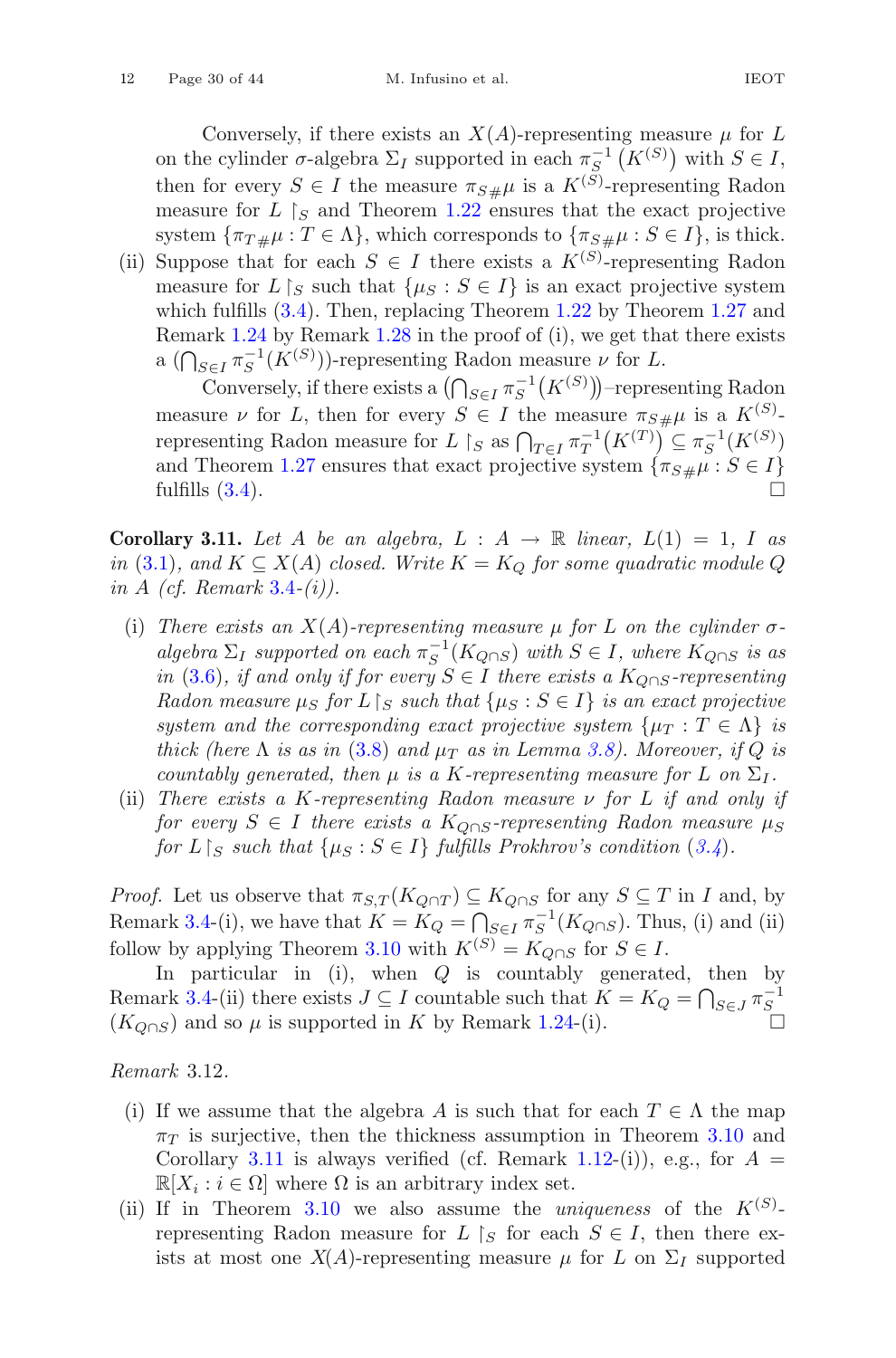in each  $\pi_{S}^{-1}(K^{(S)})$  with  $S \in I$  (the same holds for Corollary [3.11](#page-29-1) replacing  $K^{(S)}$  by  $K_{\mathcal{O}\cap S}$ ). Indeed, assume there exists a unique  $K^{(S)}$ representing Radon measure for  $L \upharpoonright_S$  for each  $S \in I$ . If  $\mu'$  is another  $X(A)$ -representing measure of L on  $\Sigma_I$  supported in each  $\pi_S^{-1}(K^{(S)})$ with  $S \in I$ , then  $\pi_{S\#}\mu' = \pi_{S\#}\mu$  as both pushforward measures are  $K^{(S)}$ -representing for  $L \upharpoonright_S$  for all  $S \in I$  and so  $\mu' = \mu$  by Theorem [1.22.](#page-13-0) Replacing Theorem [1.22](#page-13-0) with Theorem [1.27,](#page-15-1) we can show the uniqueness of the  $(\bigcap_{S \in I} \pi_S^{-1}(K^{(S)}))$ -representing measure  $\nu$  for L on  $\mathcal{B}_{X(A)}$ .

- (iii) Theorem [3.10](#page-28-1) remains true if the existence of a  $K^{(S)}$ -representing measure for  $L \upharpoonright_S$  is assumed only for all S in a *cofinal* subset J of I (the same holds for Corollary [3.11](#page-29-1) replacing  $K^{(S)}$  by  $K_{O\cap S}$ ). In fact, by Proposition [1.3,](#page-5-1) the projective limits of the corresponding projective systems give rise to the same measurable space  $(X(A), \Sigma_I)$ . Furthermore, for  $S \in I$  there exists  $T \in J$  such that  $S \subseteq T$  and so  $\pi_{S,T}(K^{(T)}) \subseteq K^{(S)}$ implies  $\pi_T^{-1}(K^{(T)}) \subseteq \pi_S^{-1}(K^{(S)})$ . Therefore, the representing measure  $\mu$ with I replaced by J is supported in each  $\pi_S^{-1}(K^{(S)})$  with  $S \in I$  and  $\nu$ on  $\bigcap_{S \in I} \pi_S^{-1}(K^{(S)}) = \bigcap_{S \in J} \pi_S^{-1}(K^{(S)})$ .
- (iv) Theorem [3.10](#page-28-1) and Corollary [3.11](#page-29-1) remain true if we fix a set of generators G of A and replace I with its cofinal subset  $J := \{ \langle F \rangle : F \subseteq G \text{ finite} \}.$

Theorem [3.10](#page-28-1) and Corollary [3.11](#page-29-1) build a bridge between the moment theory in finite and infinite dimensions. Indeed, they allow us to lift many of the results for the finite dimensional moment problem up to the general setting of Problem (M).

# <span id="page-30-1"></span>**3.2. Riesz-Haviland Theorem**

In this subsection we are going to generalize the classical Riesz-Haviland theorem  $[24, 44]$  $[24, 44]$  $[24, 44]$  for the polynomial algebra to any unital commutative real algebra. To this purpose, we state in Theorem [3.13](#page-30-2) a version of the Riesz-Haviland theorem for finitely generated algebras which is an easy generalization of the classical result (for a proof see [\[47](#page-42-10), Theorem 1.14]).

Given a unital commutative real algebra A and  $K \subseteq X(A)$ , we define

$$
Pos_A(K) := \{a \in A : \hat{a}_A(\alpha) \ge 0 \text{ for all } \alpha \in K\}.
$$

<span id="page-30-2"></span>**Theorem 3.13.** Let A be a finitely generated algebra,  $L : A \rightarrow \mathbb{R}$  linear,  $L(1) = 1$  *and* K *a closed subset of*  $X(A)$ *. If*  $L(Pos_A(K)) \subseteq [0, \infty)$ *, then there exists a K-representing Radon measure for L on*  $\mathcal{B}_{X(A)}$ .

<span id="page-30-0"></span>As a direct consequence of Theorem [3.10](#page-28-1) and Corollary [3.11,](#page-29-1) we get the following generalized version of the Riesz-Haviland theorem.

**Theorem 3.14.** Let A be an algebra,  $L : A \rightarrow \mathbb{R}$  linear,  $L(1) = 1$ , I as in [\(3.1\)](#page-22-1), and  $K \subseteq X(A)$  *closed, i.e.,*  $K = K_O$  *for some quadratic module* Q *in* A *(cf.*) *Remark* [3.6](#page-26-4)*-(i)).*

*If*  $L(Pos_A(K)) \subseteq [0, \infty)$ *, then* 

(i) *For each*  $S \in I$  *there exists a*  $\overline{\pi_S(K)}$ -representing Radon measure  $\mu_S$ for  $L \restriction_S$ .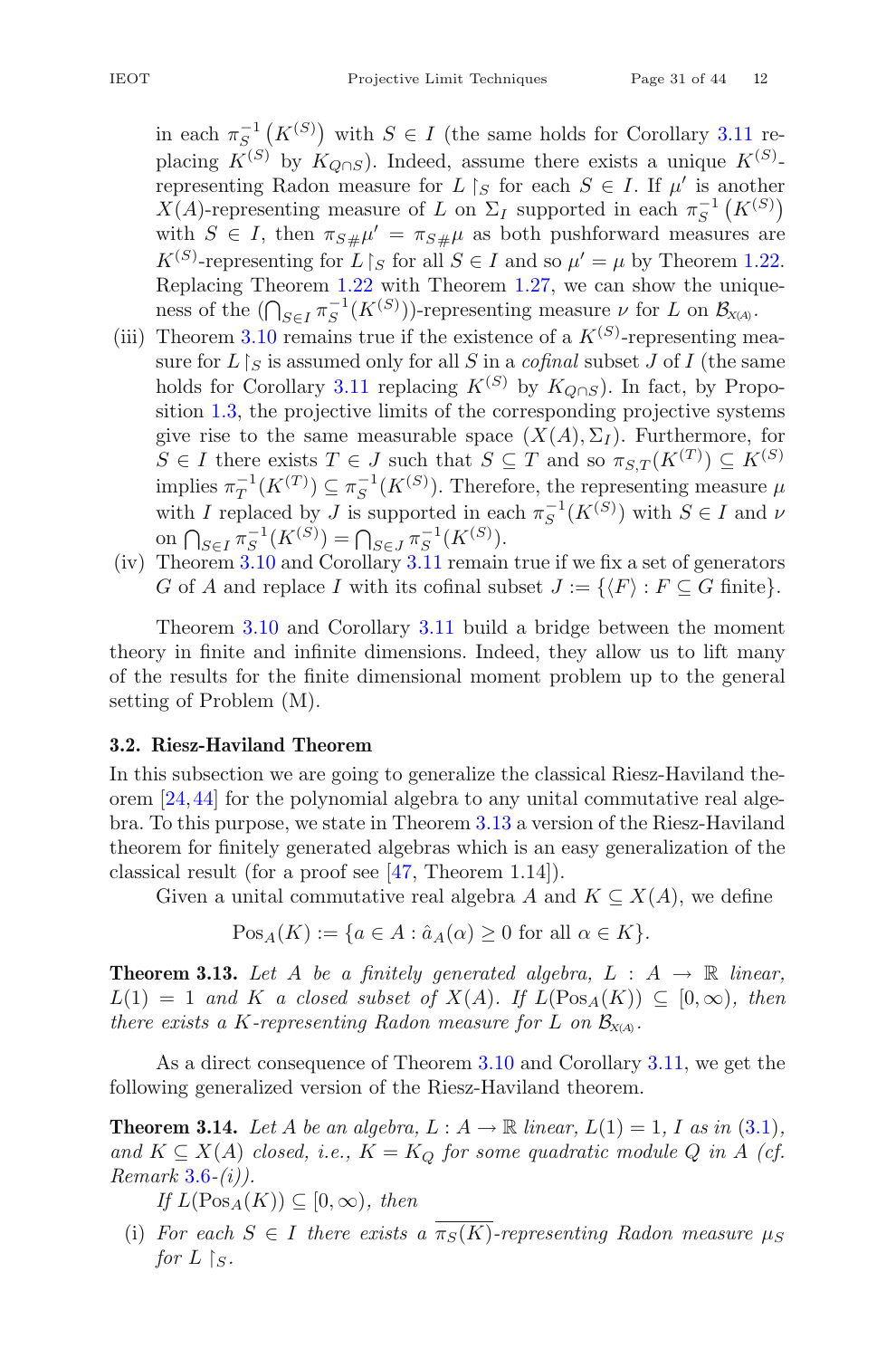- (ii) *There exists an*  $X(A)$ -representing measure  $\mu$  for L on the cylinder  $\sigma$ *algebra*  $\Sigma_I$  *supported on each*  $\pi_S^{-1}(\pi_S(K))$  *with*  $S \in I$  *if and only if*  $\{\mu_S : S \in I\}$  *is an exact projective system and the corresponding exact projective system*  $\{\mu_T : T \in \Lambda\}$  *is thick. Moreover, if* Q *is countably generated, then*  $\mu$  *is a K-representing measure for* L *on*  $\Sigma_I$ .
- (iii) *There exists a* K*-representing Radon measure* ν *for* L *if and only if*  $\{\mu_S : S \in I\}$  *fulfills Prokhorov's condition* [\(3.4\)](#page-25-0).

*Proof.* Let  $S \in I$  and suppose  $L(Pos_A(K)) \subseteq [0, \infty)$ . Since  $Pos_S(\overline{\pi_S(K)}) \subseteq$  $Pos_A(K) \cap S$ , we have  $L \upharpoonright_S (Pos_S(\pi_S(K))) \subseteq [0, \infty)$ . Hence, by Theorem [3.13,](#page-30-2) there exists a  $\pi_S(K)$ -representing Radon measure  $\mu_S$  for  $L\restriction_S$ , i.e. (i) holds. Each  $\mu_S$  is also  $K_{Q \cap S}$ -representing for  $L \upharpoonright_S$  as  $\pi_S(K_Q) \subseteq K_{Q \cap S}$ , where  $K_{Q \cap S}$ is as in  $(3.6)$ . Then, by applying Corollary [3.11,](#page-29-1) we get the conclusions (ii) and (iii).

When  $A = \mathbb{R}[X_i : i \in \Omega]$  with  $\Omega$  arbitrary index set, the map  $\pi_T$  is surjective for any  $T \in \Lambda$ . Hence, by combining Remark [3.12-](#page-29-0)(i), Theorem [3.14](#page-30-0) and Lemma [2.7](#page-22-2) for  $A = \mathbb{R}[X_i : i \in \Omega]$  with  $\Omega$  arbitrary index set, we retrieve [\[21](#page-41-0), Theorem 5.1]. If  $\Omega$  is countable, we similarly derive [\[1](#page-40-1), Theorem 5.1] from Theorem [3.14.](#page-30-0) Another special case of Theorem [3.14](#page-30-0) is the following result [\[38](#page-42-0), Theorem 3.2.2].

**Theorem 3.15.** Let A be an algebra and  $K \subseteq X(A)$  closed. Assume there *exists*  $p \in A$  *such that*  $\hat{p} \geq 0$  *on* K *and*  $K_n := \{ \alpha \in K : \hat{p}(\alpha) \leq n \}$  *is compact for each*  $n \in \mathbb{N}$ *. Then for each*  $L : A \rightarrow \mathbb{R}$  *linear,*  $L(1) = 1$  *and*  $L(Pos_A(K)) \subseteq [0, \infty)$  *there exists a K-representing Radon measure*  $\nu$  *for* L.

*Proof.* Define  $J := \{S \in I : p \in S\} \subseteq I$ , where I is as in [\(3.1\)](#page-22-1). By Theo-rem [3.14-](#page-30-0)(i), for each  $S \in J$  there exists a  $\pi_S(K)$ -representing Radon measure  $\mu_S$  for L  $\restriction_S$ . As J is cofinal in I, by Theorem [3.14-](#page-30-0)(iii) and Remark [3.12-](#page-29-0)(iii), we just need to show that  $\{\mu_S : S \in J\}$  fulfills Prokhorov's condition [\(3.4\)](#page-25-0).

Let us first prove that

<span id="page-31-0"></span>
$$
\overline{\pi_S(K)} = \bigcup_{n \in \mathbb{N}} \pi_S(K_n) = \pi_S(K), \quad \forall S \in J.
$$
\n(3.10)

Let  $S \in J$  and w.l.o.g. assume that p is one of the generators  $a_1, \ldots, a_d$  of S. Let  $\alpha \in \pi_S(K)$  and note that the sets

$$
\{\beta \in X(S) : |\hat{a}_i(\beta) - \hat{a}_i(\alpha)| \le r \text{ for all } i = 1,\dots, d\}, \text{ where } 0 < r \le 1,
$$

form a basis of neighborhoods of  $\alpha$  in  $(X(S), \tau_{X(S)})$ . For any such basic neighborhood U of  $\alpha$  there exists some  $\beta \in \pi_S(K) \cap U$  as  $\alpha \in \pi_S(K)$ . Thus,  $|\hat{p}(\beta) - \hat{p}(\alpha)| \leq 1$  and hence, there exists  $n \in \mathbb{N}$  (independent of  $\beta$ ) such that  $\hat{p}(\beta) \leq \hat{p}(\alpha) + 1 \leq n$ . Since  $\beta \in \pi_S(K)$ , this shows  $\beta \in \pi_S(K_n) \cap U$ . As U was an arbitrary basic neighborhood of  $\alpha$ , we conclude  $\alpha \in \overline{\pi_S(K_n)} = \pi_S(K_n)$ and so  $\alpha \in \bigcup_{n \in \mathbb{N}} \pi_S(K_n)$ . The other inclusion in  $(3.10)$  easily follows from  $K = \bigcup_{n \in \mathbb{N}} K_n.$ 

Now let  $\varepsilon > 0$  and set  $S := \langle p \rangle \in J$ . Then  $(3.10)$  and the continuity from below of  $\mu_S$  imply that  $\lim_{n\to\infty} \mu_S(\pi_S(K_n)) = \mu_S(\pi_S(K)) = 1$  and so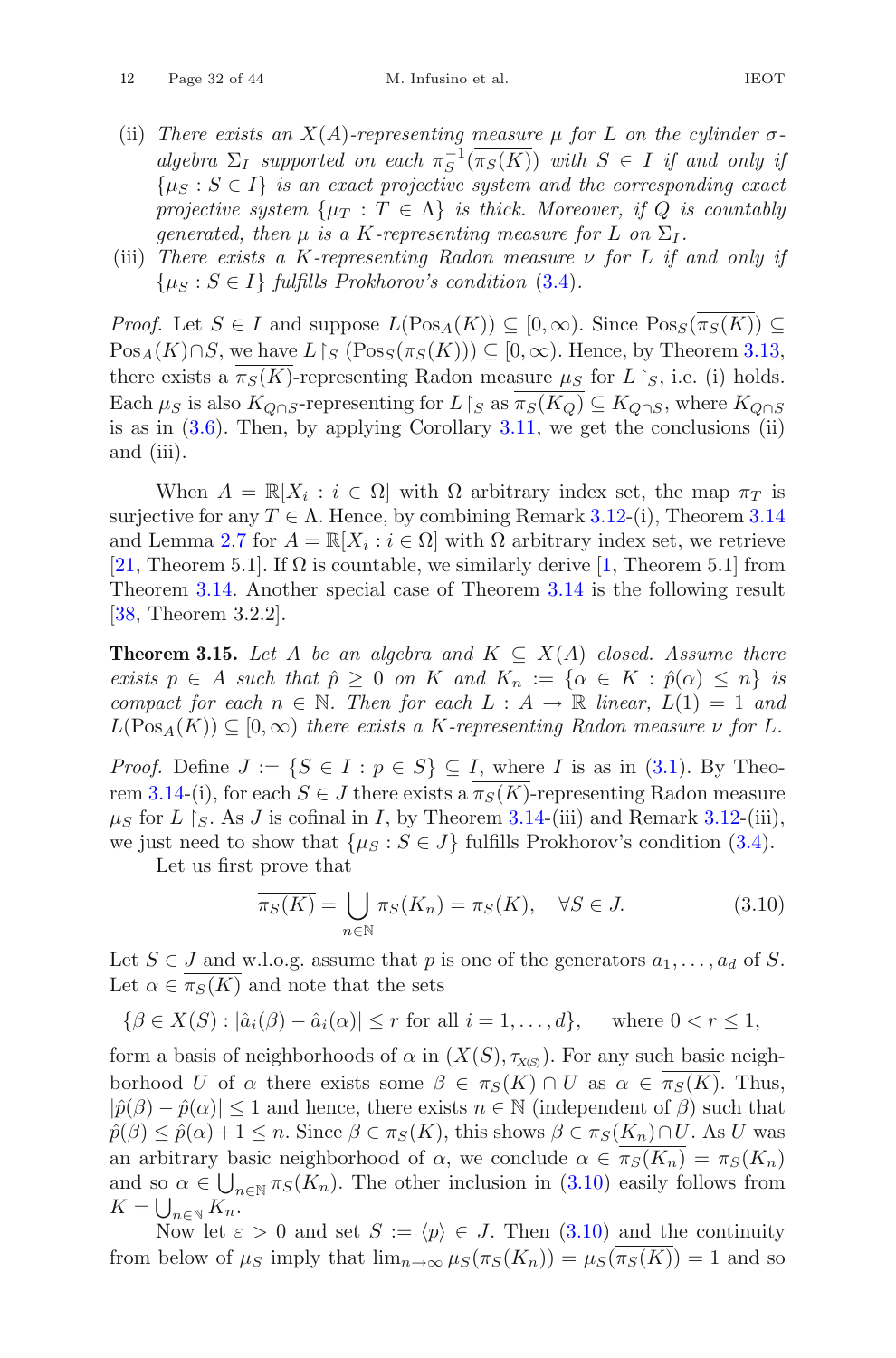there exists  $n \in \mathbb{N}$  such that  $\mu_S(\pi_S(K_n)) \geq 1 - \varepsilon$ . Moreover, for any  $T \in J$ we clearly have  $S \subseteq T$  and it is easy to show that

<span id="page-32-1"></span>
$$
\pi_T(K_n) = \pi_{S,T}^{-1}(\pi_S(K_n)) \cap \pi_T(K). \tag{3.11}
$$

Thus, using [\(3.10\)](#page-31-0) and  $\mu_T(\pi_T(K)) = 1$ , we get

$$
\mu_T(\pi_T(K_n)) \stackrel{(3.11)}{=} \mu_T(\pi_{S,T}^{-1}(\pi_S(K_n)) \cap \pi_T(K))
$$
  
= 
$$
\mu_T(\pi_{S,T}^{-1}(\pi_S(K_n)))
$$
  
= 
$$
\mu_S(\pi_S(K_n)) \ge 1 - \varepsilon,
$$

which proves that  $\{\mu_T : T \in J\}$  fulfills [\(3.4\)](#page-25-0).

It remains to show [\(3.11\)](#page-32-1). Clearly,  $\pi_T(K_n) \subseteq \pi_T(K)$  and

$$
\pi_T(K_n) \subseteq \pi_{S,T}^{-1}(\pi_{S,T}(\pi_T(K_n))) = \pi_{S,T}^{-1}(\pi_S(K_n)).
$$

Conversely, let  $\alpha \in \pi_{S,T}^{-1}(\pi_S(K_n)) \cap \pi_T(K)$ , then there exists  $\beta \in K_n$  such that  $\pi_{S,T}(\alpha) = \pi_S(\beta)$  and  $\gamma \in K$  such that  $\alpha = \pi_T(\gamma)$ . Since  $p \in S \subseteq T$ , we get  $\gamma(p) = \alpha(p) = \beta(p) \leq n$ . Hence,  $\gamma \in K_n$  and so  $\alpha = \pi_T(\gamma) \in \pi_T(K_n)$ .  $\pi_T(K_n).$ 

# <span id="page-32-0"></span>**3.3. Nussbaum Theorem**

In this subsection we are going to extend the classical Nussbaum theorem [\[42](#page-42-12), Theorem 10] (see also [\[47,](#page-42-10) Theorem 14.19]) to any unital commutative real algebra. Note that the classical Nussbaum theorem has been recently generalized to the case of representing Radon measures supported in subsets of  $\mathbb{R}^d$  determined by polynomial inequalities (see [\[36](#page-42-2), Theorem 3.2] and [\[47,](#page-42-10) Theorem 14.25] for the case of finitely many polynomial inequalities, and [\[31](#page-41-11), Theorem 5.1] for the case of arbitrarily many polynomial inequalities). Therefore, we will apply a quite standard procedure to first generalize this result from the polynomial algebra in finitely many variables to any finitely generated algebra.

<span id="page-32-2"></span>**Theorem 3.16.** Let A be finitely generated by  $a_1, \ldots, a_d \in A$  with  $d \in \mathbb{N}$ ,  $L : A \rightarrow \mathbb{R}$  *linear and*  $L(1) = 1$ *. If* 

 $(L(Q) \subseteq [0, \infty)$  *for some quadratic module Q in A,* 

(b) *for each*  $i \in \{1, ..., d\}$ ,  $\sum_{n=1}^{\infty} \frac{1}{2\sqrt[n]{L(a_i^{2n})}} = \infty$  *holds,* 

*then there exists a unique* KQ*-representing Radon measure* ν *for* L*, where*  $K_Q$  *is as in*  $(3.5)$ *.* 

*Proof.* Set  $\mathbb{R}[X] := \mathbb{R}[X_1,\ldots,X_d]$ . By Remark [2.1,](#page-20-4) the map  $\varphi : \mathbb{R}[X] \to A$ given by  $\varphi(X_i) := a_i$  is surjective and the map  $\psi : \mathcal{Z}(\text{Ker}((\psi))) \to X(A)$ given by  $\psi(x)(\varphi(p)) := p(x)$  is a topological isomorphism. If  $\widetilde{Q} := \varphi^{-1}(Q)$ , then  $K_{\tilde{O}} = \psi^{-1}(K_Q)$ , where  $K_{\tilde{O}} := \{x \in \mathcal{Z}(\text{Ker}((\varphi)) : q(x) \geq 0 \text{ for all } q \in \mathcal{Z}(\text{Ker}((\varphi)) : q(x) \geq 0 \text{ for all } x \in \mathcal{Z}(\text{Ker}((\varphi)) \}$  $\widetilde{Q}$ . The linear functional  $\widetilde{L} := L \circ \varphi$  on  $\mathbb{R}[\underline{X}]$  satisfies  $\widetilde{L}(\widetilde{Q}) \subseteq [0,\infty)$ as  $L(Q) \subseteq [0,\infty)$  by assumption (a). Moreover, (b) ensures that  $\widetilde{L}$  fulfills the classical Carleman condition (see [\[12](#page-40-15),[14\]](#page-40-16)), i.e.  $\sum_{n=1}^{\infty} \frac{1}{\sqrt[n]{\tilde{L}(X_i^{2n})}} = \infty$ , as  $\widetilde{L}(X_i^{2n}) = L(a_i^{2n})$  for all  $n \in \mathbb{N}$  and all  $i \in \{1, ..., d\}$ . Hence, there exists a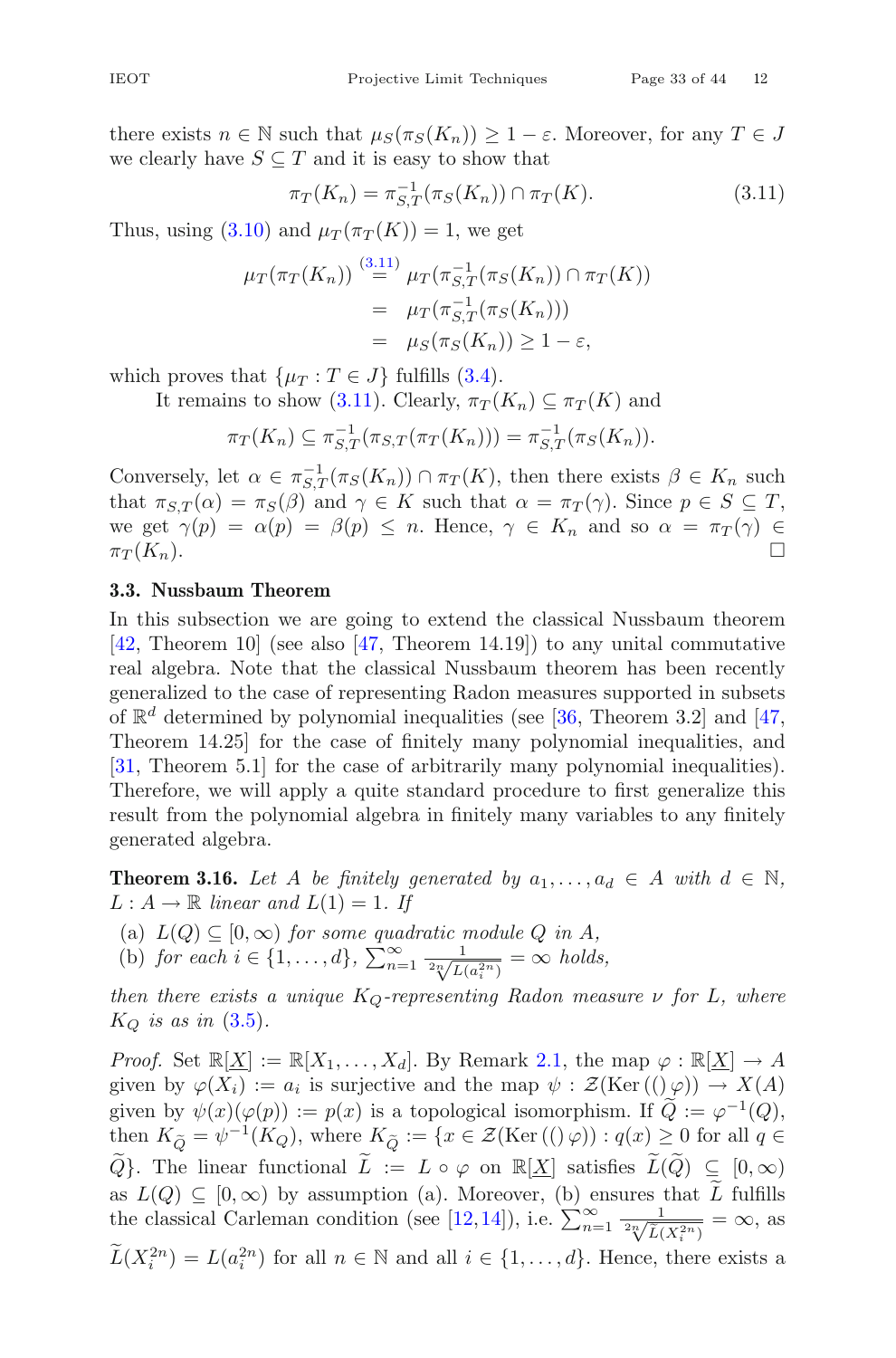unique  $K_{\tilde{Q}}$ -representing Radon measure  $\tilde{\mu}$  for  $\tilde{L}$  on  $\mathbb{R}^d$  (see [\[42](#page-42-12), Theorem 10] and [\[36](#page-42-2), Theorem 3.2] or [\[47](#page-42-10), Theorems 14.19 and 14.25] when  $\tilde{Q}$  is finitely generated, while see  $[31,$  Theorem 5.1] when  $Q$  is not finitely generated). It is then easy to show that  $\mu := \psi_{\#}\tilde{\mu}$  is the unique  $K_Q$ -representing Radon measure for  $L$  on  $X(A)$ measure for L on  $X(A)$ .

As a direct consequence of Corollary [3.11](#page-29-1) and Theorem [3.16,](#page-32-2) we get the following result, which can be seen as a version of the classical Nussbaum theorem for any unital commutative real algebra.

<span id="page-33-1"></span>**Theorem 3.17.** Let A be generated by  $G \subseteq A$ ,  $L : A \rightarrow \mathbb{R}$  linear,  $L(1) = 1$ , *and* I *as in* [\(3.1\)](#page-22-1)*. If*

- $L(Q) \subseteq [0, \infty)$  *for some quadratic module Q in A,*
- (b) for each  $g \in G$ ,  $\sum_{n=1}^{\infty} \frac{1}{2\sqrt[n]{L(g^{2n})}} = \infty$  holds,

*then*

- (i) There exists an exact projective system  $\{\mu_S : S \in I\}$ , where each  $\mu_S$  is *the unique*  $K_{Q \cap S}$ -representing Radon measure  $\mu_S$  for  $L \restriction_S$  and  $K_{Q \cap S}$  is *as in* [\(3.6\)](#page-26-4)*.*
- (ii) *There exists a unique*  $X(A)$ -representing measure  $\mu$  for  $L$  on the cylinder  $\sigma$ -algebra  $\Sigma_I$  supported on each  $\pi_S^{-1}(K_{Q\cap S})$  with  $S \in I$  if and *only if the exact projective system*  $\{\mu_T : T \in \Lambda\}$  *corresponding to*  $\{\mu_S : S \in I\}$  *is thick. Moreover, if* Q *is countably generated, then*  $\mu$ *is a*  $K_Q$ -representing measure for L on  $\Sigma_I$ .
- (iii) *There exists a unique*  $K_Q$ -representing Radon measure  $\nu$  for L if and *only if*  $\{\mu_S : S \in I\}$  *fulfills Prokhorov's condition* [\(3.4\)](#page-25-0)*.*

*Proof.* Let  $F \subseteq G$  finite and set  $S := \langle F \rangle \in J$ . Then (a) and (b) respectively provide that  $L\upharpoonright_S (Q\cap S) \subseteq [0,\infty)$  and  $\sum_{n=1}^{\infty} \frac{1}{2^n \sqrt{L(g^{2n})}} = \infty$  holds for each  $g \in F$ . Thus, by Theorem [3.16,](#page-32-2) there exists a unique  $K_{Q \cap S}$ -representing Radon measure  $\mu_S$  for  $L\upharpoonright_S$  and so Lemma [3.1](#page-23-1) guarantees that  $\{\mu_S : S \in I\}$ is exact, i.e., (i) holds. Since  $J := \{ \langle F \rangle : F \subseteq G \text{ finite} \},\$ is cofinal in I, Remark [3.12-](#page-29-0)(iv) combined with Corollary [3.11](#page-29-1) yield conclusions (ii) and (iii).  $\Box$ 

<span id="page-33-0"></span>For the convenience of the reader, we state here a special case of Theo-rem [3.17](#page-33-1) without prescribing a support, i.e., taking  $Q = \sum A^2$ .

**Theorem 3.18.** Let A be generated by  $G \subseteq A$ ,  $L : A \rightarrow \mathbb{R}$  linear,  $L(1) = 1$ , *and* I *as in* [\(3.1\)](#page-22-1)*. If*

(a)  $L(a^2) \geq 0$  *for all*  $a \in A$ ,

(b) for each  $g \in G$ ,  $\sum_{n=1}^{\infty} \frac{1}{2\sqrt[n]{L(g^{2n})}} = \infty$  holds,

*then*

- (i) There exists an exact projective system  $\{\mu_S : S \in I\}$ , where each  $\mu_S$  is *the unique*  $X(S)$ -representing Radon measure  $\mu_S$  for  $L\, \mid_S$ .
- (ii) *There exists a unique*  $X(A)$ -representing measure  $\mu$  for L on the cylin $der \sigma$ *-algebra*  $\Sigma_I$  *if and only if the exact projective system*  $\{\mu_T : T \in \Lambda\}$ *corresponding to*  $\{\mu_S : S \in I\}$  *is thick.*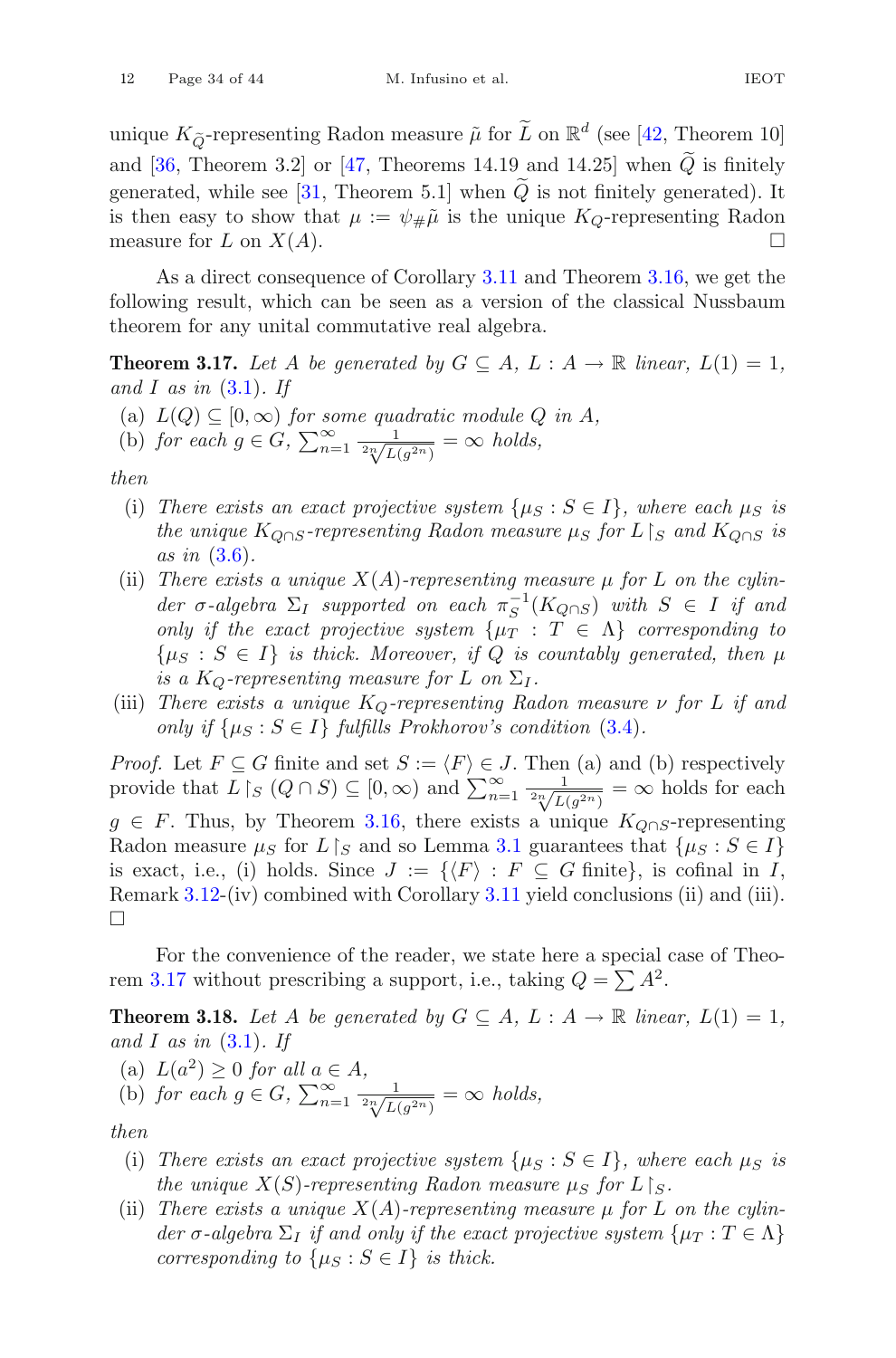(iii) *There exists a unique* X(A)*-representing Radon measure* ν *for* L *if and only if*  $\{\mu_S : S \in I\}$  *fulfills Prokhorov's condition* [\(3.4\)](#page-25-0).

From Theorem [3.18](#page-33-0) we can derive the following result [\[21,](#page-41-0) Corollary 4.8].

<span id="page-34-0"></span>**Corollary 3.19.** *Let*  $\mathbb{R}[X_i : i \in \Omega]$  *be the algebra of real polynomials in the variables*  $\{X_i : i \in \Omega\}$  *with*  $\Omega$  *arbitrary index set,*  $L : \mathbb{R}[X_i : i \in \Omega] \to \mathbb{R}$ *linear,*  $L(1) = 1$ *. If* 

- (a)  $L(p^2) \geq 0$  *for all*  $p \in \mathbb{R}[X_i : i \in \Omega]$ ,
- (b) *for all*  $i \in \Omega$ , *Carleman's condition*  $\sum_{n=1}^{\infty} \frac{1}{2\sqrt[n]{L(X_i^{2n})}} = \infty$  *is satisfied,*

*then there exists a unique*  $\mathbb{R}^{\Omega}$ -representing constructibly Radon measure  $\mu$ *for* L*.*

*Proof.* First, we note that the assumptions (a) and (b) in Theorem [3.18](#page-33-0) are fulfilled for  $A = \mathbb{R}[X_i : i \in \Omega]$ . Moreover, in this case, the map  $\pi_T$  is surjective for any  $T \in \Lambda$  and so the thickness assumption in Theorem [3.18-](#page-33-0)(ii) is guaranteed (see Remark  $3.12$ -(i)). Therefore, by applying Theorem  $3.18$ -(i) and Theorem [3.18-](#page-33-0)(ii), we get that there exists a unique  $\mathbb{R}^{\Omega}$ -representing measure  $\mu$  for L on the cylinder  $\sigma$ -algebra on  $\mathbb{R}^{\Omega}$ , which is in fact constructibly Radon by Lemma [2.7.](#page-22-2)

If  $\Omega$  is countable, then  $\mathbb{R}[X_i : i \in \Omega]$  is a countably generated algebra and so by Remark [2.6-](#page-21-3)(ii) the representing measure  $\mu$  given by Corollary [3.19](#page-34-0) is Radon. When  $\Omega$  is finite, Corollary [3.19](#page-34-0) reduces to Nussbaum's theorem [\[42](#page-42-12), Theorem 10].

If  $A = S(V)$  is the symmetric algebra of a real vector space V, then the map  $\pi_T$  is surjective for any  $T \in \Lambda$  and so we obtain the following result by applying Theorem [3.14-](#page-30-0)(ii) under the hypothesis (a) below and Theorem [3.17-](#page-33-1)(ii) under the hypothesis (b).

<span id="page-34-1"></span>**Corollary 3.20.** Let  $S(V)$  be the symmetric algebra of a real vector space V,  $L: S(V) \to \mathbb{R}$  *linear and*  $L(1) = 1$ *. Assume that either* 

- $(a) L(Pos(X(S(V)))) \subseteq [0, \infty)$ , or
- (b)  $L(a^2) \ge 0$  *for all*  $a \in S(V)$  *and*  $\sum_{n=1}^{\infty} \frac{1}{\sqrt[n]{L(a^{2n})}} = \infty$  *for all*  $a \in V$ *.*

*Then there exists an*  $X(S(V))$ *-representing measure*  $\mu$  *for*  $L$  *on*  $\Sigma_I$ *.* 

*Remark* 3.21*.* Let us provide an alternative proof of [\[48,](#page-42-1) Theorem 16, equation (21)] by means of Corollary [3.20.](#page-34-1)

Denote by  $V^*$  the algebraic dual of V and for any finite dimensional subspace F of V let  $\xi_F : V^* \to F^*$  be the restriction map. Then  $\psi_V: (X(S(V)), \Sigma_I) \to V^*, \ \alpha \mapsto \alpha \upharpoonright_V$  is bi-measurable when  $V^*$  is equipped with the cylinder  $\sigma$ -algebra  $\Sigma_{V^*}$ , i.e., the smallest  $\sigma$ -algebra on  $V^*$  such that  $\xi_F$  is measurable for all finite dimensional subspaces F of V and when  $F^*$  equipped with the Borel  $\sigma$ -algebra  $\mathcal{B}_{F^*}$ . Thus, by Corollary [3.20](#page-34-1) we get that for any  $a \in S(V)$ 

$$
L(a) = \int_{X(S(V))} \hat{a}_{S(V)} d\mu = \int_{X(S(V))} \hat{a}_{S(V)} \circ \psi_V^{-1} \circ \psi_V d\mu = \int_{V^*} \hat{a}_V d\psi_{V} \# \mu,
$$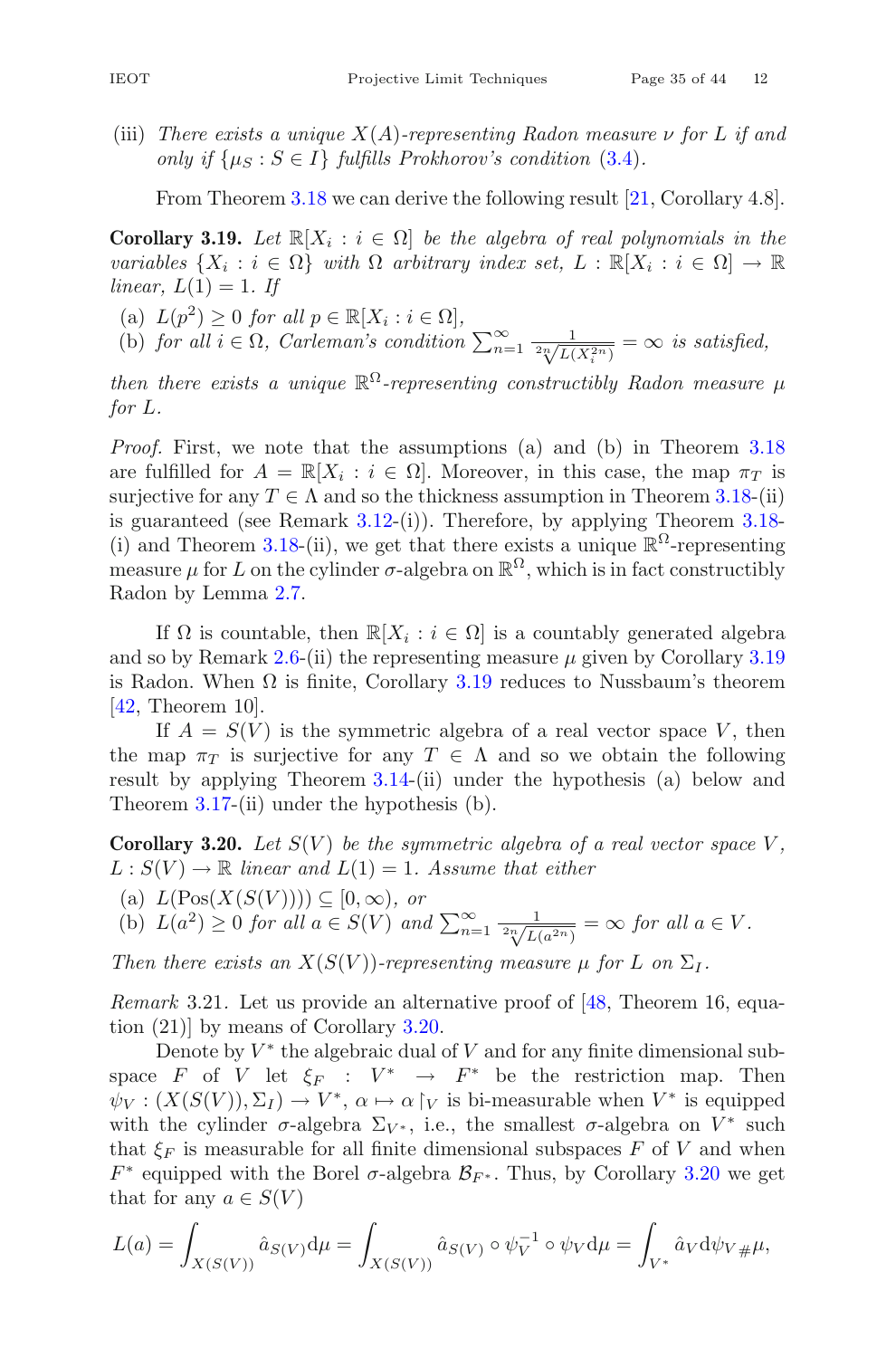where  $\hat{a}_V := \hat{a}_{S(V)} \circ \psi_V^{-1}$ . Hence,  $\psi_V \# \mu$  is a  $V^*$ -representing measure on  $\Sigma_{V^*}$ .<br>In [48] Theorem 16, equation (21)] the author obtains what we here call a In [\[48,](#page-42-1) Theorem 16, equation (21)] the author obtains what we here call a representing cylindrical quasi-measure, namely the measure  $\psi_{V\mu\mu}$  restricted to the cylinder algebra  $\{\xi_F^{-1}(E) : \text{Ffinite dim. subspace of V and } E \in \mathcal{B}_{F^*}\}.$ 

Note that [\[48](#page-42-1), Theorem 16, equation (23)] exploits a certain topological structure on V and so it goes beyond the scope of this paper.

Condition (b) in Theorem [3.17](#page-33-1) can be relaxed as shown by the following result, obtained by adapting the proofs of [\[39](#page-42-13), Corollaries 4.7 and 4.8] to our general setting. The new condition so obtained is strictly weaker than (b) in Theorem  $3.17$  (argue as in [\[21](#page-41-0), Remark 4.7]).

<span id="page-35-1"></span>**Theorem 3.22.** Let A be generated by  $G \subseteq A$ ,  $L : A \rightarrow \mathbb{R}$  linear,  $L(1) = 1$ , *and* I *as in* [\(3.1\)](#page-22-1)*. If*

(a)  $L(Q) \subset [0, \infty)$  *for some quadratic module Q in A,* 

(b) 
$$
\forall g \in G, \exists (q_{g,k})_{k \in \mathbb{N}} \subseteq A \otimes \mathbb{C} : \lim_{k \to \infty} L\left( \left| 1 - (1+g^2) q_{g,k} \overline{q_{g,k}} \right|^2 \right) = 0,
$$

*then*

- (i) There exists an exact projective system  $\{\mu_S : S \in I\}$ , where each  $\mu_S$  is *the unique*  $X(S)$ -representing Radon measure  $\mu_S$  for  $L\, \mid_S$ .
- (ii) *There exists a unique*  $X(A)$ -representing measure  $\mu$  for  $L$  on the cylin*der*  $\sigma$ -algebra  $\Sigma_I$  *if and only if the exact projective system*  $\{\mu_T : T \in \Lambda\}$ *corresponding to*  $\{\mu_S : S \in I\}$  *is thick.*
- (iii) *There exists a unique* X(A)*-representing Radon measure* ν *for* L *if and only if*  $\{\mu_S : S \in I\}$  *fulfills Prokhorov's condition* [\(3.4\)](#page-25-0).

*Proof.* As in the proof of Theorem [3.17,](#page-33-1) let  $J := \{ \langle F \rangle : F \subseteq G \text{ finite} \}.$  Let  $F \subseteq G$  be finite and  $S := \langle F \rangle \in J$ . Let us verify that three assumptions of [[37,](#page-42-14) Corollary 3.4] are fulfilled by the algebra  $S \in J$ , the element  $p :=$  $\prod_{g \in F} (1 + g^2) \in S$  and the quadratic module  $(Q \cap S)_p := \{a \in S : p^{2m}a \in S\}$  $Q \cap S$  for some  $m \in \mathbb{N}_0$  in S.

- (1) Using the the definition of p, we have that  $p 1 \in (Q \cap S)_p$ .
- (2) Since  $p \sum_{g \in F} b^2 \in Q \cap S$ , [\[37](#page-42-14), Proposition 4.2] guarantees that for any  $a \in A$  there exist  $n, l \in \mathbb{N}$  such that  $lp^n - a \in (Q \cap S)_p$ .
- (3) Let us show that  $L\upharpoonright_S ((Q\cap S)_p) \subseteq [0,\infty)$ . Since for each  $a\in S, g\in F$ and  $k \in \mathbb{N}$  the following holds by the Cauchy-Schwarz inequality

$$
L(a - (1 + g^2)q_{g,k}\overline{q_{g,k}}a)^2 \le L(a^2)L\left(|1 - (1 + g^2)q_{g,k}\overline{q_{g,k}}|^2\right),
$$

we obtain by (b) that

<span id="page-35-0"></span>
$$
L(a) = \lim_{k \to \infty} L((1+g^2)q_{g,k}\overline{q_{g,k}}a). \tag{3.12}
$$

Now let  $a \in (Q \cap S)_p$ , i.e.,  $p^{2m}a \in Q \cap S$  for some  $m \in \mathbb{N}_0$ . Then, by  $(3.12)$ , for any  $g \in F$  we get

$$
L\left(\frac{p^{2m}}{(1+g^2)}a\right) = \lim_{k \to \infty} L\left((1+g^2)q_{g,k}\overline{q_{g,k}}\frac{p^{2m}}{(1+g^2)}a\right) = \lim_{k \to \infty} L\left(q_{g,k}\overline{q_{g,k}}p^{2m}a\right) \ge 0
$$
  
as  $q_{g,k}\overline{q_{g,k}}p^{2m}a \in Q$ . Iterating this procedure yields  $L\restriction_{S}(a) = L(a) \ge 0$ .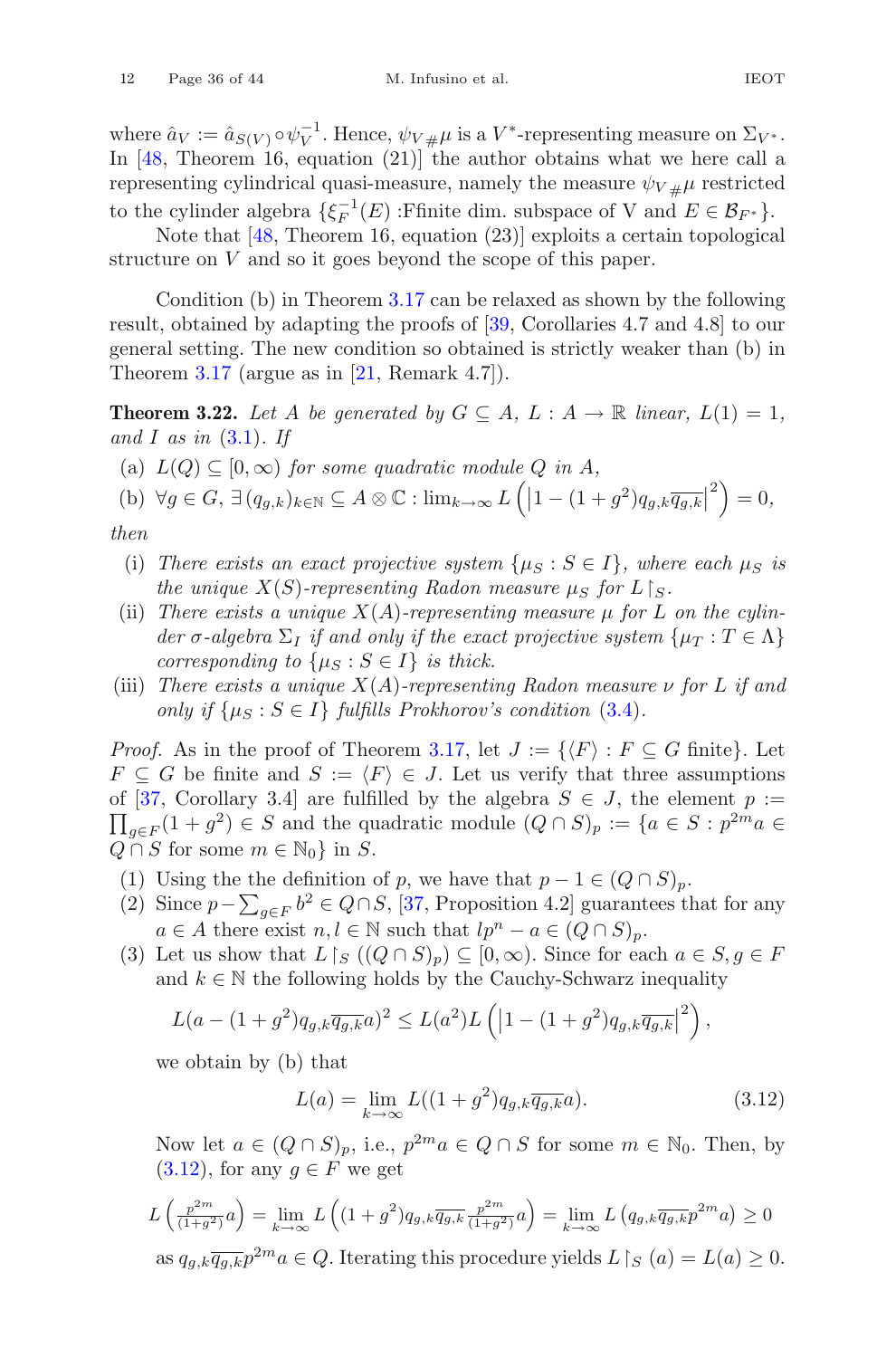we obtain that there exists a unique  $K_{Q\cap S}$ -representing Radon measure  $\mu_S$ for  $L \upharpoonright_S$ . Hence, we can proceed as in the proof of Theorem [3.17](#page-33-1) and get the conclusions.

Applying Theorem [3.22](#page-35-1) to  $A = \mathbb{R}[X_i : i \in \Omega]$  with  $\Omega$  an arbitrary index set, we retrieve [\[21](#page-41-0), Theorems 4.6 and 5.2].

# <span id="page-36-1"></span>**3.4. The Archimedean Condition**

The second parts of Theorem [3.10](#page-28-1) and Corollary [3.11](#page-29-1) highlight the importance of the additional assumption [\(3.4\)](#page-25-0) in getting a representing Radon measure for the starting functional L. This leads us to the fundamental problem of understanding under which assumptions on  $L$  and  $A$  the condition  $(3.4)$ holds. We first demonstrate that the Archimedeanity of the quadratic module in Theorem [3.17](#page-33-1) directly implies that [\(3.4\)](#page-25-0) holds, by giving an alternative proof of the solution to Problem (M) for Archimedean quadratic modules in Theorem [3.23.](#page-36-0) Our proof is more involved than the ones obtained via the Archimedean Positivstellensatz [\[32,](#page-41-5) Theorem 4] (see [\[37](#page-42-14), Corollary 3.3]) or via the GNS construction (along the lines of [\[47](#page-42-10), Theorem 12.35]). However, our proof of Theorem [3.23](#page-36-0) is instructive for our new result in Theorem [3.25.](#page-37-0)

<span id="page-36-0"></span>Recall that a quadratic module M of A is  $Archimedean$  if for any  $a \in A$ there exists  $N \in \mathbb{N}$  such that  $N \pm a \in M$ .

**Theorem 3.23.** Let A be an algebra,  $L : A \rightarrow \mathbb{R}$  linear and  $L(1) = 1$ . If  $L(Q) \subseteq [0, \infty)$  *for some Archimedean quadratic module* Q *in* A, then there *exists a unique*  $K_Q$ -representing Radon measure  $\nu$  for L, where  $K_Q$  is as *in* [\(3.5\)](#page-25-2)*.*

*Proof.* Since Q is Archimedean, for each  $a \in A$  there exists a non-negative integer N such that  $N^2 - a^2 \in Q$ . Then the non-negativity of L on Q implies that  $L(a^{2n}) \leq N^{2n}$  for all  $n \in \mathbb{N}$  and so  $\sum_{n=1}^{\infty} \frac{1}{\sqrt[n]{L(a^{2n})}} = \infty$ . Hence, by Theorem [3.17-](#page-33-1)(i), there exists an exact projective system  $\{\mu_S : S \in I\}$  such that each  $\mu_S$  is a  $K_{Q \cap S}$ -representing Radon measure  $\mu_S$  for  $L \upharpoonright_S$ .

Let  $S \in I$ . Since Q is an Archimedean quadratic module of A, we have that  $Q \cap S$  is an Archimedean quadratic module of S. Hence,  $K_{Q \cap S}$  is a compact subset of  $X(S)$  (see [\[38](#page-42-0), Theorem 6.1.1]). As  $\mu_S(K_{Q \cap S}) = 1$  and  $\pi_{T,R}(K_{Q\cap R}) \subseteq K_{Q\cap T}$  for any  $T, R \in I$  such that  $S \subseteq T \subseteq R$ , the family  $\{\mu_S : S \in I\}$  fulfills [\(3.4\)](#page-25-0) by Proposition [1.18.](#page-10-2) Theorem [3.17-](#page-33-1)(iii) ensures that there exists a unique  $K_O$ -representing Radon measure  $\nu$  for  $L$ . that there exists a unique  $K_Q$ -representing Radon measure  $\nu$  for L.

Theorem [3.23](#page-36-0) can be applied to the algebra  $C := \mathbb{R} \left[ \frac{1}{1 + X_i^2}, \frac{X_i}{1 + X_i^2} : i \in \Omega \right]$ considered in  $[21]$  $[21]$ . Indeed, every quadratic module in C is Archimedean (cf. [\[21](#page-41-0), Theorem 3.1-(2)]) and so Theorem [3.23](#page-36-0) ensures the existence of a  $K_Q$ representing Radon measure for any linear functional on C non-negative on any quadratic module Q.

The following proposition is of independent interest and can be used to retrieve [\[1](#page-40-1), Theorem 5.5] from Theorem [3.23](#page-36-0) applied to  $\mathbb{R}[X_i : i \in \Omega]$  with  $\Omega$ countable. Recall that a *preordering* P in A is a quadratic module in A such that  $P \cdot P \subseteq P$ .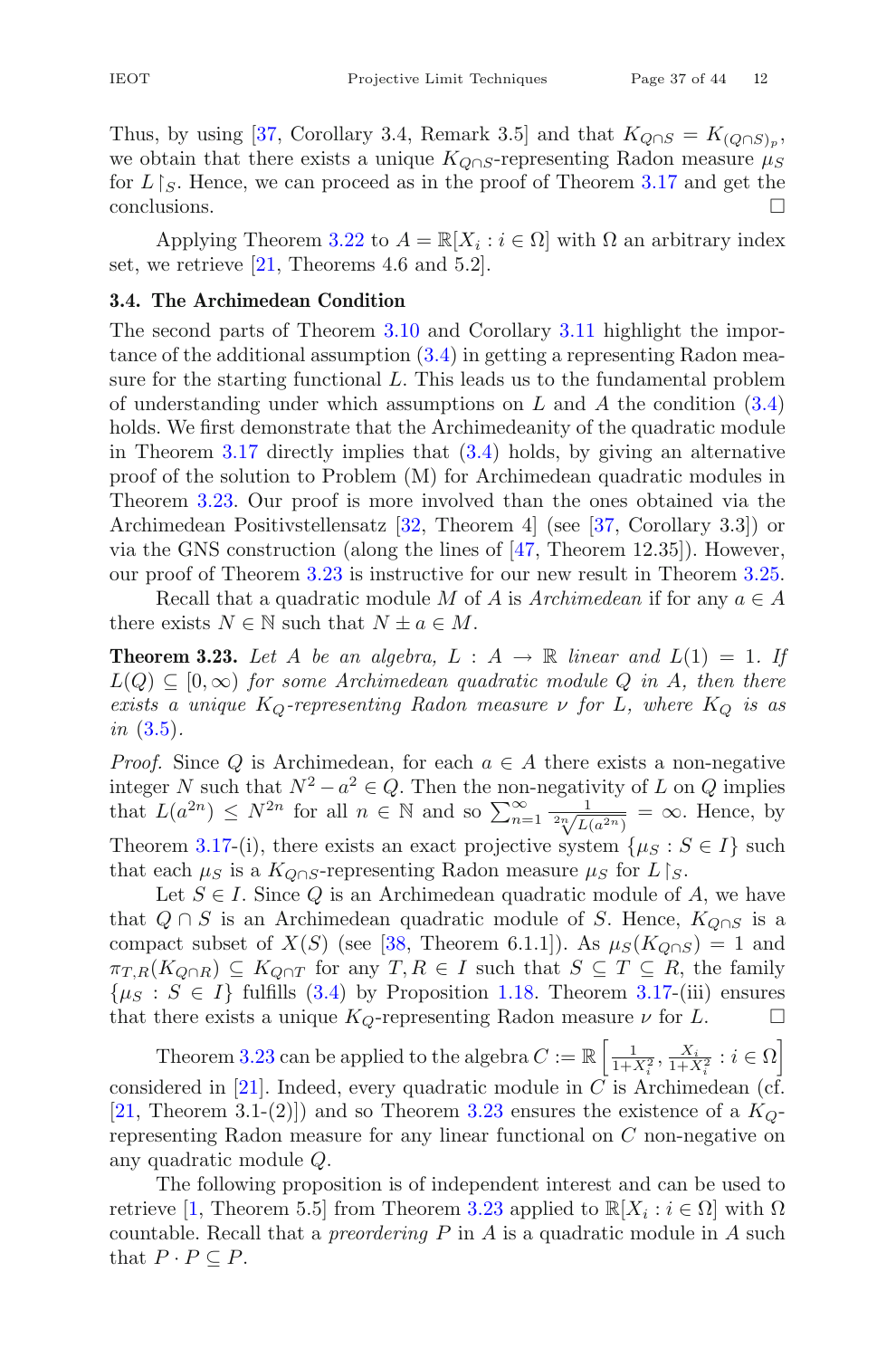**Proposition 3.24.** *Let* P *be a preordering in an algebra A. If for all*  $S \in I$ *, with* I as in [\(3.1\)](#page-22-1), the preordering  $P \cap S$  in S is finitely generated and  $K_{P \cap S}$ *is compact, then* P *is Archimedean.*

*Proof.* Let  $S \in I$ . Since S is finitely generated,  $P \cap S$  is Archimedean by [\[38](#page-42-0), Theorem 6.1.1] (which holds for any finitely generated algebra). Thus, if  $a \in A$ , then  $a \in S$  for some  $S \in I$  and so there exists  $N \in \mathbb{N}$  such that  $N + a \in P \cap S \subseteq P$ . □  $N \pm a \in P \cap S \subseteq P$ .

We will now show that it is possible to relax the assumptions in Theorem [3.23](#page-36-0) and so to solve Problem (M) for a larger class of linear functionals having a not necessarily compactly supported representing measure.

<span id="page-37-0"></span>**Theorem 3.25.** Let A be an algebra, Q a quadratic module in A,  $L: A \rightarrow \mathbb{R}$ *linear and*  $L(1) = 1$ *. If*  $L(Q) \subseteq [0, \infty)$  *and there exist subalgebras*  $G_a$ ,  $G_c$  *of* A *such that*

(a) <sup>G</sup>a <sup>∪</sup> <sup>G</sup>c *generates* <sup>A</sup> *as a real algebra,*

(b)  $Q \cap G_a$  *is Archimedean in*  $G_a$ *,* 

(c)  $G_c$  *is countably generated and*  $\sum_{n=1}^{\infty} \frac{1}{\sqrt[n]{L(g^{2n})}} = \infty$  *for each*  $g \in G_c$ *,* 

*then there exists a unique*  $K_{\mathcal{O}}$ -representing Radon measure  $\nu$  for L, where  $K_{\mathcal{O}}$ *is as in* [\(3.5\)](#page-25-2)*.*

*Proof.* By assumption (b) we know that for each  $g \in G_a$  there exists  $N \in \mathbb{N}$ such that  $N^2 \pm \tilde{b}^2 \in \tilde{Q}$ . Then the non-negativity of L on Q implies that  $L(g^{2n}) \leq N^{2n}$  for all  $n \in \mathbb{N}$ , which implies in turn that  $\sum_{n=1}^{\infty} \frac{1}{\sqrt[n]{L(g^{2n})}} = \infty$ . The latter together with (c) implies that  $\sum_{n=1}^{\infty} \frac{1}{2^n L(g^{2n})} = \infty$  holds for all<br> $\sum_{n=1}^{\infty} \frac{1}{2^n L(g^{2n})} = \infty$  holds for all  $g \in G_a \cup G_c$ . Since  $G_a \cup G_c$  generates A by (a) and L is non-negative on Q, we can apply Theorem [3.17-](#page-33-1)(i). This guarantees the existence of an exact projective system  $\{\mu_S : S \in I\}$  such that each  $\mu_S$  is a  $K_{O \cap S}$ -representing measure for  $L \upharpoonright_S$ .

By Remark [3.12-](#page-29-0)(iv) and Theorem [3.17-](#page-33-1)(iii), it remains to show that  $\{\mu_S : S \in J\}$  fulfills Prokhorov's condition [\(3.4\)](#page-25-0) for

$$
J := \{ \langle F \rangle : F \subseteq G_{\mathbf{a}} \cup G_{\mathbf{c}} \text{ finite} \},
$$

as  $G_a \cup G_c$  generates A by (a). To this aim, we are going to use the characterization given in Proposition [1.18.](#page-10-2)

Let  $\varepsilon > 0$ . By Lemma [3.8-](#page-27-3)(i), there exists a unique Radon probability measure  $\mu_{G_c}$  such that  $\pi_{S,G_c\mu}\mu_{G_c} = \mu_S$  for all  $S \in J$  with  $S \subseteq G_c$ . Since  $K_{Q\cap G_c} = \bigcap_{S \in J, S \subseteq G_c} \pi_{S, G_c}^{-1}(K_{Q\cap S})$  and  $\mu_{G_c}(\pi_{S, G_c}^{-1}(K_{Q\cap S})) = \mu_S(K_{Q\cap S}) = 1$ for all  $S \in J$  such that  $S \subseteq G_c$ , we get  $\mu_{G_c}(K_{Q \cap G_c}) = 1$  (see [\[49](#page-42-5), Part I, Chapter I, 6.(a)]). As  $K_{Q \cap G_c} = \bigcup_{n \in \mathbb{N}} K_n^{(G_c)}$ , where  $K_n^{(G_c)} := \{ \alpha \in X(G_c) : 0 \leq$  $\hat{g}(\alpha) \leq n \,\forall g \in Q \cap G_c$ , the continuity from below of  $\mu_{G_c}$  implies that there exists  $m \in \mathbb{N}$  such that  $\mu_{G_c}(K_m^{G_c}) \geq 1 - \varepsilon$ . Let  $T = \langle F \rangle \in J$ . Define

$$
K_m^{(T,c)} := \{ \alpha \in X(T) : 0 \le \hat{g}(\alpha) \le m \text{ for all } g \in Q \cap (G_c \cap T) \}
$$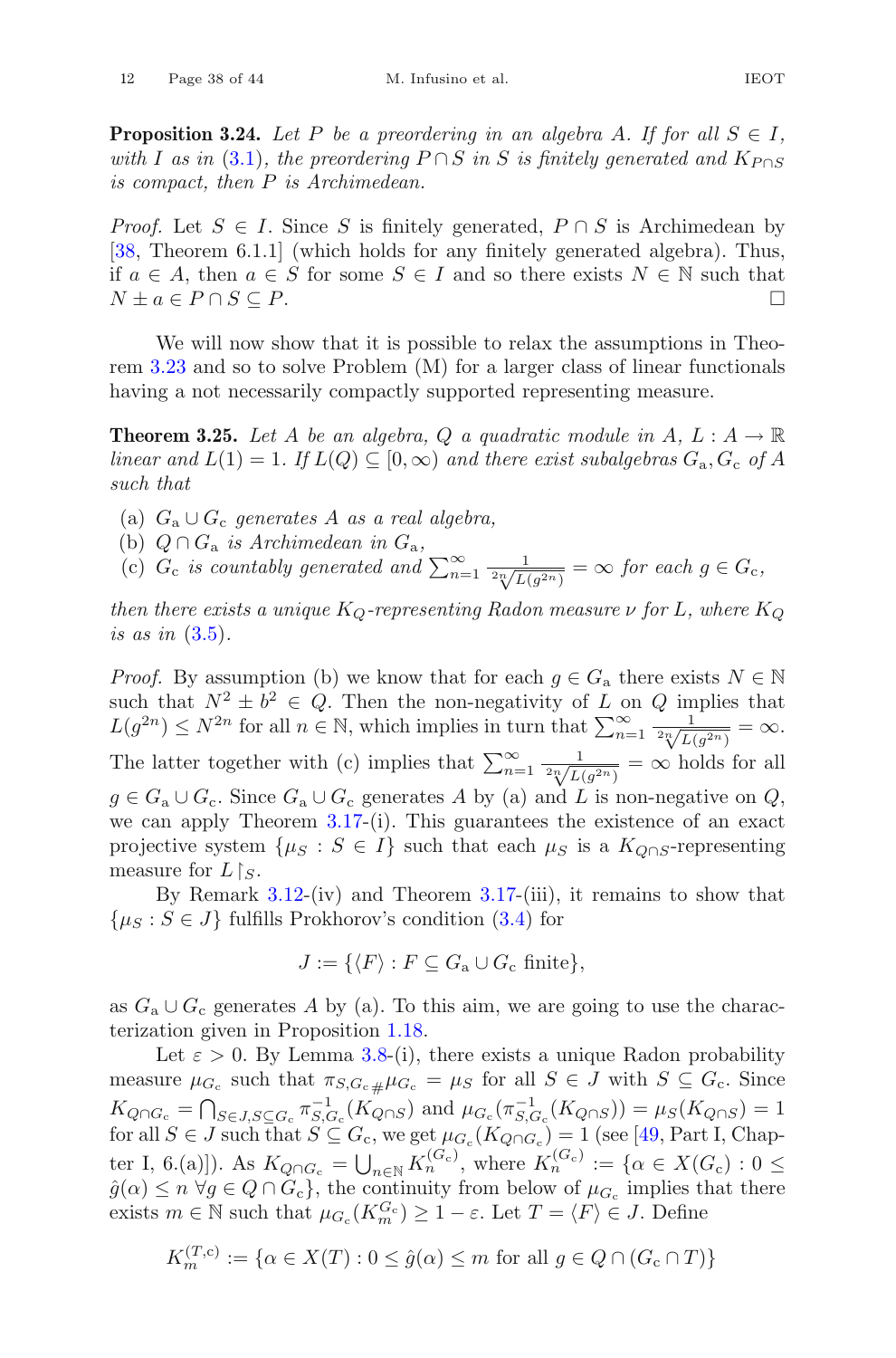and set  $R := \langle G_c \cup T \rangle \in \Lambda$ . Then we have  $\pi_{G_c,R}^{-1}(K_m^{(G_c)}) \subseteq \pi_{T,R}^{-1}(K_m^{(T,c)})$  and so

$$
\mu_T(K_m^{(T,c)}) = \mu_R(\pi_{T,R}^{-1}(K_m^{(T,c)})) \ge \mu_R(\pi_{G_c,R}^{-1}(K_m^{(G_c)})) = \mu_{G_c}(K_m^{(G_c)}) \ge 1 - \varepsilon.
$$

Let us define now

$$
K^{(T,a)} := \{ \alpha \in X(T) : \hat{g}(\alpha) \ge 0 \text{ for all } g \in Q \cap (G_a \cap T) \}
$$

$$
= \bigcap_{S \in J, S \subseteq G_a \cap T} \pi_{S,T}^{-1}(K_{Q \cap S}).
$$

Then  $\mu_T(K^{(T,a)}) = 1$  as the finite measure  $\mu_T$  on  $X(T)$  is inner regular and  $\mu_T(\pi_{S,T}^{-1}(K_{Q\cap S})) = \mu_S(K_{Q\cap S}) = 1$  for all  $S \in J$  such that  $S \subseteq G_a \cap T$ .

Taking  $K^{(T)} := K_m^{(T,c)} \cap K^{(T,a)}$  we obtain that

$$
\mu_T(K^{(T)}) = \mu_T(K_m^{(T,c)} \cap K^{(T,a)}) = \mu_T(K_m^{(T,c)}) \ge 1 - \varepsilon
$$

and that, for all  $R \in J$  with  $T \subseteq R$ ,

$$
\pi_{T,R}(K^{(R)}) \subseteq \pi_{T,R}(K_m^{(R,c)}) \cap \pi_{T,R}(K^{(R,a)}) \subseteq K_m^{(T,c)} \cap K^{(T,a)} = K^{(T)}.
$$

Let us finally prove that  $K^{(T)}$  is compact. Let  $\alpha \in K^{(T)}$ . If  $g \in F \cap G_{\mathbf{a}}$ , then there exists  $N \in \mathbb{N}$  such that  $N^2 - g^2 \in Q \cap G_a$  by (b) and so  $\alpha(g) \in$  $[-N, N]$ . If  $g \in F \cap G_c$ , then  $g^2 \in Q \cap G_c$  and so  $0 \leq \hat{g}^2(\alpha) \leq m \leq m^2$ , i.e.,  $\alpha(q) \in [-m, m]$ . This shows that  $K^{(T)}$  is compact since F generates T and so  $X(T)$  embeds into  $\mathbb{R}^F$ . Hence, Proposition [1.18](#page-10-2) ensures that  $\{\mu_T : T \in J\}$  fulfills (3.4). fulfills  $(3.4)$ .

### **Open Question 3.26.** *Does* [\(3.4\)](#page-25-0) *imply (ii) in Theorem [3.25?](#page-37-0)*

Theorem  $3.25$  is a generalization of  $[21,$  Theorem  $5.4]$  which we restate here for the convenience of the reader.

**Corollary 3.27.** *Let*  $\mathbb{R}[X_i : i \in \Omega]$  *be the algebra of real polynomials in the variables*  $\{X_i : i \in \Omega\}$  *with*  $\Omega$  *arbitrary index set,*  $Q$  *a quadratic module in*  $\mathbb{R}[X_i : i \in \Omega], L : \mathbb{R}[X_i : i \in \Omega] \to \mathbb{R}$  *linear and*  $L(1) = 1$ *. If*  $L(Q) \subseteq [0, \infty)$ *and there exists*  $\Omega_c \subseteq \Omega$  *countable such that* 

- (a) *for each*  $i \in \Omega \backslash \Omega_c$  *the quadratic module*  $Q \cap \mathbb{R}[X_i]$  *is Archimedean,*
- (b) *for each*  $i \in \Omega_c$ , *Carleman's condition*  $\sum_{n=1}^{\infty} \frac{1}{2\sqrt[n]{L(X_i^{2n})}} = \infty$  *is satisfied*;

*then there exists a unique*  $K_Q$ -representing Radon measure  $\mu$  for L, where  $K_Q$ *is as in* [\(3.5\)](#page-25-2)*.*

#### <span id="page-38-0"></span>**3.5. Localizations**

<span id="page-38-1"></span>In this subsection we deal with the approach to Problem (M) through local-izations introduced in [\[39,](#page-42-13)[40](#page-42-15)] and exploited in [\[21\]](#page-41-0) for  $A = \mathbb{R}[X_i : i \in \Omega]$  with  $\Omega$  arbitrary index set. In [\[21,](#page-41-0) Corollary 4.4] it is explained how Problem (M) for A reduces to the understanding of Problem (M) for the localized algebra  $B = \mathbb{R} \left[ X_i, \frac{1}{1+X_i^2} : i \in \Omega \right]$ . Here we show how our projective limit techniques allow to solve Problem  $(M)$  for the algebra  $B$  using the corresponding results in finite dimensions in [\[37](#page-42-14)].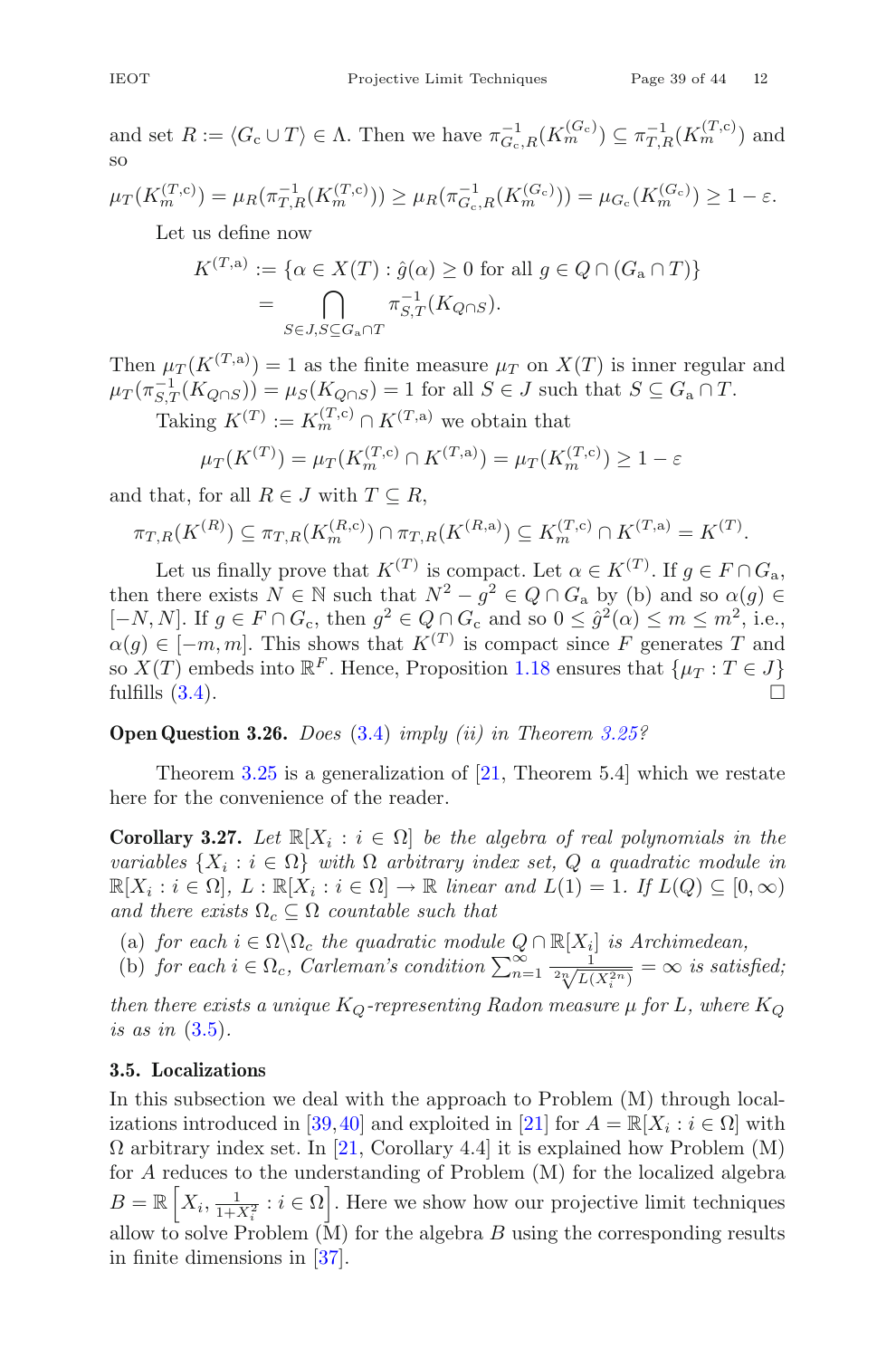**Theorem 3.28.** *Let*  $I := \{ S \subseteq B : S \text{ finitely generated subalgebra of } B \}$  and  $L : B \to \mathbb{R}$  *linear with*  $L(1) = 1$ *. If*  $L(Q) ⊆ [0, ∞)$  *for some quadratic module* Q *in* B*, then:*

- (i) *There exists a unique*  $X(B)$ -representing measure  $\mu$  for L on the cylin $der \sigma$ -algebra  $\Sigma_I$  *supported on each*  $\pi_S^{-1}(K_{Q\cap S})$  *with*  $S \in I$  *and*  $K_{Q\cap S}$ *is as in* [\(3.6\)](#page-26-4). Moreover, if Q *is countably generated, then*  $\mu$  *is a*  $K_Q$ *representing measure for* L *on*  $\Sigma_I$ .
- (ii) *There exists a unique*  $K_Q$ -representing Radon measure  $\nu$  for L if and *only if*  $\{\pi_{S\#}\mu : S \in I\}$  *fulfills Prokhorov's condition* [\(3.4\)](#page-25-0)*.*

*Proof.* For any finite  $F \subseteq \Omega$ , let  $S_F := \mathbb{R}[X_i : i \in F]$  and  $p_F := \prod_{i \in F} (1 + \sum_{i \in F}^2)$  $(X_i^2)$ . Then  $J := \{ S_F[1/p_F] : F \subseteq \Omega \text{ finite} \}$  is a cofinal subset of I, where  $S_F[1/p_F] := \left\{ \frac{a}{p_F^k} : a \in S_F, k \in \mathbb{N}_0 \right\}.$ 

Let  $S := S_F[1/p_F] \in J$  for some finite  $F \subseteq \Omega$ . Then  $p_F$  satisfies condition (1) in [\[37](#page-42-14), Proposition 4.2] (see the discussion after the proof of this proposition), where  $M = Q \cap S_F$  (and so  $M[1/p_F] = Q \cap S_F[1/p_F]$ ). Then the assumptions of [\[37](#page-42-14), Corollary 3.4] are fulfilled. Thus, there exists a unique  $K_{Q\cap S}$ -representing Radon measure  $\mu_S$  for  $L \restriction_S$  (see [\[37,](#page-42-14) Remark 3.5]) and  $\{\mu_S : S \in J\}$  is an exact projective system by Lemma [3.1.](#page-23-1) Since the map  $\pi_T$ is surjective for any  $T \in \Lambda$  (cf. Remark [3.8\)](#page-27-3) conclusion (i) follows from Corollary [3.11-](#page-29-1)(i) and Remark [3.12-](#page-29-0)(i), (ii) and (iii). Conclusion (ii) follows from Corollary [3.11-](#page-29-1)(ii) and Remark [3.12-](#page-29-0)(ii) and (iii) as  $\pi_{S\#}\mu = \mu_S$  for all  $S \in J$ .  $S \in J$ .

Applying Theorem [3.28](#page-38-1) to  $Q = \sum B^2$  we retrieve [\[21](#page-41-0), Theorem 3.8].

# **Acknowledgements**

We would like to thank Victor Vinnikov for the interesting discussions which led us to Lemmas [3.1](#page-23-1) and [3.3.](#page-25-1) We are also grateful to the anonymous referee for her/his valuable suggestions. We are indebted to the Baden-Württemberg Stiftung for the financial support to this work by the Eliteprogramme for Postdocs. This work was also partially supported by the Ausschuss für Forschungsfragen (AFF) and Young Scholar Fund (YSF) 2018 awarded by the University of Konstanz.

**Data availability statement** Data sharing is not applicable to this article as no datasets were generated or analysed during the current study.

**Open Access.** This article is licensed under a Creative Commons Attribution 4.0 International License, which permits use, sharing, adaptation, distribution and reproduction in any medium or format, as long as you give appropriate credit to the original author(s) and the source, provide a link to the Creative Commons licence, and indicate if changes were made. The images or other third party material in this article are included in the article's Creative Commons licence, unless indicated otherwise in a credit line to the material. If material is not included in the article's Creative Commons licence and your intended use is not permitted by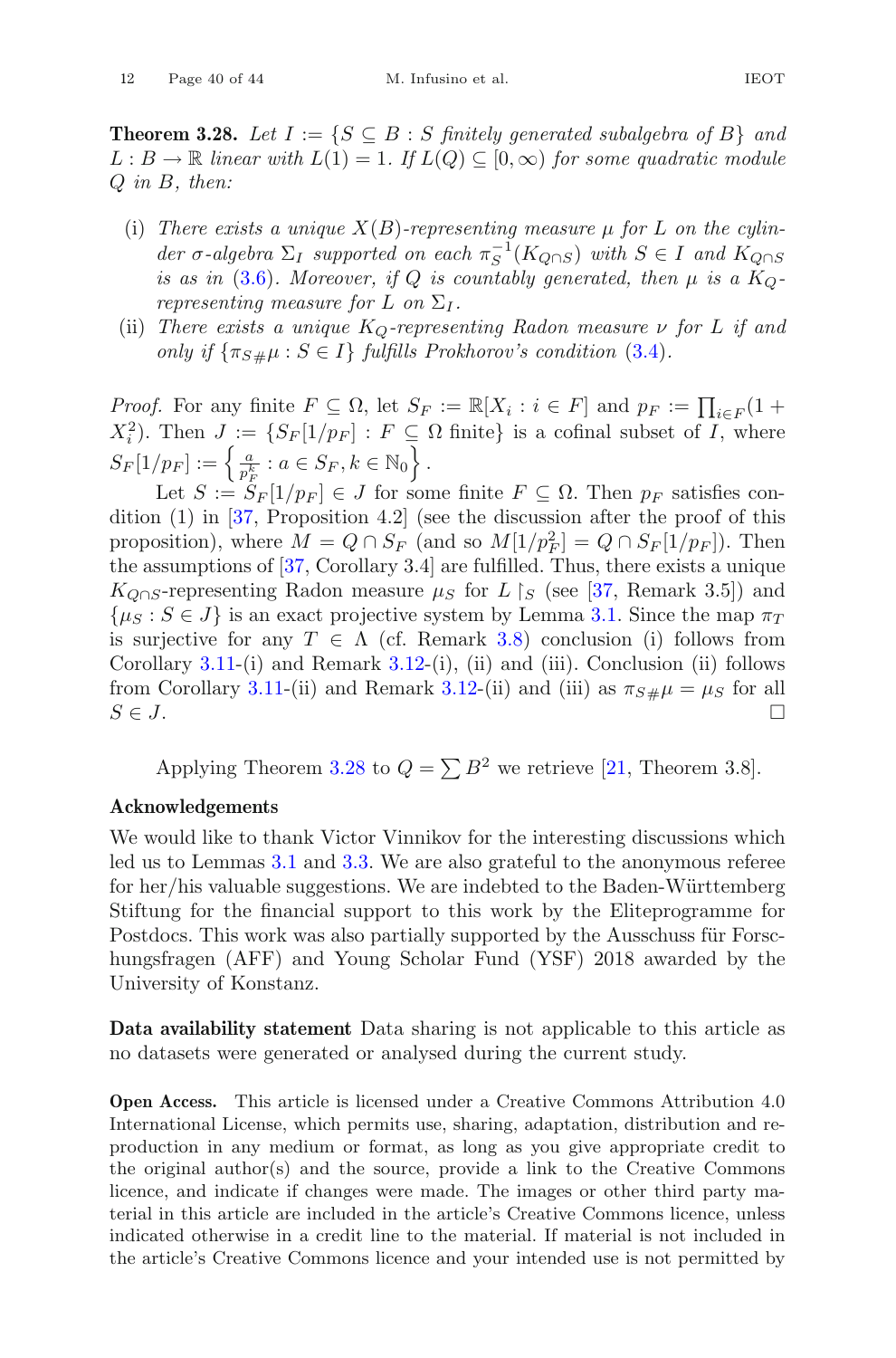statutory regulation or exceeds the permitted use, you will need to obtain permission directly from the copyright holder. To view a copy of this licence, visit [http://](http://creativecommons.org/licenses/by/4.0/) [creativecommons.org/licenses/by/4.0/.](http://creativecommons.org/licenses/by/4.0/)

**Publisher's Note** Springer Nature remains neutral with regard to jurisdictional claims in published maps and institutional affiliations.

# <span id="page-40-0"></span>**References**

- <span id="page-40-1"></span>[1] Alpay, D., Jorgensen, P.E.T., Kimsey, D.P.: Moment problems in an infinite number of variables. Infin. Dimens. Anal. Quantum Probab. Relat. Top. **18**(4), 14 (2015)
- <span id="page-40-13"></span>[2] Bauer, H.: Measure and Integration Theory (Transl. from the German), De Gruyter Studies in Mathematics 26, Walter de Gruyter & Co., Berlin (2001)
- <span id="page-40-3"></span>[3] Berezansky, Y.M., Kondratiev, Y.G.: Spectral Methods in InfiniteDdimensional Analysis. Vol. II (Transl. from the 1988 Russian original), Mathematical Physics and Applied Mathematics 12/2. Kluwer Academic Publishers, Dordrecht (1995)
- <span id="page-40-4"></span>[4] Berezansky, Yu.M., Šifrin, S.N.: A generalized symmetric power moment problem (Russian). Ukrain. Mat.  $\check{Z}$ . **23**, 291–306 (1971)
- <span id="page-40-2"></span>[5] Berg, C., Christensen, J.P.R., Ressel, P.: Positive definite functions on abelian semigroups. Math. Ann. **223**(3), 253–274 (1976)
- <span id="page-40-14"></span>[6] Billingsley, P.: Convergence of Probability Measures, 2nd edn. Wiley Series in Probability and Statistics. Wiley, Chichester (1999)
- <span id="page-40-7"></span>[7] Bochner, S.: Harmonic Analysis and the Theory Of Probability. University of California Press, Berkeley (1955)
- <span id="page-40-5"></span>[8] Borchers, H.J., Yngvason, J.: Integral representations for Schwinger functionals and the moment problem over nuclear spaces. Commun. Math. Phys. **43**(3), 255–271 (1975)
- <span id="page-40-11"></span>[9] Bourbaki, N.: Elements of mathematics. In: General Topology. Part 1. Addison-Wesley Publishing Co., Reading, MA etc., Hermann, Paris (1966)
- <span id="page-40-6"></span>[10] Bourbaki, N.: Elements of Mathematics. Integration. II. Chapters 7–9 (Transl. from the 1963 and 1969 French Originals). Springer, Berlin (2004)
- <span id="page-40-9"></span>[11] Bourbaki, N.: Elements of Mathematics. Theory of Sets. Addison-Wesley Publishing Co., Reading, MA etc., Hermann, Paris (1968)
- <span id="page-40-15"></span>[12] Carleman, T.: Les fonctions quasi-analytiques, Collection de monographies sur la théorie des fonctions publiée 7. Gauthier-Villars, Paris (1926)
- <span id="page-40-8"></span>[13] Choksi, J.R.: On compact contents. J. Lond. Math. Soc. **33**, 387–398 (1958)
- <span id="page-40-16"></span>[14] Denjoy, A.: Sur les fonctions quasi-analytiques de variable r´eelle. CR Acad. Sci. Paris **173**, 1329–1331 (1921)
- <span id="page-40-12"></span>[15] Frolík, Z.: Projective limits of measure spaces. In: Proceedings of the Sixth Berkeley Symposium on Mathematical Statistics and Probability, Volume 2: Probability Theory, pp. 67–80. University of California Press, Berkeley (1972)
- <span id="page-40-10"></span>[16] Gel'fand, I.M., Vilenkin, NYa.: Generalized Functions Vol. 4: Applications of Harmonic Analysis. Academic Press, New York and London (1964)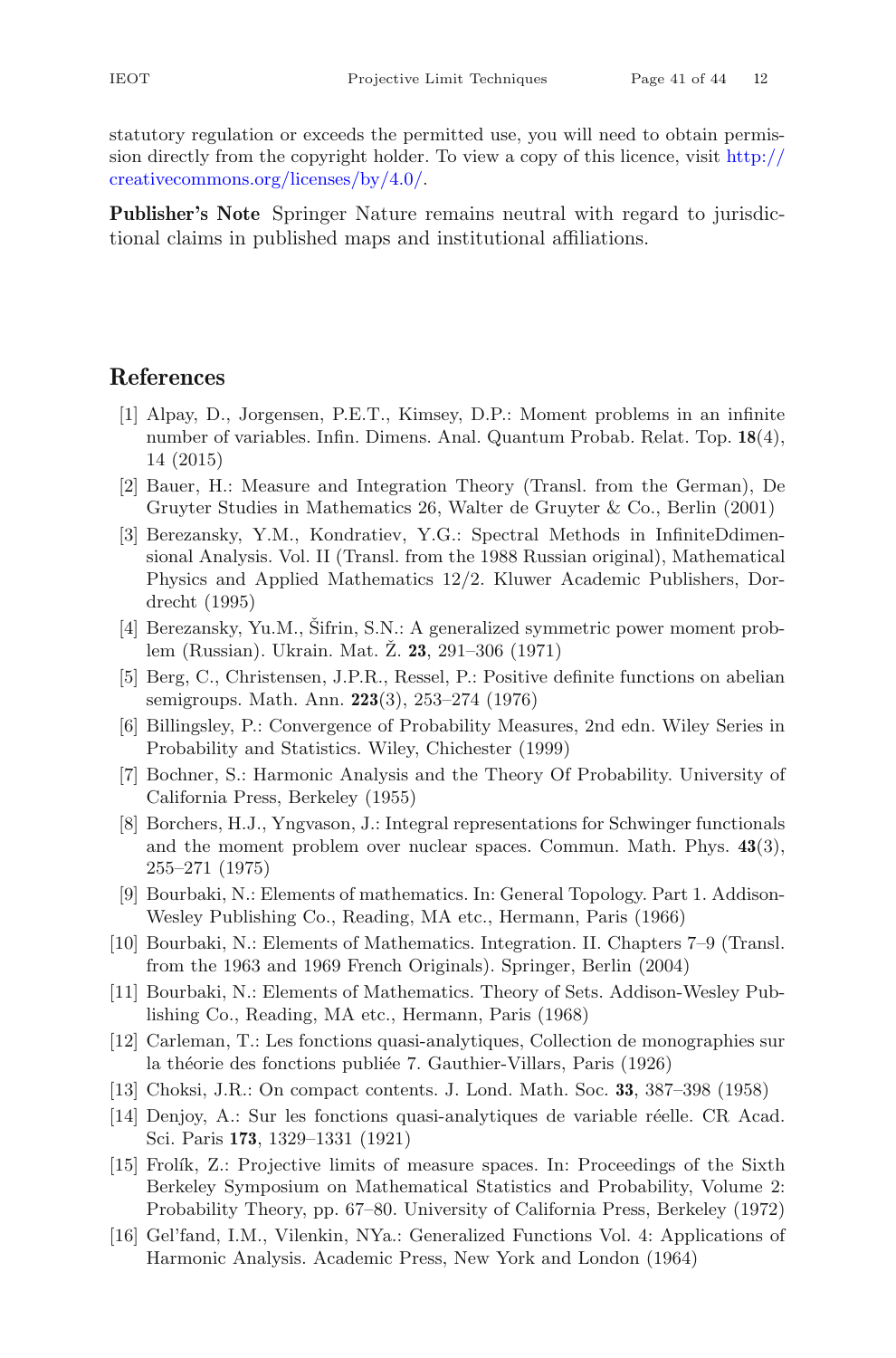- <span id="page-41-6"></span>[17] Ghasemi, M., Infusino, M., Kuhlmann, S., Marshall, M.: Moment problem for symmetric algebras of locally convex spaces. Integr. Equ. Oper. Theory **90**(3), 1–19 (2018)
- <span id="page-41-1"></span>[18] Ghasemi, M., Kuhlmann, S.: Closure of the cone of sums of 2d-powers in real topological algebras. J. Funct. Anal. **264**(1), 413–427 (2013)
- [19] Ghasemi, M., Kuhlmann, S., Samei, E.: The moment problem for continuous positive semidefinite linear functionals. Arch. Math. (Basel) **100**(1), 43–53 (2013)
- <span id="page-41-2"></span>[20] Ghasemi, M., Kuhlmann, S., Marshall, M.: Application of Jacobi's representation theorem to locally multiplicatively convex topological R-algebras. J. Funct. Anal. **266**(2), 1041–1049 (2014)
- <span id="page-41-0"></span>[21] Ghasemi, M., Kuhlmann, S., Marshall, M.: Moment problem in infinitely many variables. Israel J. Math. **212**(2), 989–1012 (2016)
- <span id="page-41-3"></span>[22] Ghasemi, M., Marshall, M., Wagner, S.: Closure of the cone of sums of 2dpowers in certain weighted  $\ell_1$ -seminorm topologies. Can. Math. Bull.  $57(2)$ , 289–302 (2014)
- <span id="page-41-15"></span>[23] Halmos, P.: Measure theory. In: Graduate Texts in Mathematics, vol. 18, Springer, Berlin (1974)
- <span id="page-41-16"></span>[24] Haviland, E.K.: On the momentum problem for distribution functions in more than one dimension. II. Am. J. Math. **58**(1), 164–168 (1936)
- <span id="page-41-7"></span>[25] Hegerfeldt, G.C.: Extremal decomposition of Wightman functions and of states on nuclear <sup>∗</sup>-algebras by Choquet theory. Commun. Math. Phys. **45**(2), 133–135 (1975)
- <span id="page-41-8"></span>[26] Infusino, M.: Quasi-analyticity and determinacy of the full moment problem from finite to infinite dimensions. In: Stochastic and Infinite Dimensional Analysis, Chap. 9, pp. 161–194. Trends in Mathematics, Birkhäuser (2016)
- <span id="page-41-4"></span>[27] Infusino, M., Kuhlmann, S.: Infinite dimensional moment problem: open questions and applications. In: Ordered Algebraic Structures and Related Topics, Contemporary Mathematics, vol. 697, pp. 187–201. American Mathematical Society, Providence, RI (2017)
- <span id="page-41-9"></span>[28] Infusino, M., Kuhlmann, S., Marshall, M.: On the determinacy of the moment problem for symmetric algebras of a locally convex space. In: Operator Theory in Different Settings and Related Applications, vol. 262, pp. 243–250. Birkhäuser/Springer, Cham (2018)
- <span id="page-41-13"></span>[29] Infusino, M., Kuhlmann, S., Kuna, T., Michalski, P.: Topological Aspects of the Infinite Dimensional Moment Problem. (in Preparation)
- <span id="page-41-10"></span>[30] Infusino, M., Kuna, T.: The full moment problem on subsets of probabilities and point configurations. J. Math. Anal. Appl. **483**(1), 123551 (2020)
- <span id="page-41-11"></span>[31] Infusino, M., Kuna, T., Rota, A.: The full infinite dimensional moment problem on semi-algebraic sets of generalized functions. J. Funct. Anal. **267**(5), 1382– 1418 (2014)
- <span id="page-41-5"></span>[32] Jacobi, T.: A representation theorem for certain partially ordered commutative rings. Math. Z. **237**, 259–273 (2001)
- <span id="page-41-14"></span>[33] Kolmogorov, A.N.: Grundbegriffe der der Wahrscheinlichkeitsrechnung. Springer, Berlin (1933)
- <span id="page-41-12"></span>[34] Kuhlmann, S., Putinar, M.: Positive polynomials on fibre products. C. R. Math. Acad. Sci. Paris **344**(11), 681–684 (2007)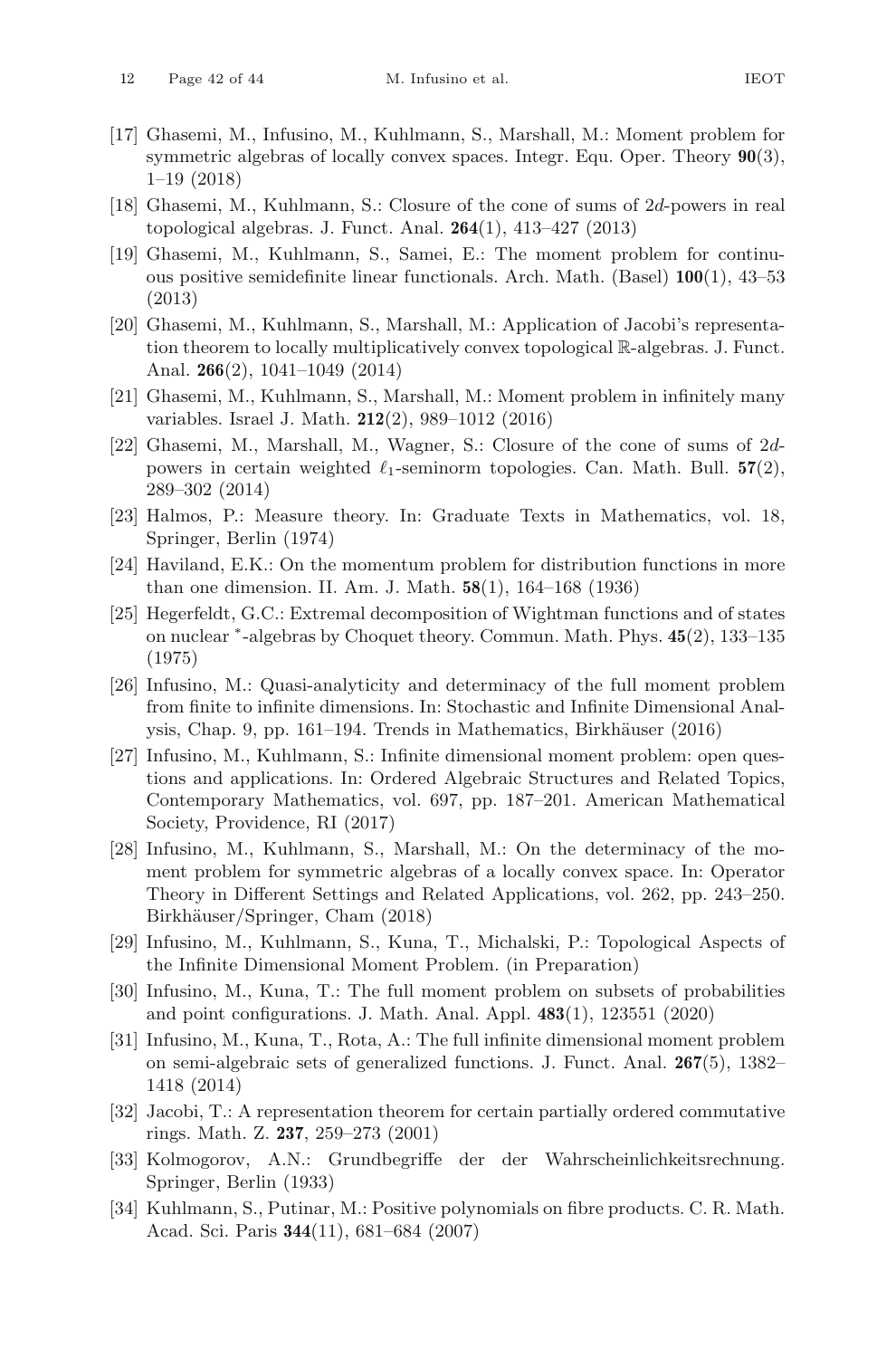- <span id="page-42-7"></span>[35] Kuhlmann, S., Putinar, M.: Positive polynomials on projective limits of real algebraic varieties. Bull. Sci. Math. **133**(1), 92–111 (2009)
- <span id="page-42-2"></span>[36] Lasserre, J.B.: The K-moment problem for continuous linear functionals. Trans. Am. Math. Soc. **365**(5), 2489–2504 (2013)
- <span id="page-42-14"></span>[37] Marshall, M.: Approximating positive polynomials using sums of squares. Can. Math. Bull. **46**(3), 400–418 (2003)
- <span id="page-42-0"></span>[38] Marshall, M.: Positive polynomials and sums of squares. In: Mathematical Surveys and Monographs, vol. 146. American Mathematical Society, Providence, RI (2008)
- <span id="page-42-13"></span>[39] Marshall, M.: Application of localization to the multivariate moment problem. Math. Scand. **115**(2), 269–286 (2014)
- <span id="page-42-15"></span>[40] Marshall, M.: Application of localization to the multivariate moment problem II. Math. Scand. **120**(1), 124–128 (2017)
- <span id="page-42-9"></span>[41] Métevier, M.: Limites projectives de mesures, martingales, applications. Annali di Mat. **4**, 225–352 (1963)
- <span id="page-42-12"></span>[42] Nussbaum, A.E.: Quasi-analytic vectors. Ark. Mat. **6**, 179–191 (1965)
- <span id="page-42-8"></span>[43] Prokhorov, Yu.V.: Convergence of random processes and limit theorems in probability theory (Russian). Teor. Veroyatnost. i Primenen. **1**, 177–238 (1956)
- <span id="page-42-11"></span>[44] Riesz, M.: Sur le problème de moments. III. Ark. f. Mat., Astr. och Fys.  $17(16)$ , 52 pp (1923)
- <span id="page-42-3"></span>[45] Schmüdgen, K.: Positive cones in enveloping algebras. Rep. Math. Phys. 14(3), 385–404 (1978)
- <span id="page-42-4"></span>[46] Schmüdgen, K.: Unbounded operator algebras and representation theory. In: Operator Theory: Advances and Applications, vol. 37. Birkh¨auser Verlag, Basel (1990)
- <span id="page-42-10"></span>[47] Schmüdgen, K.: The moment problem. In: Graduate Texts in Mathematics, vol. 277. Springer, Cham (2017)
- <span id="page-42-1"></span>[48] Schm¨udgen, K.: On the infinite dimensional moment problem. Ark. Mat. **56**(2), 441–459 (2018)
- <span id="page-42-5"></span>[49] Schwartz, L.: Radon measures on arbitrary topological spaces and cylindrical measures. In: Tata Institute of Fundamental Research Studies in Mathematics, vol. 6. Oxford University Press, London (1973)
- <span id="page-42-6"></span>[50] Yamasaki, Y.: Measures on infinite-dimensional spaces. In: Series in Pure Mathematics, vol. 5. World Scientific Publishing Co., Singapore (1985)

Maria Infusino $(\boxtimes)$ Dipartimento di Matematica e Informatica Universitá degli Studi di Cagliari Palazzo delle Scienze, Via Ospedale 72 09124 Cagliari Italy e-mail: maria.infusino@unica.it